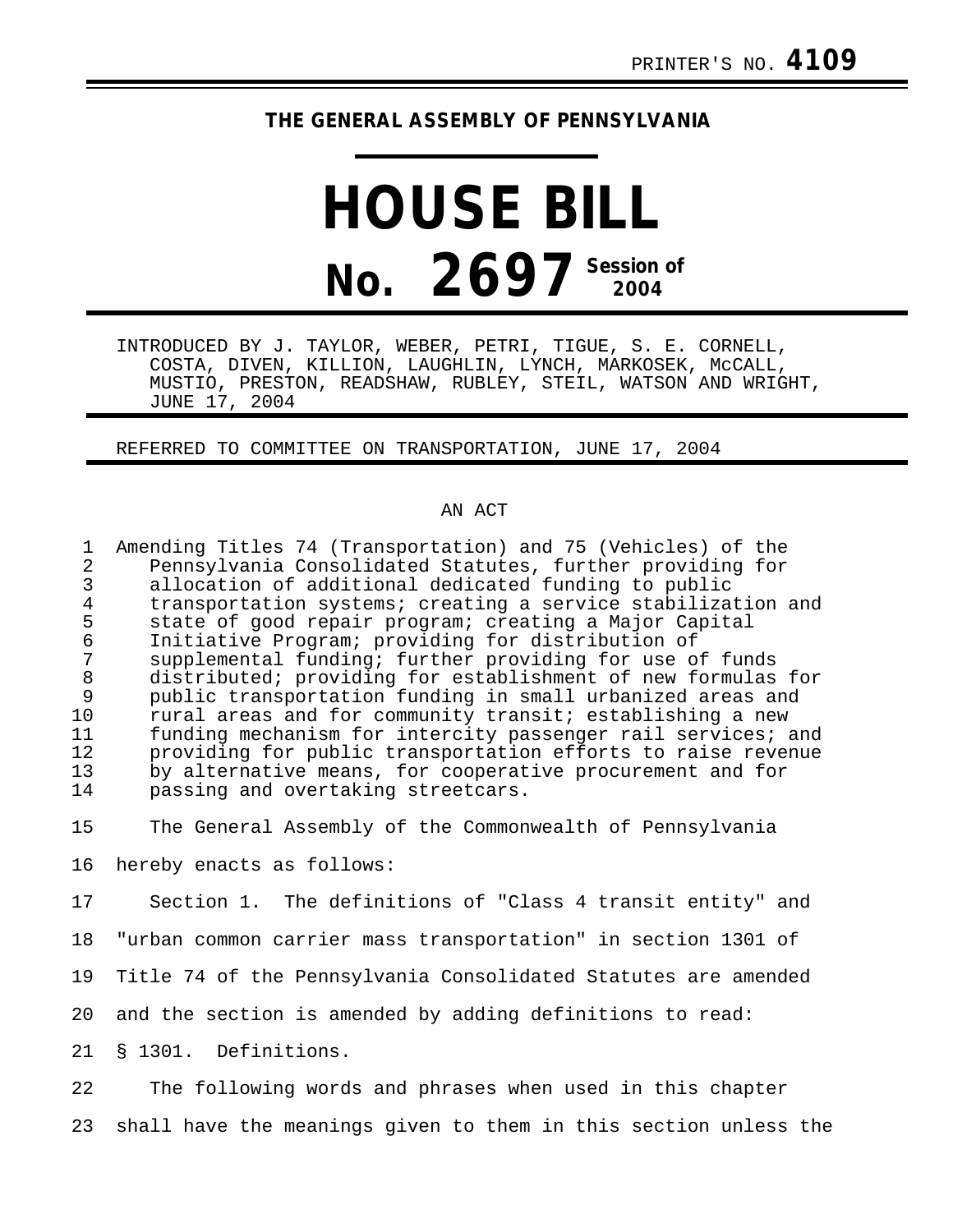1 context clearly indicates otherwise:

2  $* * * *$ 

3 "Class 4 transit entity." Any local transportation 4 organization or transportation company which serves a 5 nonurbanized area and, during the 1990-1991 fiscal year, 6 received or was approved to receive funding under the act of 7 February 11, 1976 (P.L.14, No.10), known as the Pennsylvania 8 Rural and Intercity Common Carrier Surface Transportation 9 Assistance Act[.], or which received demonstration funding from 10 the planning, development, research, rural expansion and 11 department-initiated programs in section 1310 (relating to 12 distribution of funding) shares prior to the effective date of 13 this definition and which is recommended for continuation of 14 funding by the Department of Transportation. 15 \* \* \* 16 "Class 5 transit entity." A nonprofit coordinator of the 17 shared-ride lottery program for senior citizens, excluding a 18 nonprofit coordinator operating in a first or second class 19 county. Notwithstanding the foregoing, a nonprofit provider in a 20 first or second class county that operates under a brokerage 21 license issued by the Pennsylvania Public Utility Commission 22 prior to the effective date of this section shall be included. 23 \* \* \* 24 Thublic passenger transportation." Transportation within an 25 <u>area that includes a municipality or other built-up place or a</u> 26 nonurbanized area which is appropriate, in the judgment of the 27 Department of Transportation, for a public passenger 28 transportation system to serve commuters or others in the 29 locality, taking into consideration the local patterns and 30 trends of urban or rural growth, by bus or rail or other 20040H2697B4109 - 2 -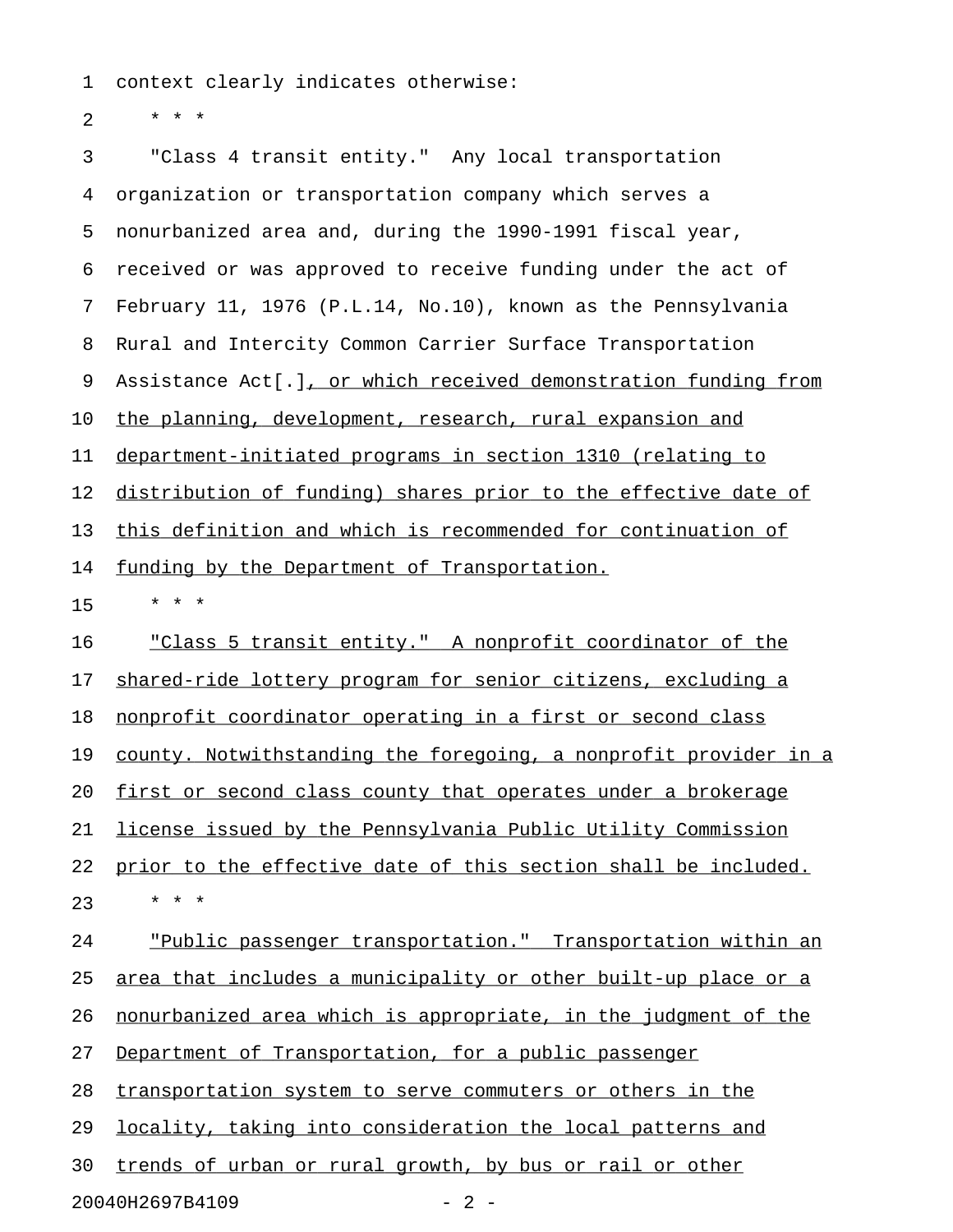1 conveyance, either publicly or privately owned, serving the 2 general public. The term does not include exclusive ride, 3 charter, group and party and sightseeing service, nonpublic 4 transportation, school bus and limousine services.

5 \* \* \*

6 ["Urban common carrier mass transportation." Transportation 7 within an area that includes a municipality or other built-up 8 place which is appropriate, in the judgment of the Department of 9 Transportation, for a common carrier transportation system to 10 serve commuters or others in the locality, taking into 11 consideration the local patterns and trends of urban growth, by 12 bus or rail or other conveyance, either publicly or privately 13 owned, serving the general public. The term does not include 14 school buses or charter or sightseeing service.]

15 \* \* \*

16 Section 2. Sections 1302, 1303 and 1310 of Title 74 are 17 amended to read:

18 § 1302. Program authorizations.

19 The department is hereby authorized, within the limitations 20 hereinafter provided, and is required where the provisions of 21 section 1303 (relating to annual appropriation and computation 22 of subsidy) apply:

23 (1) To undertake and to provide financial support for 24 research, by contract or otherwise, concerning [urban common 25 carrier mass] public passenger transportation.

26 (2) To make grants to municipalities, counties, or their 27 instrumentalities, and to agencies and instrumentalities of 28 the Commonwealth to supplement Federal or local or Federal 29 and local funds for use:

30 (i) For the purpose of studies, analysis, planning 20040H2697B4109 - 3 -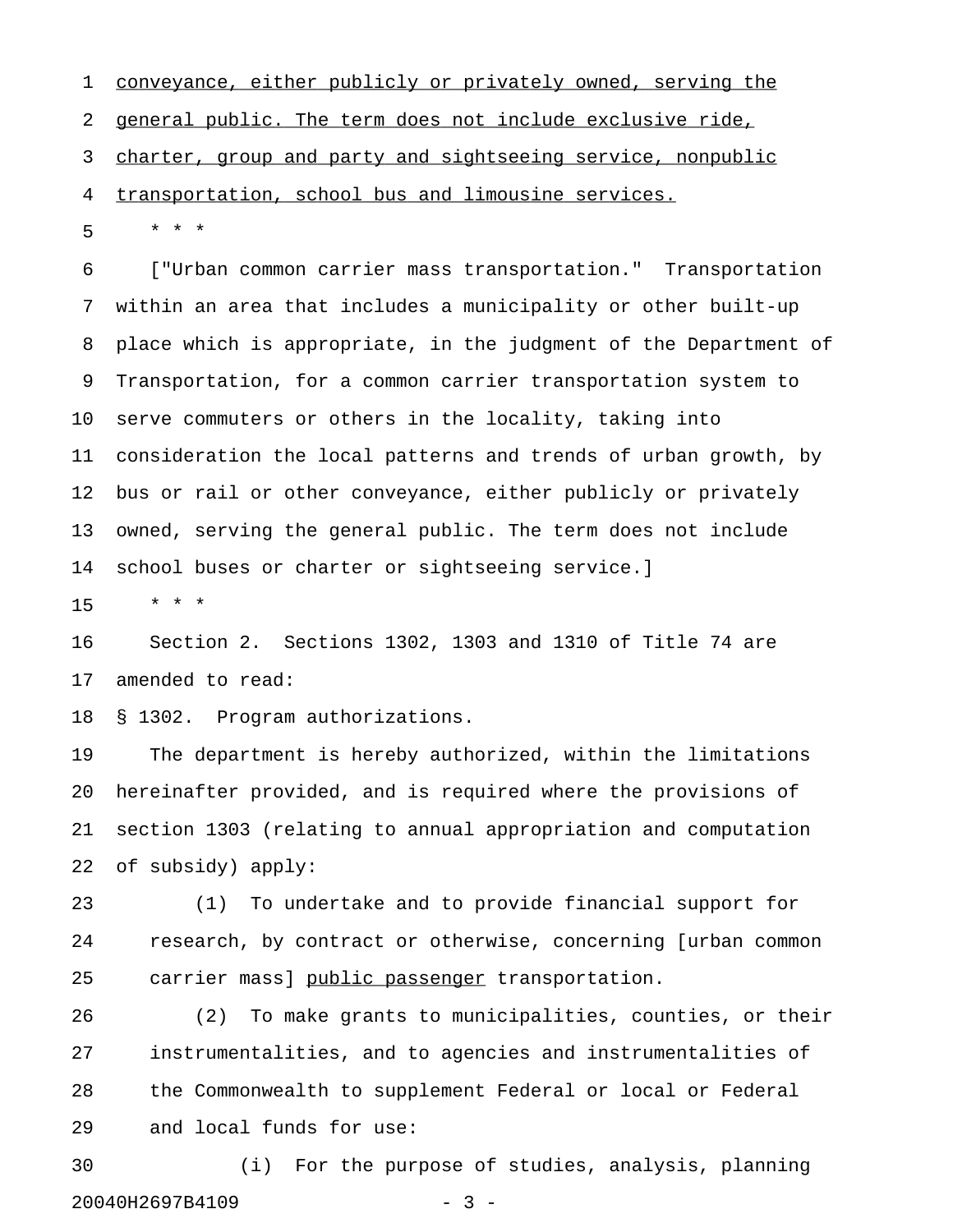1 and development of programs for [urban common carrier 2 mass] public passenger transportation service and 3 facilities, and for the purpose of activities related to 4 the planning, engineering and designing of specific 5 projects which are a part of a comprehensive program, 6 including, but not limited to, activities such as studies 7 related to management, operations, capital requirements 8 and economic feasibility, to the preparation of 9 engineering and architectural surveys, plans and 10 specifications and to other similar or related activities 11 preliminary to and in preparation for the construction, 12 acquisition or improved operation of [urban common 13 carrier mass] public passenger transportation systems, 14 facilities and equipment. State funding under this 15 subparagraph shall not exceed five-sixths of the non-16 Federal share of the project costs.

17 (ii) To provide for research, development and 18 demonstration projects in all phases of [urban common 19 carrier mass] public passenger transportation, including 20 the development, testing and demonstration of new 21 facilities, equipment, techniques and methods, to assist 22 in the solution of urban or rural transportation 23 problems, in the improvement of [mass] public passenger 24 transportation service and the contribution of such 25 service toward meeting total urban and rural 26 transportation needs at minimum cost. State funding under 27 this subparagraph shall not exceed five-sixths of the 28 non-Federal share of the project costs.

29 (iii) To assist in providing grants to continue 30 necessary service to the public, to permit needed 20040H2697B4109 - 4 -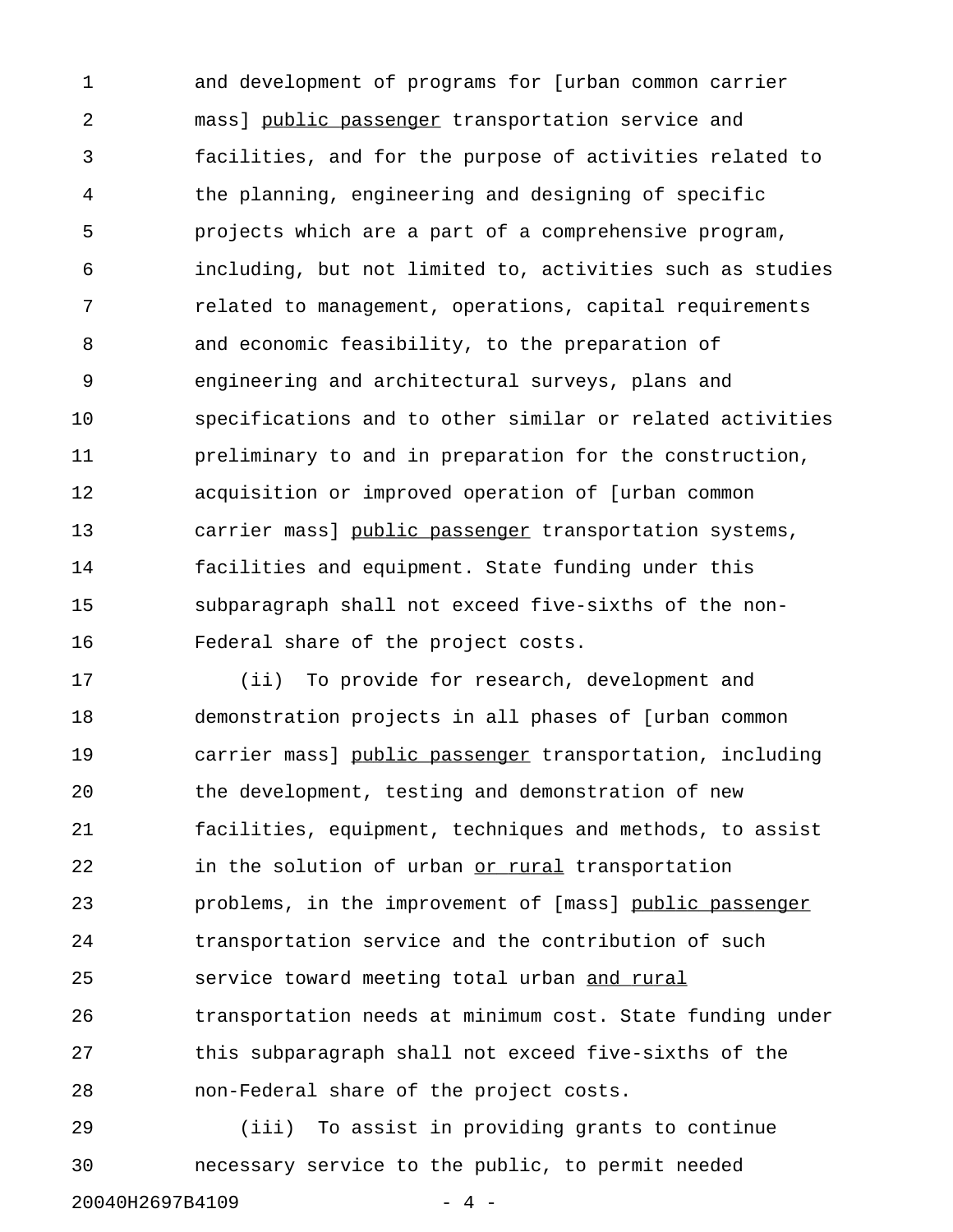1 improvements in service which are not self-supporting, to 2 permit service which may be socially desirable but 3 economically unjustified, and otherwise for any purpose 4 in furtherance of [urban common carrier mass] public 5 passenger transportation. The methodology for calculating \_\_\_\_\_\_\_\_\_ 6 the amount of the grant under this subparagraph shall be 7 determined in accordance with section 1303. Each grant to 8 a Class 1 transit entity, to a Class 2 transit entity or 9 to a Class 3 transit entity made pursuant to this 10 paragraph shall be matched by local or private funding in 11 an amount not less than one-third of the total State 12 grant made pursuant to section 1303(b). Any grants to 13 Class 3 transit entities may, however, be matched by an 14 amount not less than the amount of local or private 15 funding which is specified in the State contract for the 16 1990-1991 fiscal year if the department shall have 17 **17** received a certification from such Class 3 transit entity 18 that such lower level of local or private funding is 19 adequate to prevent significant service reductions or 20 passenger fare increases.

21 (3) To make grants to any transportation company or 22 companies for use in providing necessary service to the 23 public, to permit needed improvements in services which are 24 not self-supporting, to permit services which may be socially 25 desirable but economically unjustified, and otherwise for any 26 purpose in furtherance of [urban common carrier mass] public 27 passenger transportation. In view of the particular 28 sensitivity of special instrumentalities and agencies of the 29 Commonwealth created to serve or coordinate the local 30 transportation needs of substantial metropolitan areas, no 20040H2697B4109 - 5 -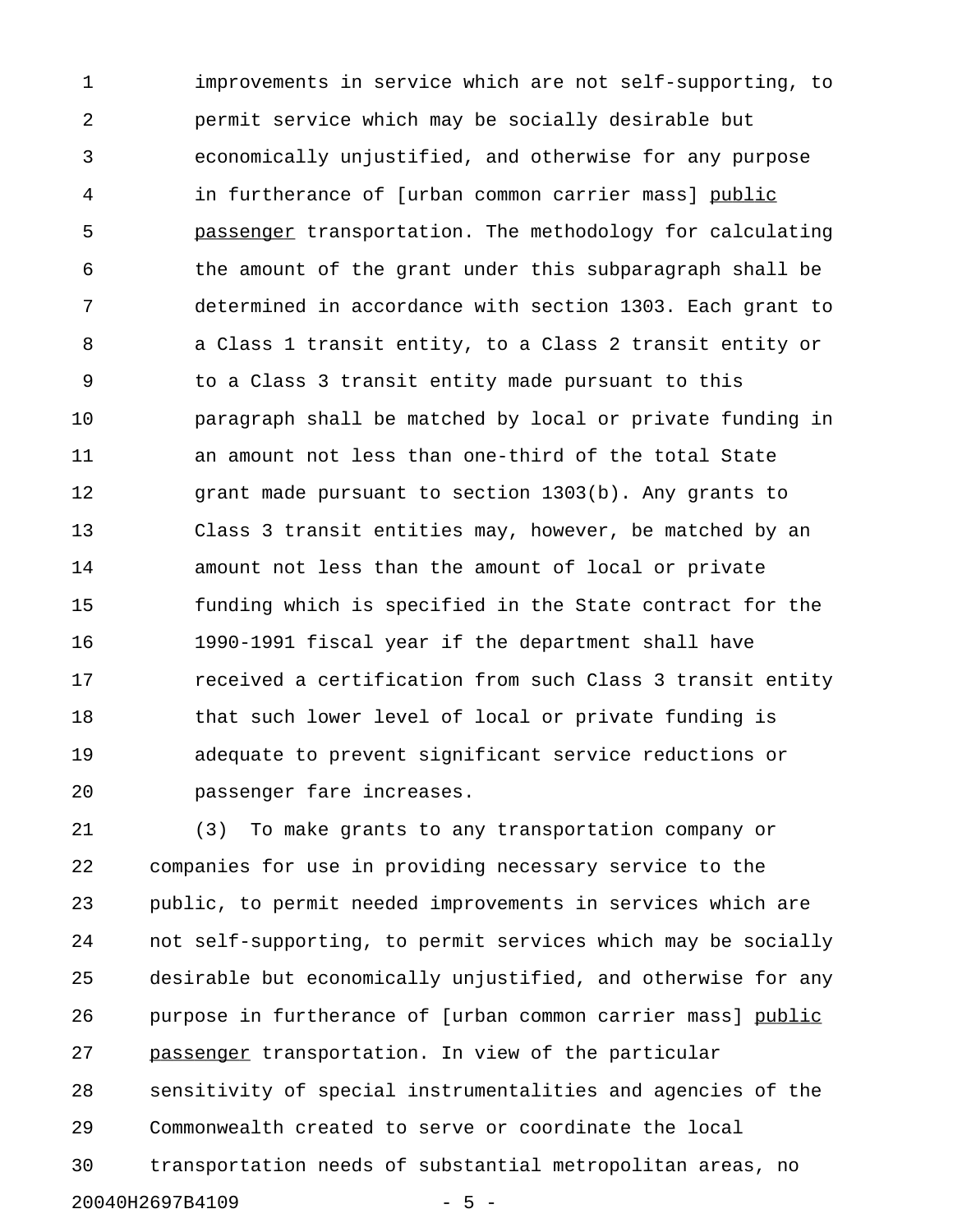1 grant moneys may be used exclusively or principally in the 2 local service area of any such agency or instrumentality in 3 which a city or county of the first or second class has 4 membership, except in accordance with a system of priorities 5 agreed upon by the department and such agency or 6 instrumentality. In the case of a grant where the moneys 7 granted will be used for an activity to be conducted 8 exclusively or principally within the local service areas of 9 such agency or instrumentality, no grant moneys may be used 10 except in accordance with agreements by the department and 11 such agency or instrumentality with respect to such use. In 12 the case of a grant not falling within the scope of the 13 preceding sentence but where moneys granted will be used both 14 within and without the local service area of such agency or 15 instrumentality, the grant shall require that the routes, 16 schedules and fares applicable only within such service areas 17 shall be those mutually agreed upon by the department and 18 such agency or instrumentality. No agreement referred to in 19 this paragraph shall impair, suspend, reduce, enlarge or 20 extend or affect in any manner the powers of the Pennsylvania 21 Public Utility Commission or the Interstate Commerce 22 Commission otherwise applicable by law. Each grant to a Class 23 1 transit entity, to a Class 2 transit entity [or], to a 24 Class 3 transit entity or to a Class 4 transit entity made 25 pursuant to this paragraph shall be matched by local or 26 private funding in an amount not less than one-third of the 27 total State grant made pursuant to section 1303(b). Any 28 grants to Class 3 transit entities may, however, be matched 29 by an amount not less than the amount of local or private 30 funding which is specified in the State contract for the 20040H2697B4109 - 6 -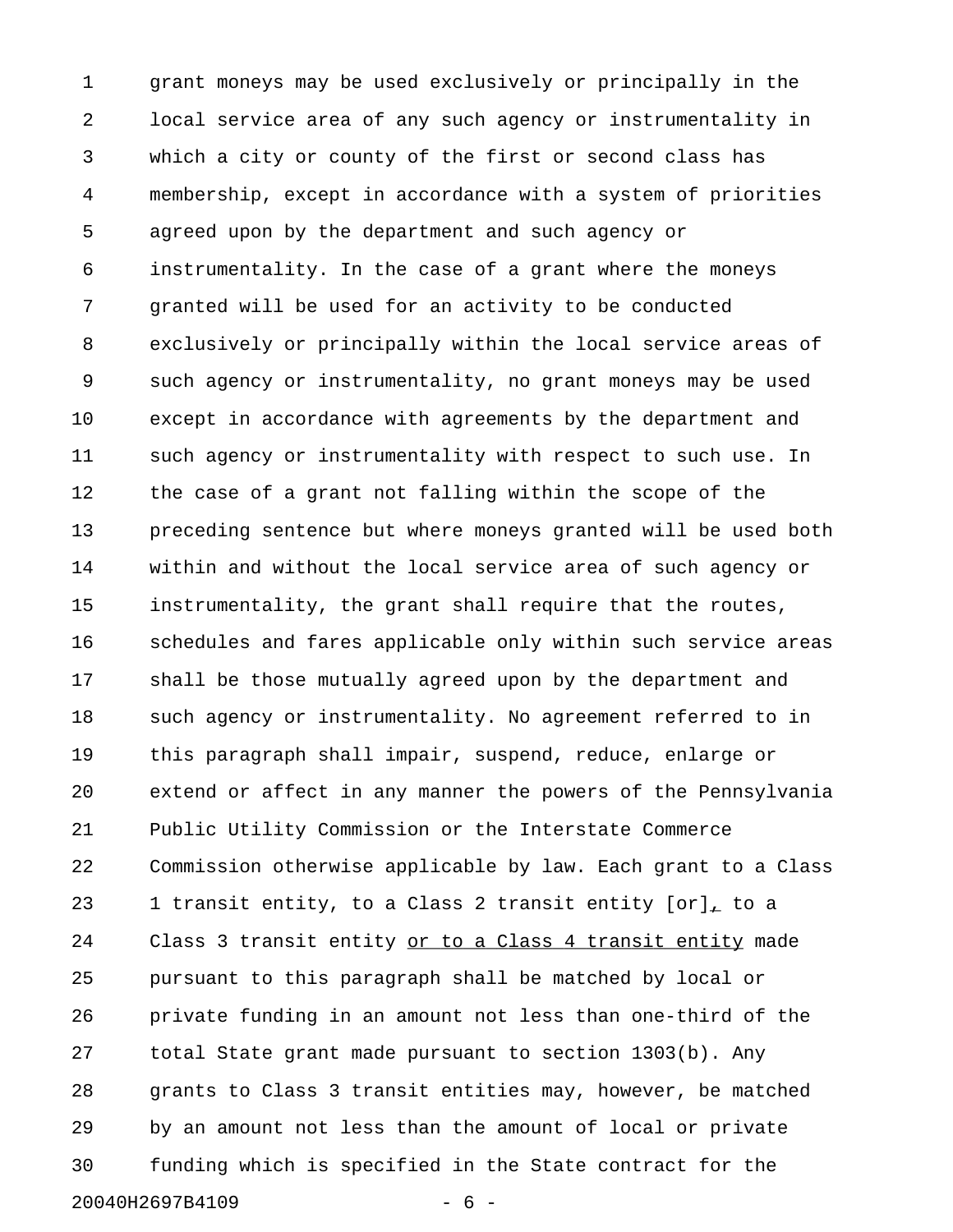1 1990-1991 fiscal year if the department shall have received a 2 certification from such Class 3 transit entity that such 3 lower level of local or private funding is adequate to 4 prevent significant service reductions and/or passenger fare 5 increases.

6 (4) In connection with privately or locally assisted 7 capital projects or capital projects financed with private or 8 local and Federal funds, to make grants for approved capital 9 projects to a local transportation organization or a 10 transportation company, including the acquisition, 11 construction, reconstruction and improvement of facilities 12 and equipment, buses and other rolling stock, and other real 13 or personal property, including land (but not public 14 highways), needed for an efficient and coordinated [mass] 15 public passenger transportation system for use, by operation, 16 lease or otherwise, in [urban common carrier mass] public \_\_\_\_\_\_ 17 passenger transportation service and in coordinating such 18 service with highway and other transportation. No capital 19 project grant shall be made for the purpose of financing, 20 directly or indirectly, the acquisition of any interest in, 21 or the purchase of any facilities or other property of, a 22 private [urban common carrier mass] public passenger \_\_\_\_\_\_\_\_\_\_\_\_\_\_\_\_ 23 transportation company. Each capital project shall be based 24 on a program or plan approved by the department. No capital 25 project grant shall exceed five-sixths of the non-Federal 26 share, subject, however, to the following specific 27 exceptions:

28 (i) If two or more capital projects that are 29 receiving Federal funds are combined for financing \_\_\_\_\_\_\_\_\_\_\_\_\_\_\_\_\_\_\_\_\_\_\_ 30 purposes, the amount of department funds used for any one 20040H2697B4109 - 7 -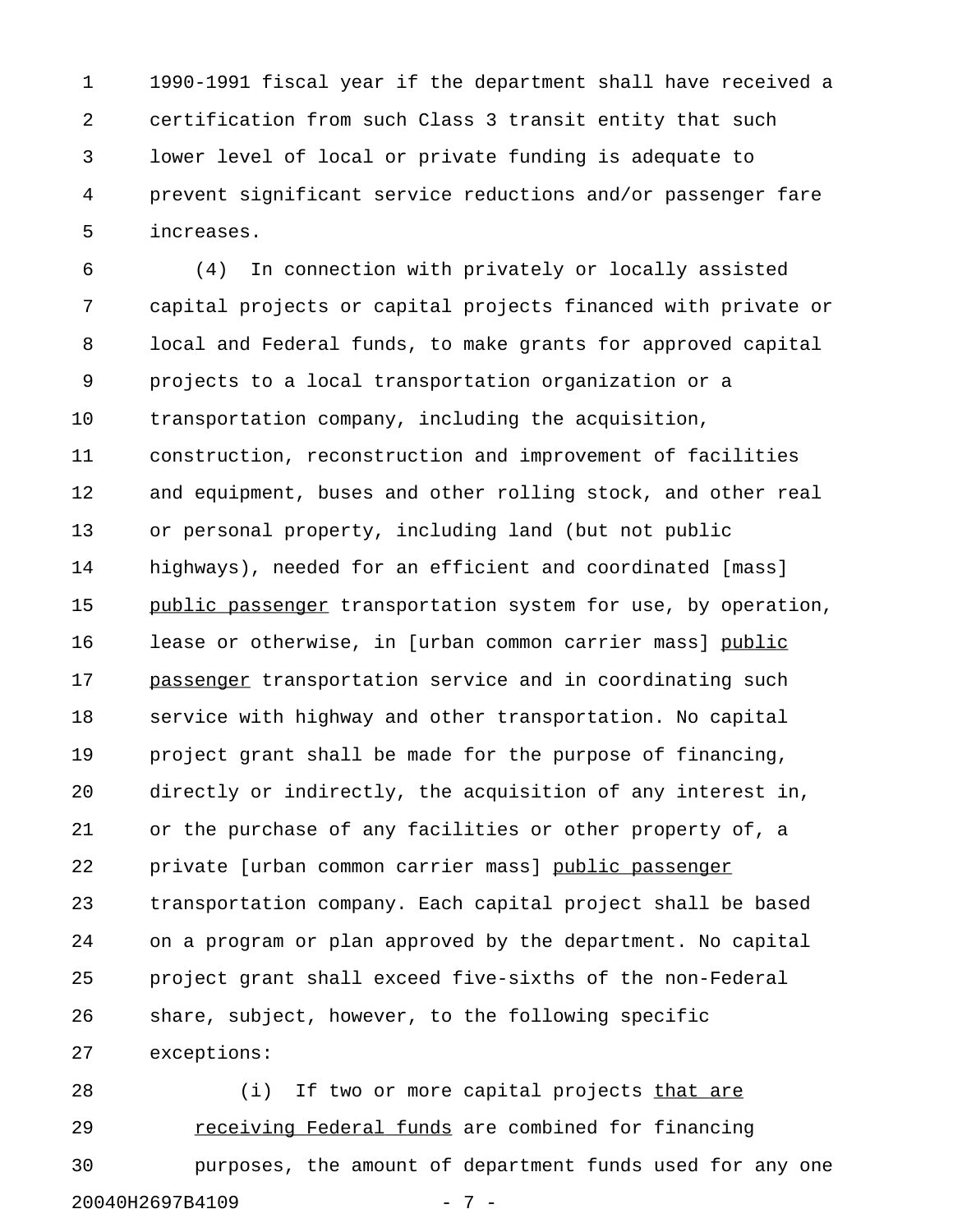1 of such projects may exceed five-sixths of the non-2 Federal share, provided that the total amount of 3 department funds provided for all the projects so 4 combined does not exceed five-sixths of the total non-5 Federal share of all of the projects so combined.

6 (ii) If a capital project is eligible to receive 7 Federal financial assistance under the Urban Mass 8 Transportation Act of 1964 or under successor legislation 9 and if the project application for such Federal financial 10 assistance has been rejected or delayed because of a lack 11 of Federal funds or if the normal amount of Federal grant 12 cannot be provided because of a lack of Federal funds and 13 if the department has determined that the capital project 14 is essential and should proceed without delay, department 15 funds for such capital project may be increased 16 temporarily to finance the entire net project cost, with 17 the requirement that, upon the availability of additional 18 Federal funds and the making to the capital project of a 19 new or an additional Federal grant, the amount of 20 department funds in excess of five-sixths of the non-21 Federal share be refunded to the department or be applied 22 as the department may direct to help meet the 23 department's share of the cost of another project in 24 which the department is a participant. If additional 25 Federal funds are not forthcoming, the department may 26 provide funding up to twenty-nine thirtieths of the net 27 project cost on a permanent basis. This provision is 28 applicable to Class 1 through Class 5 transit entities. 29 (iii) If a project is ineligible to receive Federal

30 financial assistance under the Urban Mass Transportation 20040H2697B4109 - 8 -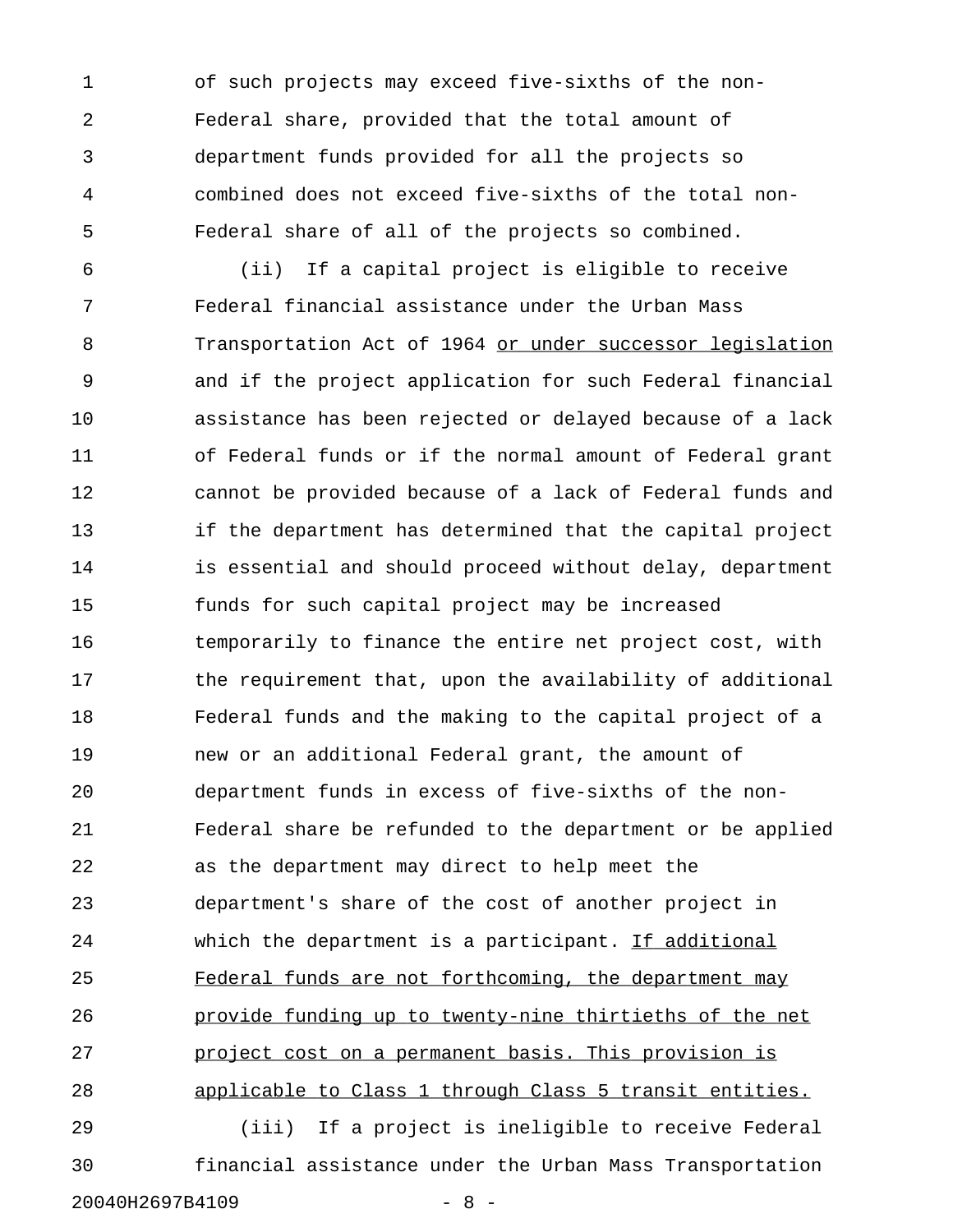1 Act of 1964 or under successor legislation and if the 2 department has determined that the project is essential 3 and should proceed without delay, the amount of 4 department funds for such project shall be limited to an 5 amount not to exceed [one-half] twenty-nine thirtieths of 6 the net project cost. This provision is applicable to 7 Class 1 through Class 5 transit entities.

8 (5) To make grants from the State Lottery Fund in 9 accordance with Chapter 7 of the act of August 14, 1991 10 (P.L.342, No.36), known as the Lottery Fund Preservation Act.

11 (6) To participate in a pooled bus acquisition program 12 with transportation companies or local transportation 13 organizations and the Federal Government for the purpose of 14 making buses available to transportation companies or local 15 transportation organizations for use in [urban common carrier 16 mass] public passenger transportation service, in accordance \_\_\_\_\_\_\_\_\_\_\_\_\_\_\_\_ 17 with the following procedures:

18 (i) The department may apply to the [Urban Mass 19 Transportation] Federal Transit Administration of the 20 United States Department of Transportation for the 21 Federal share of any pooled-bus acquisition project.

22 (ii) The department may, with the assistance of the 23 Department of General Services or a special group 24 comprised of representatives of the transportation 25 companies or local transportation organizations within 26 the Commonwealth, write specifications for and order 27 buses on behalf of any number of transportation companies 28 or local transportation organizations desiring bus 29 acquisition under this program.

30 (iii) Before any order for buses is placed by the 20040H2697B4109 - 9 -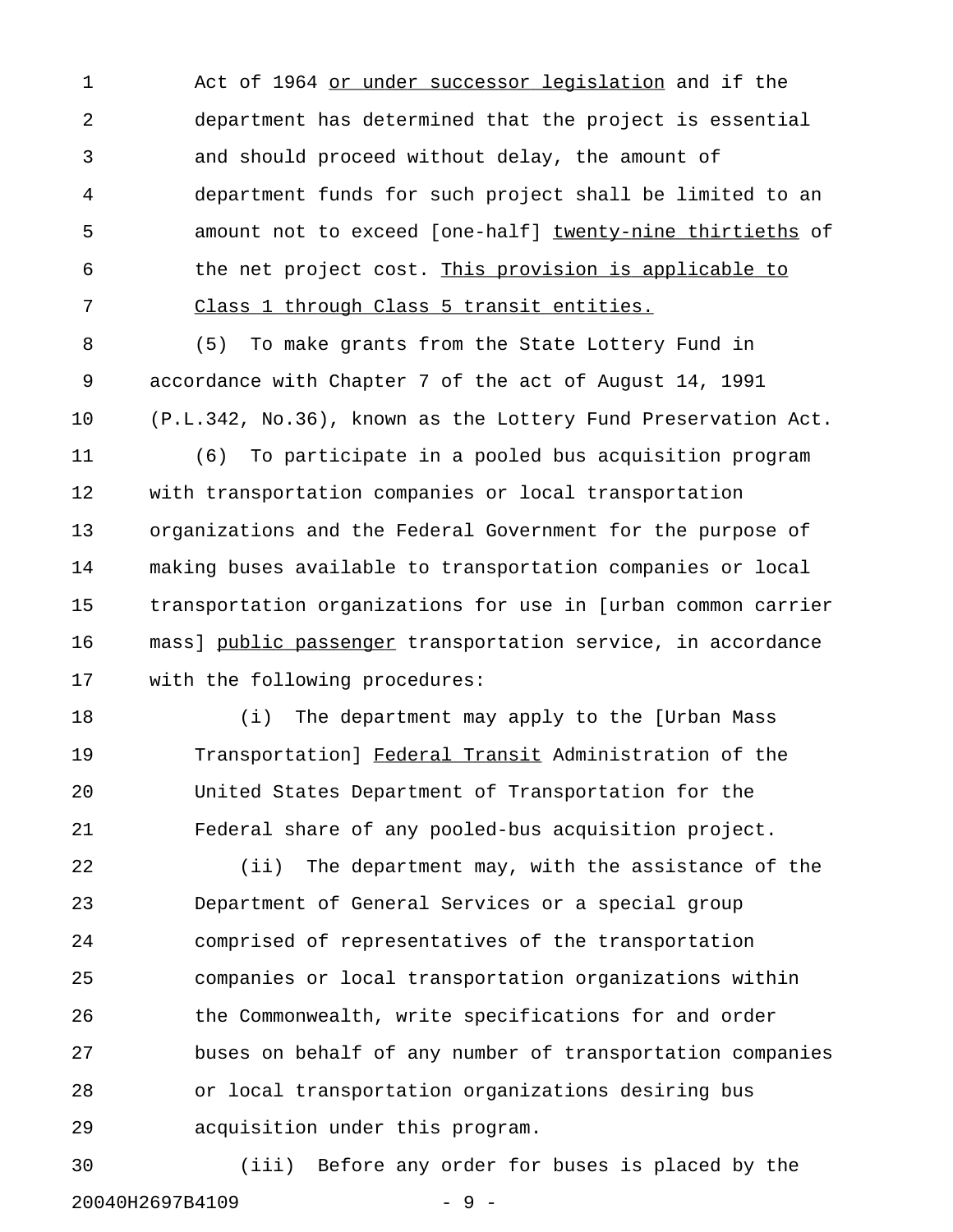1 department with a manufacturer, the department shall 2 secure written assurance from the Federal Government of 3 the availability of Federal financial assistance for such 4 bus acquisitions. The department shall also secure 5 written obligations by the transportation companies or 6 local transportation organizations participating in such 7 bus acquisitions that they will accept delivery of such 8 buses at the appropriate time and will supply local 9 funding in accordance with subparagraph (iv).

10 (iv) Funding for this program shall be: four-fifths 11 Federal, one-sixth State and one-thirtieth from local 12 sources; however, the local share of program costs may be 13 advanced to the manufacturer by the Commonwealth at the 14 time of purchase. Repayments to the Commonwealth of such 15 advancements shall be considered as augmentations to the 16 fund from which the funds were advanced. No part of the 17 Federal share shall be advanced by the Commonwealth in 18 anticipation of reimbursement.

19 (v) The Commonwealth may take title to and delivery 20 of vehicles acquired pursuant to this program for 21 eventual transfer to transportation companies or local 22 transportation organizations.

23 (vi) All bus acquisitions under this program shall 24 be made in accordance with a system of competitive 25 bidding.

26 (vii) At its discretion, the department may organize 27 and fund, with Commonwealth funds, postacquisition 28 studies reasonably related to any pooled-bus acquisition 29 made pursuant to this section, including, but not limited 30 to, a vehicle inspection study at an appropriate interval 20040H2697B4109 - 10 -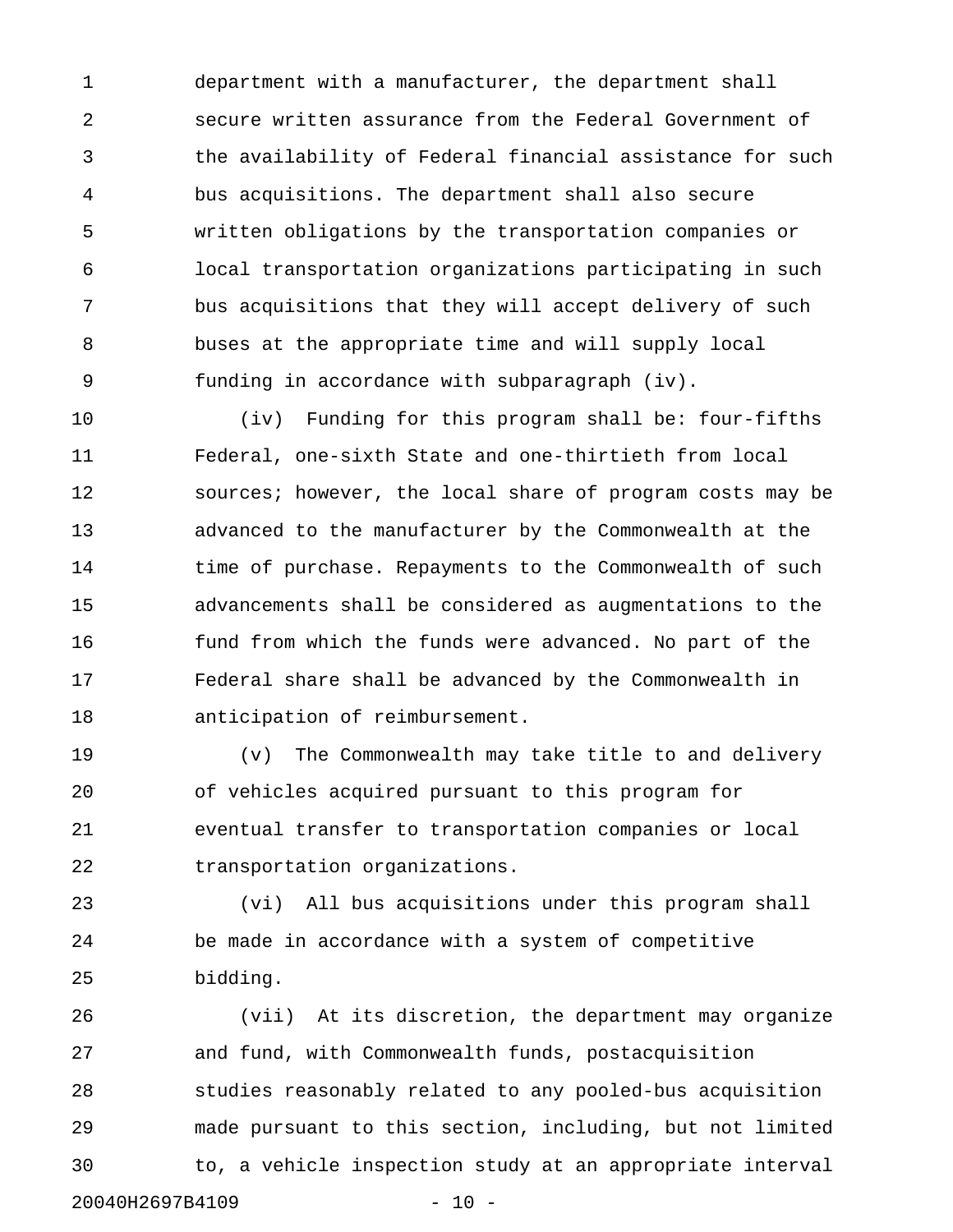1 or intervals following acquisition in order to monitor 2 the condition of any vehicle purchased pursuant to this 3 section.

4 § 1303. Annual appropriation and computation of subsidy. 5 (a) General rule.--Beginning with the 1991-1992 fiscal year, 6 the Commonwealth shall annually determine the level of 7 appropriation for public transportation assistance, using the 8 standards contained in this section, to sufficiently fund and to 9 make fully operative section 1302(2)(iii) and (3) (relating to 10 program authorizations).

11 (b) Distribution as grants.--The General Assembly shall 12 annually make an appropriation to the department for 13 distribution as grants to local transportation organizations and 14 transportation companies. The total amount of moneys 15 appropriated shall be distributed by the department as grants to 16 local transportation organizations and transportation companies 17 in accordance with the provisions of this section.

18 (c) Distribution formula.--The department shall distribute 19 the total amount appropriated under subsection (b) in the 20 following manner:

21 (1) The department shall calculate the Class 4 transit 22 entity share for the fiscal year.

23 (2) The department shall then calculate the amount of 24 grant due to each Class 4 transit entity as follows:

25 (i) From the Class 4 transit entity share, each 26 Class 4 transit entity shall first receive an amount 27 equal to 100% of its Class 4 transit entity adjusted base 28 grant.

29 (ii) With respect to any portion of the Class 4 30 transit entity share remaining after each Class 4 transit 20040H2697B4109 - 11 -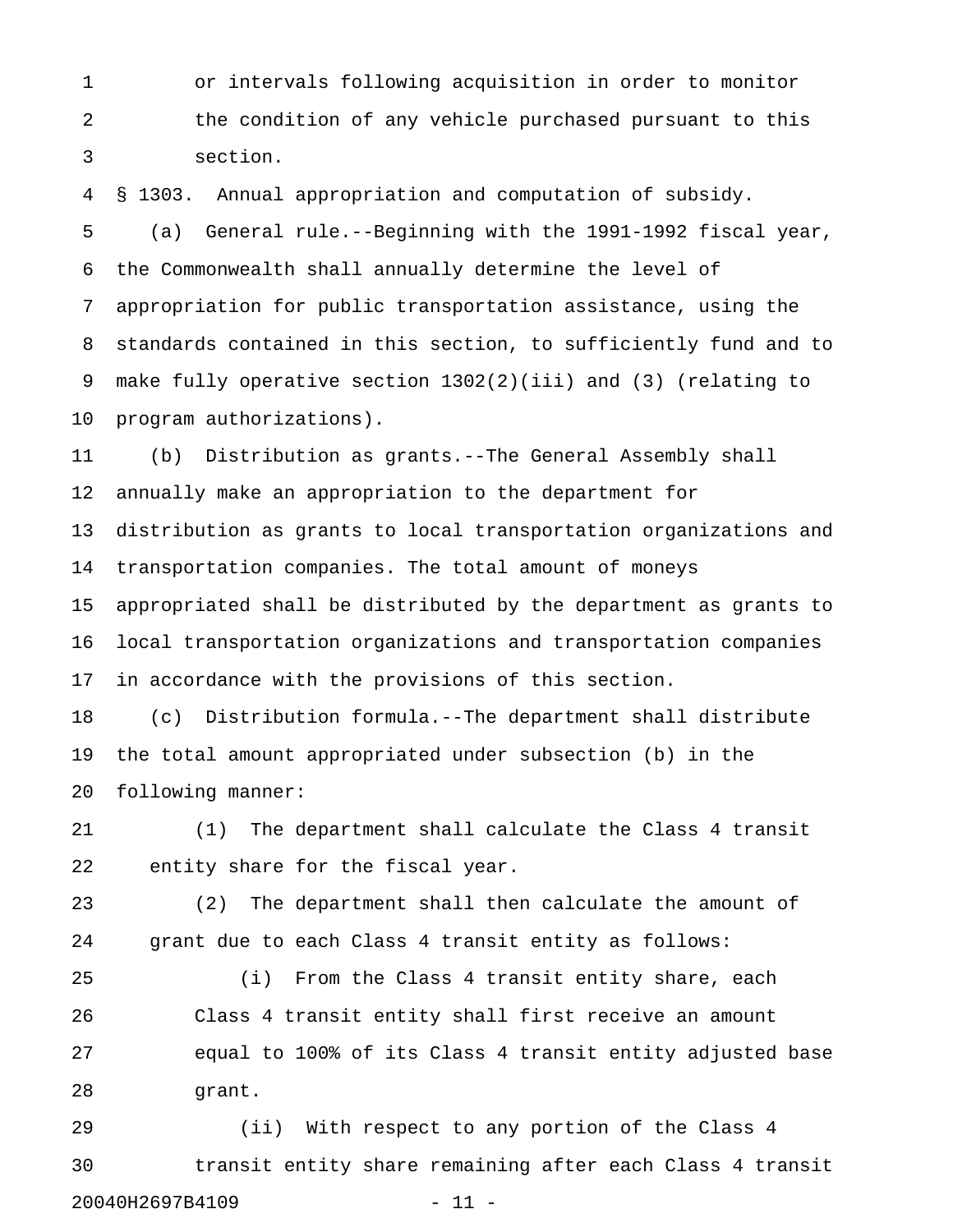1 entity receives an amount equal to 100% of its Class 4 2 transit entity adjusted base grant:

3 (A) Fifty percent of such excess shall be 4 distributed to Class 4 transit entities based upon 5 the percentage of the total amount of all Class 4 6 transit entity adjusted base grants given to Class 4 7 transit entities which a particular Class 4 transit 8 entity received.

9 (B) Twenty-five percent of such excess shall be 10 distributed to Class 4 transit entities based upon 11 each transit entity's Class 4 revenue mile 12 percentage. The actual amount received by each Class 13 4 transit entity under this clause shall be 14 determined by multiplying a particular Class 4 15 transit entity's Class 4 revenue mile percentage 16 times 25% of such excess of the Class 4 transit 17 entity share.

18 (C) Twenty-five percent of such excess shall be 19 distributed to Class 4 transit entities based upon 20 each transit entity's Class 4 revenue hour 21 percentage. The actual amount received by each Class 22 4 transit entity under this clause shall be 23 determined by multiplying a particular Class 4 24 transit entity's Class 4 revenue hour percentage 25 times 25% of such excess of the Class 4 transit 26 entity share.

27 (3) All Class 3 and 4 transit entities may utilize all 28 of the funds received pursuant to this section for any 29 purpose in furtherance of public transportation. Each grant 30 made to a Class 3 or 4 transit entity pursuant to this 20040H2697B4109 - 12 -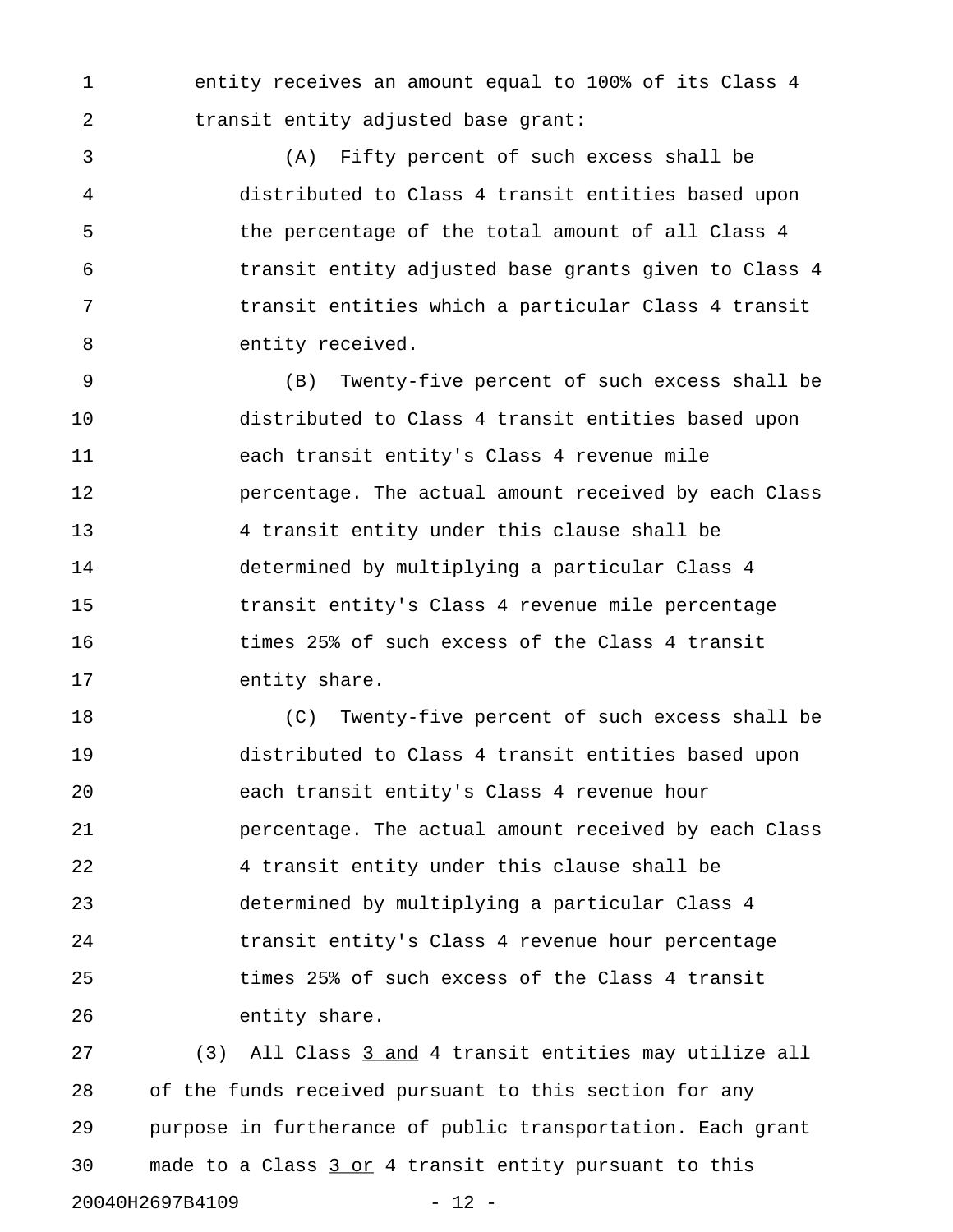1 section shall, however, be matched by local or private 2 funding in an amount not less than one-third of the total 3 State grant made pursuant to subsection (c). Additionally, 4 any grants to Class 3 and 4 transit entities may be matched 5 by an amount not less than the amount of local or private 6 funding which is specified in the State contract for the 7 1990-1991 fiscal year if the department shall have received a 8 certification from such Class 3 or 4 transit entity that such 9 lower level of local or private funding is adequate to 10 prevent significant service reductions or passenger fare 11 increases.

12 (i) All funds allocated to a Class 4 transit entity 13 under sections 1310 (relating to distribution of 14 funding), 1310.1 (relating to supplemental public 15 transportation assistance funding) and 1310.2 (relating 16 to service stabilization and state of good repair 17 program) that are not spent for operating purposes or 18 included in the most recent five-year plan submitted to 19 the department as part of the Class 4 transit entity's 20 rural operating assistance application for capital 21 purposes within three years of initial allocation shall 22 be returned to the department.

23 (ii) The department shall place all such returned 24 funds in a restricted fund to finance the capital and 25 operational expenses of new rural transportation systems 26 created after the effective date of this section and that 27 have previously received demonstration funds and 28 operational expenses of major expansions of existing 29 Class 4 transit entity systems. Such funds may be used 30 for initial start-up expenses and operating costs for a

20040H2697B4109 - 13 -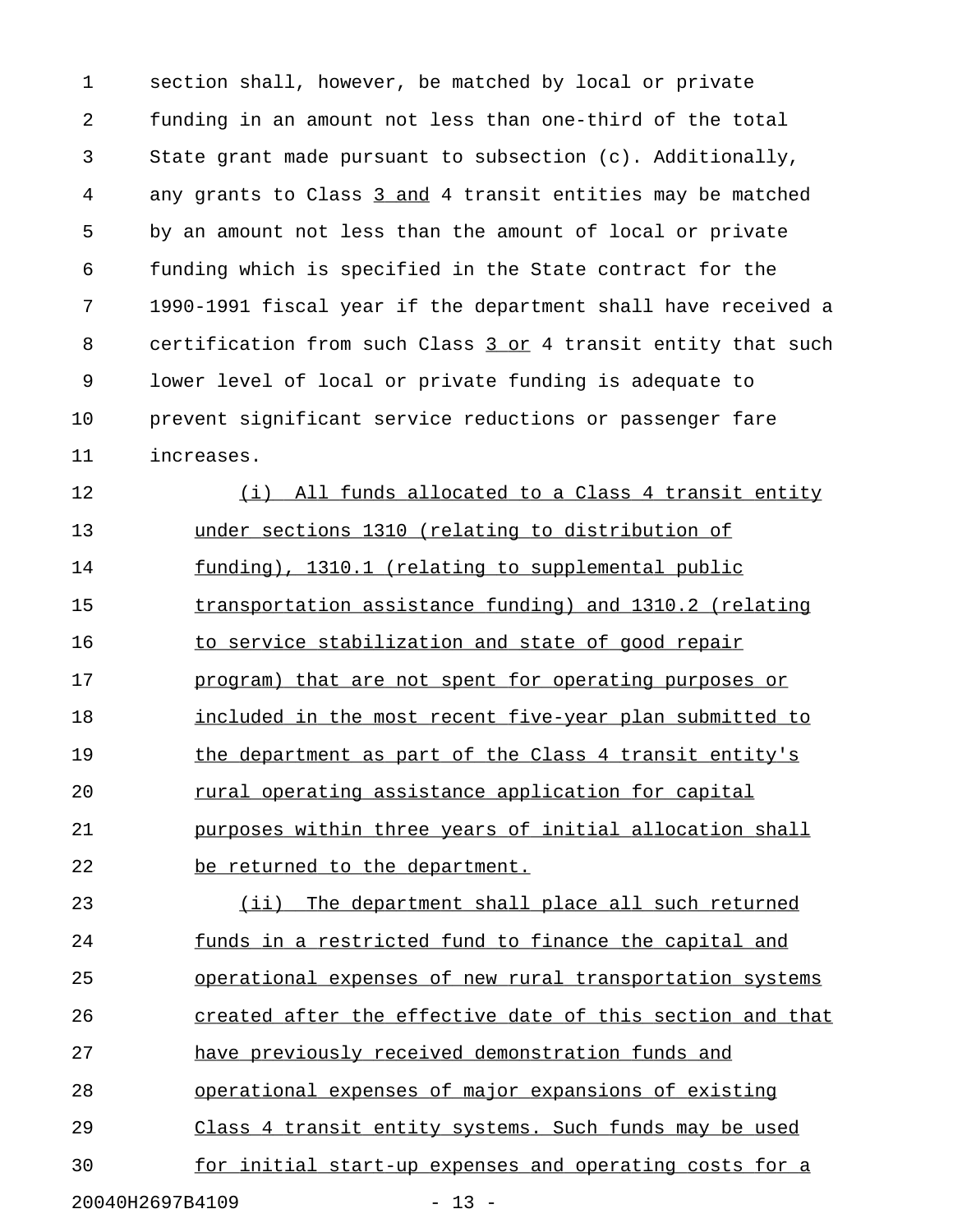| 1         | new system or a major expansion for a period up to five       |
|-----------|---------------------------------------------------------------|
| 2         | years and may be supplemented, at the discretion of the       |
| 3         | department, with section 1310 project management              |
| 4         | oversight or planning, development, research, rural           |
| 5         | expansion and department-initiated program funds.             |
| 6         | (iii) At the close of each fiscal year, the                   |
| 7         | department shall calculate the remaining balance in the       |
| 8         | restricted fund, by the year in which the balance was         |
| 9         | returned to the fund by a transit system. Any funds           |
| 10        | <u>remaining unspent for new systems or major system</u>      |
| 11        | expansions at the end of three years shall be                 |
| 12        | <u>redistributed to all Class 4 transit entities based on</u> |
| 13        | section 1310.2 formula.                                       |
| 14        | (iv) Funds provided to Class 4 transit entities               |
| 15        | under sections 1310, 1310.1 and 1310.2 are intended to        |
| 16        | supplement rather than supplant Federal funds available       |
| 17        | for rural transit services and projects. Where there is       |
| 18        | insufficient Federal funding to provide the maximum           |
| 19        | amount for which each system is eligible, the department      |
| 20        | shall attempt to impact all recipients of Federal funds       |
| 21        | equally and may use project management oversight or           |
| 22        | planning, development, research, rural expansion and          |
| 23        | department-initiated program funds available to the           |
| 24        | department or funds provided under subparagraphs (i),         |
| 25        | (ii) and (iii) to remediate any imbalances resulting from     |
| 26        | allocation of Federal funds.                                  |
| 27        | The department shall calculate the Class 1 transit<br>(4)     |
| 28        | entity share, the Class 2 transit entity share and the Class  |
| 29        | 3 transit entity share for the fiscal year.                   |
| $\bigcap$ |                                                               |

30 (5) The department shall then calculate the amount of 20040H2697B4109 - 14 -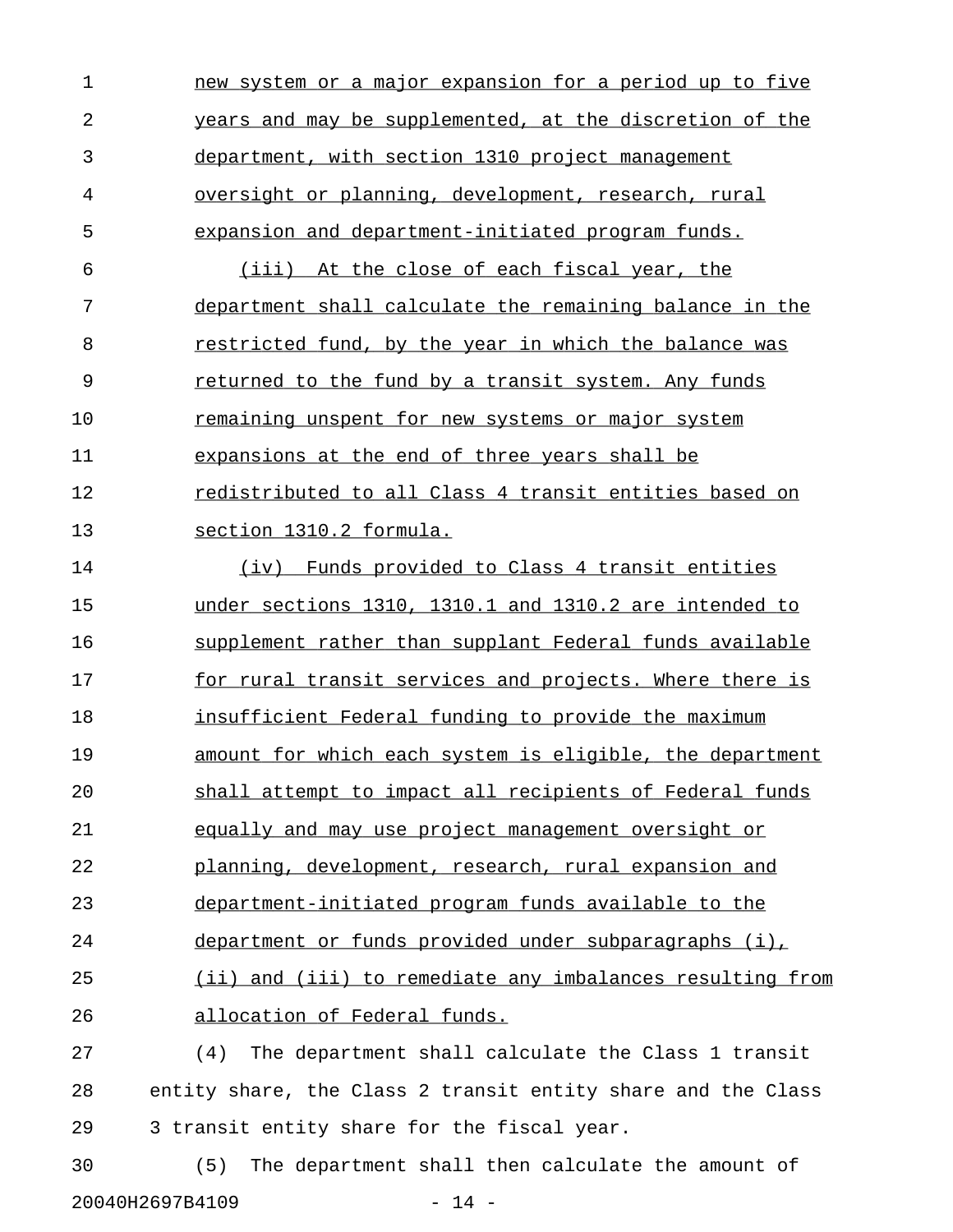1 grant due to each local transportation organization and 2 transportation company as follows:

3 (i) Each Class 1 transit entity shall receive a 4 prorata share of the Class 1 transit entity share. If 5 there is only one Class 1 transit entity, it shall 6 receive the entire Class 1 transit entity share.

7 (ii) Each Class 2 transit entity shall receive a 8 prorata share of the Class 2 transit entity share. If 9 there is only one Class 2 transit entity, it shall 10 receive the entire Class 2 transit entity share.

11 (iii) Each Class 3 transit entity shall receive a 12 portion of the Class 3 transit entity share calculated as 13 follows:

14 (A) From the Class 3 transit entity share, each 15 Class 3 transit entity shall first receive an amount 16 equal to 100% of its Class 3 transit entity adjusted 17 base grant.

18 (B) With respect to any portion of the Class 3 19 transit entity share remaining after each Class 3 20 transit entity receives an amount equal to 100% of 21 its Class 3 transit entity adjusted base grant:

22 (I) Fifty percent of such excess shall be 23 distributed to Class 3 transit entities based 24 upon the percentage of all Class 3 transit entity 25 adjusted base grants given to Class 3 transit 26 entities which a particular Class 3 transit 27 entity received.

28 (II) Twenty-five percent of such excess 29 shall be distributed to Class 3 transit entities 30 based upon each transit entity's Class 3 vehicle

20040H2697B4109 - 15 -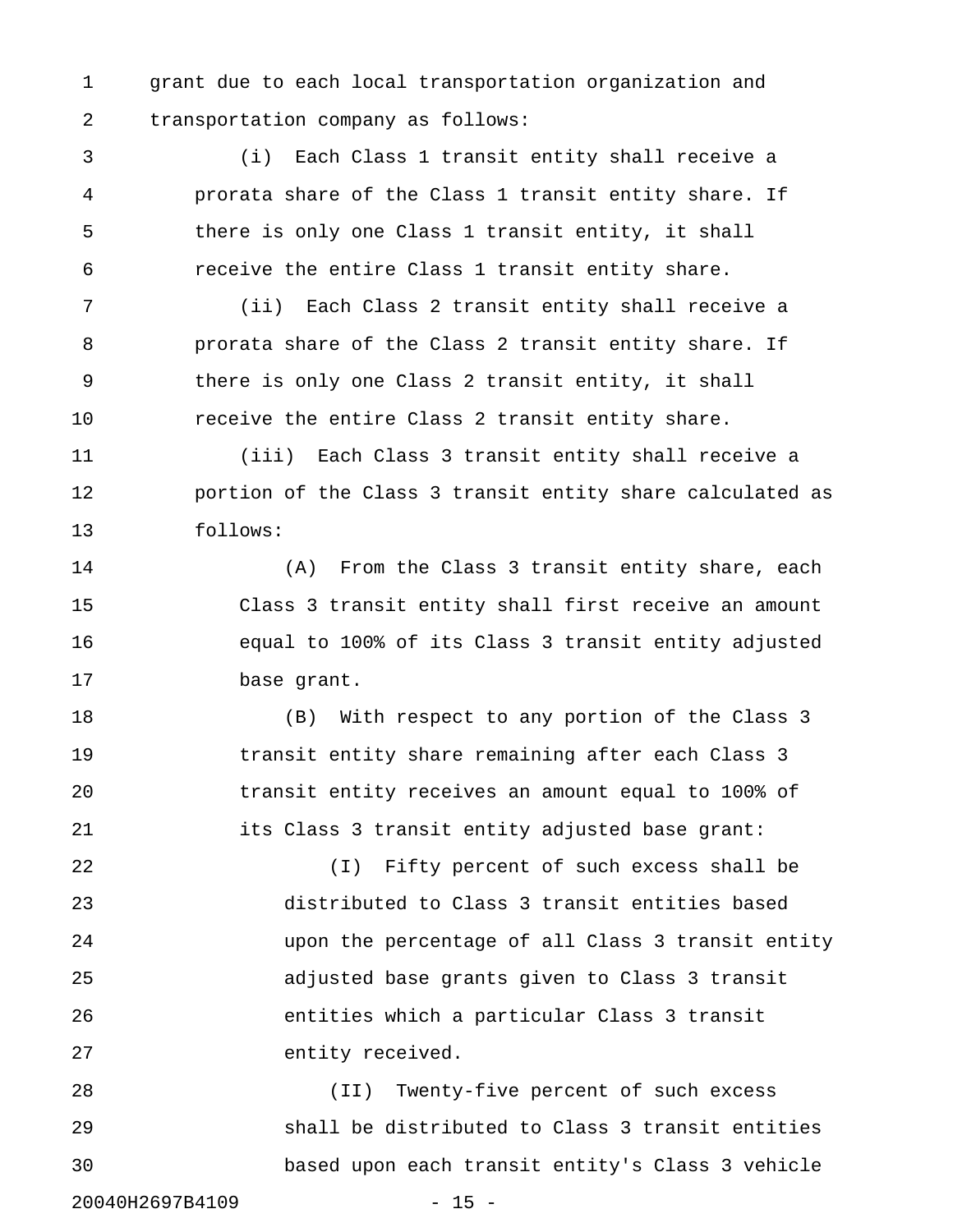1 mile percentage. The actual amount received by 2 each Class 3 transit entity under this subclause 3 shall be determined by multiplying a particular 4 Class 3 transit entity's Class 3 vehicle mile 5 percentage times 25% of such excess of the Class 6 3 transit entity share.

7 (III) Twenty-five percent of such excess 8 shall be distributed to Class 3 transit entities 9 based upon each Class 3 transit entity's Class 3 10 operating revenue percentage. The actual amount 11 received by each Class 3 transit entity under 12 this subclause shall be determined by multiplying 13 a particular Class 3 transit entity's Class 3 14 operating revenue percentage times 25% of such 15 excess of the Class 3 transit entity share.

16 (6) On or about each July 1, October 1, January 1 and 17 April 1 of each year commencing July 1, 1987, the department 18 shall disburse 25% of the total annual amount due to each 19 local transportation organization or transportation company 20 calculated in accordance with this section.

21 (d) New organizations.--Should a new local transportation 22 organization or transportation company be established and meet 23 the criteria of a Class 1 transit entity, Class 2 transit 24 entity, Class 3 transit entity or Class 4 transit entity as such 25 criteria are set forth in section 1301 (relating to 26 definitions), the department shall make an appropriate 27 determination as to the level of grant to which such local 28 transportation organization or transportation company shall be 29 entitled. This determination shall include, but shall not be 30 limited to, a determination as to an appropriate adjusted base 20040H2697B4109 - 16 -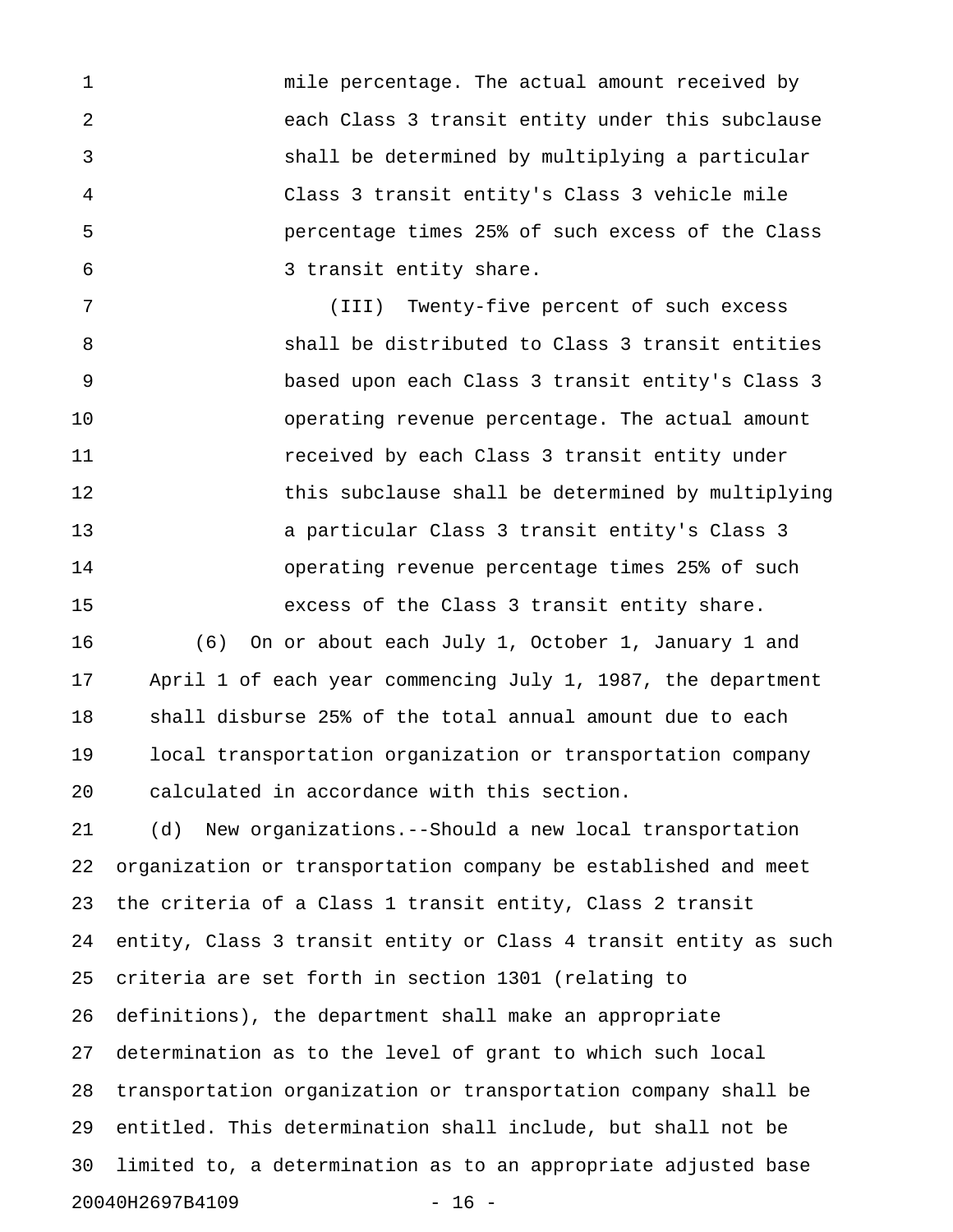1 grant for that local transportation organization or 2 transportation company and a determination of appropriate 3 adjustments to class percentages or transit entity shares. 4 (e) Change to different entity class.--If, during any fiscal 5 year, either the number of vehicles operated by a local 6 transportation organization or transportation company or the 7 area served by such a local transportation organization or 8 transportation company changes so that the local transportation 9 organization or transportation company meets the criteria for a 10 different transit entity class, as such criteria are set forth 11 in section 1301, on or before July 15 of the fiscal year which 12 follows such a change and in each fiscal year thereafter, the 13 department shall reflect any change in the transit entity class 14 of such a local transportation organization or transportation 15 company in its calculation of the transit entity shares for each 16 transit entity class for that and subsequent fiscal years. In 17 its calculation of the transit entity shares for each transit 18 entity class required by this section, for the fiscal year 19 following the change in a local transportation organization or 20 transportation company's transit entity class and thereafter, 21 the department shall include the amount of the transit entity 22 share allocated to such a local transportation organization or 23 transportation company for the fiscal year prior to the change 24 in the transit entity class, increased or decreased by the 25 percentage by which the total appropriation being allocated has 26 <u>been increased or decreased in the new fiscal year as compared</u> 27 to the fiscal year just prior to the new fiscal year, in the 28 transit entity share for the new transit entity class of such a 29 local transportation organization or transportation company, and 30 shall delete an equal amount from the transit entity share for 20040H2697B4109 - 17 -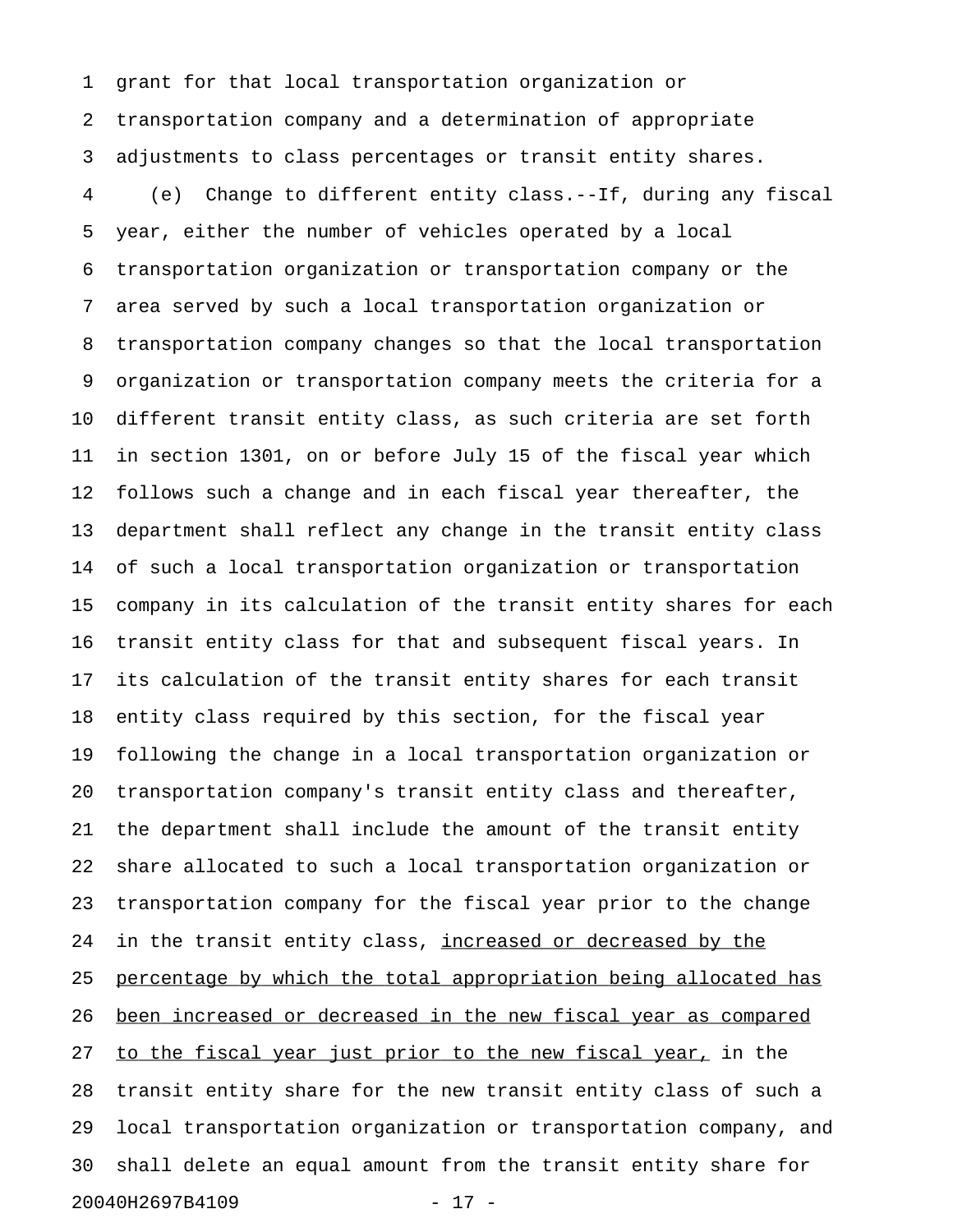1 the transit entity class for which such a local transportation 2 organization or transportation company no longer meets the 3 criteria in the new fiscal year [or thereafter]. Thereafter, the 4 transit entity share shall be increased or decreased by the 5 percentage by which the total appropriation being allocated has 6 been increased or decreased in the new fiscal year as compared 7 to the fiscal year just prior to the new fiscal year. The amount 8 deleted from a transit entity class and added to a different 9 entity class shall occur with appropriate adjustments to class 10 percentages by the department.

11 (f) Rates, fares and charges.--

12 (1) Each local transportation organization or 13 transportation company receiving moneys pursuant to this 14 section shall annually fix such rates, fares and charges in 15 such manner that they shall be at all times sufficient in the 16 aggregate, and in conjunction with any moneys received from 17 Federal or other sources, and any other income available to 18 such organization or company, to provide funds for the 19 payment of all operating costs and expenses which shall be 20 incurred by such organization or company.

21 (2) In order to be eligible for the moneys described in 22 paragraph (1), each local transportation organization or 23 transportation company shall adopt an annual operating budget 24 for each fiscal year no later than the last day of the 25 preceding fiscal year. A copy of this operating budget shall 26 be submitted to the department within ten days after its 27 approval, along with a certification by the local 28 transportation organization or transportation company that 29 adequate revenues (including subsidies) are provided to 30 support operating costs and expenses. 20040H2697B4109 - 18 -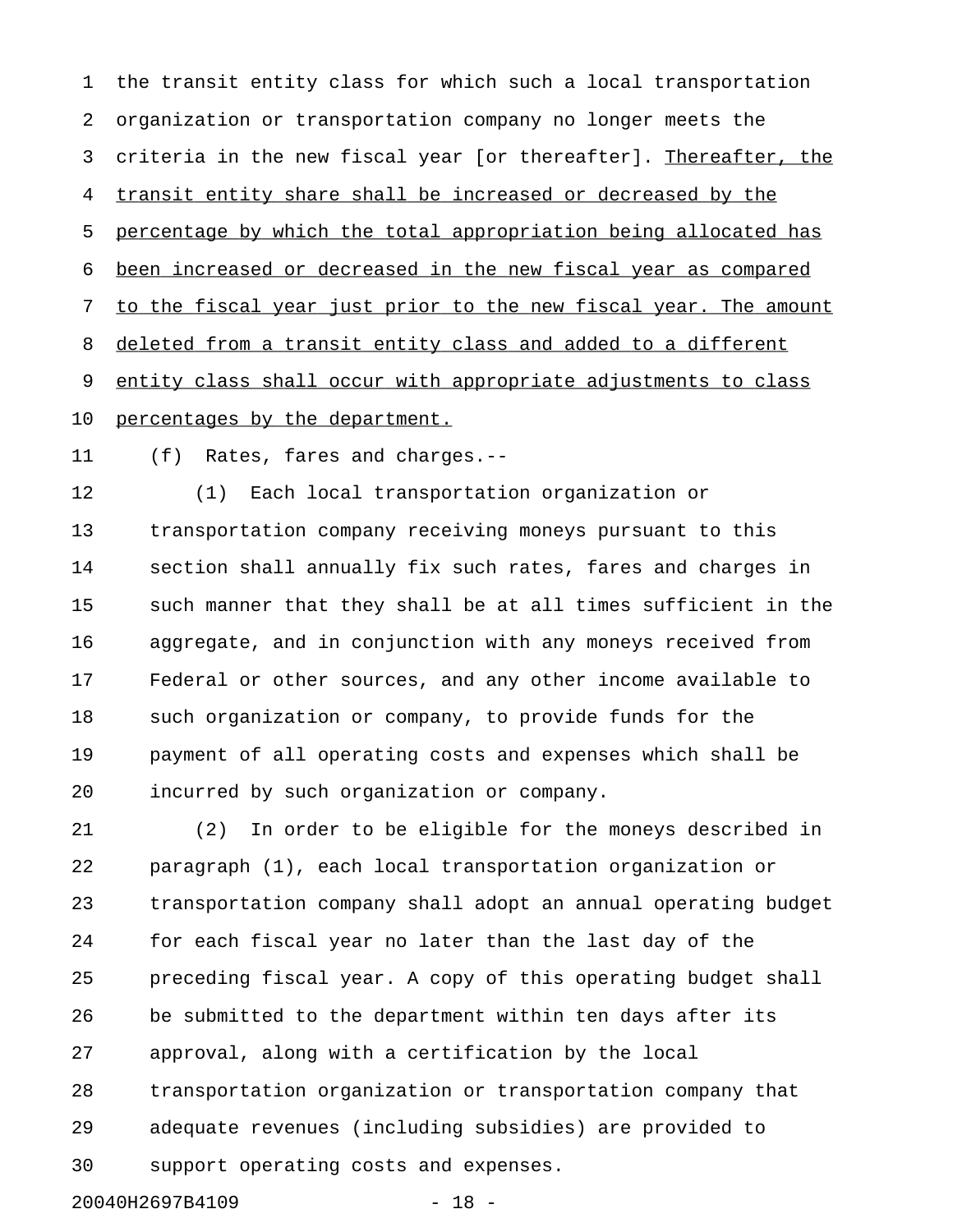1 (g) Standards and measures.--

2 (1) Within one year after the effective date of this 3 part and every year thereafter, each local transportation 4 organization or transportation company receiving moneys 5 pursuant to this section shall adopt a series of service 6 standards and performance evaluation measures. Such standards 7 and measures shall be in addition to the performance audits 8 required by section 1315 (relating to public transportation 9 grants management accountability) and shall consist of 10 objectives and specific numeric performance levels to be 11 achieved in meeting these standards and objectives. Those 12 standards and measures adopted shall include the following, 13 in addition to others deemed appropriate by the local 14 transportation organization or transportation company:

15 (i) An automatic mechanism to review the utilization 16 of routes.

17 (ii) Staffing ratios (ratio of administrative 18 employees to operating employees; number of vehicles per 19 mechanic).

20 (iii) Productivity measures (vehicle miles per 21 employee; passenger and employee accidents per 100,000 22 vehicle miles; on-time performance; miles between road 23 calls).

24 (iv) Fiscal indicators (operating cost per 25 passenger; subsidy per passenger and operating ratio).

26 (iv.1) Reasonable minimum prequalification standards 27 for prospective transit service subcontractors.

28 (v) Any other matter desired by the governing body 29 of such local transportation organization or

30 transportation company.

20040H2697B4109 - 19 -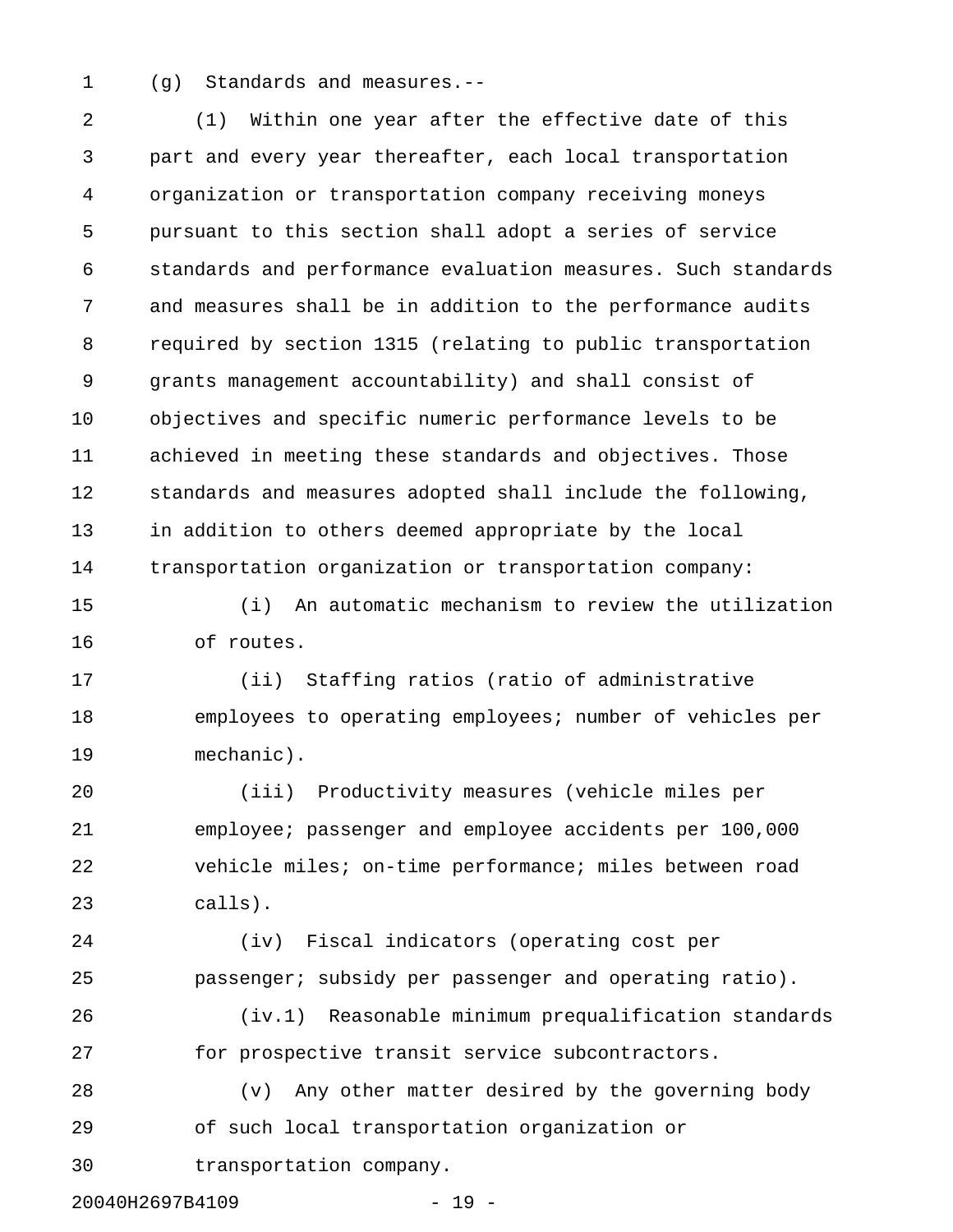1 (2) The service standards and performance evaluation 2 measures shall be established by formal action of the 3 governing body of such local transportation organization or 4 transportation company following an opportunity for comment 5 by the public and the department. Upon submission, the 6 department will review and may make recommendations to the 7 local transportation organization or transportation company 8 concerning the service standards and performance evaluation 9 measures.

10 (3) In the discretion of such governing body, the 11 service standards and performance evaluation measures may be 12 systemwide or based on a sampling.

13 (4) The service standards and performance evaluation 14 measures shall only constitute goals for such local 15 transportation organization or transportation company in 16 providing service in the year following their adoption. At 17 the end of such year, fiscal or calendar, as the case may be, 18 a report shall be transmitted to the department for its 19 consideration indicating the projected performance levels and 20 the performance levels actually achieved. Upon submission, 21 the department will review the report and may make 22 recommendations to such local transportation organization or 23 transportation company concerning the performance levels 24 actually achieved. Such report shall be released to the 25 public at the time of issuance.

26 (5) The department may suspend the eligibility for 27 future discretionary transit grant funds of any transit 28 entity which fails to comply with the provisions of this 29 section. The department shall restore the discretionary 30 funding eligibility of a suspended transit entity at such 20040H2697B4109 - 20 -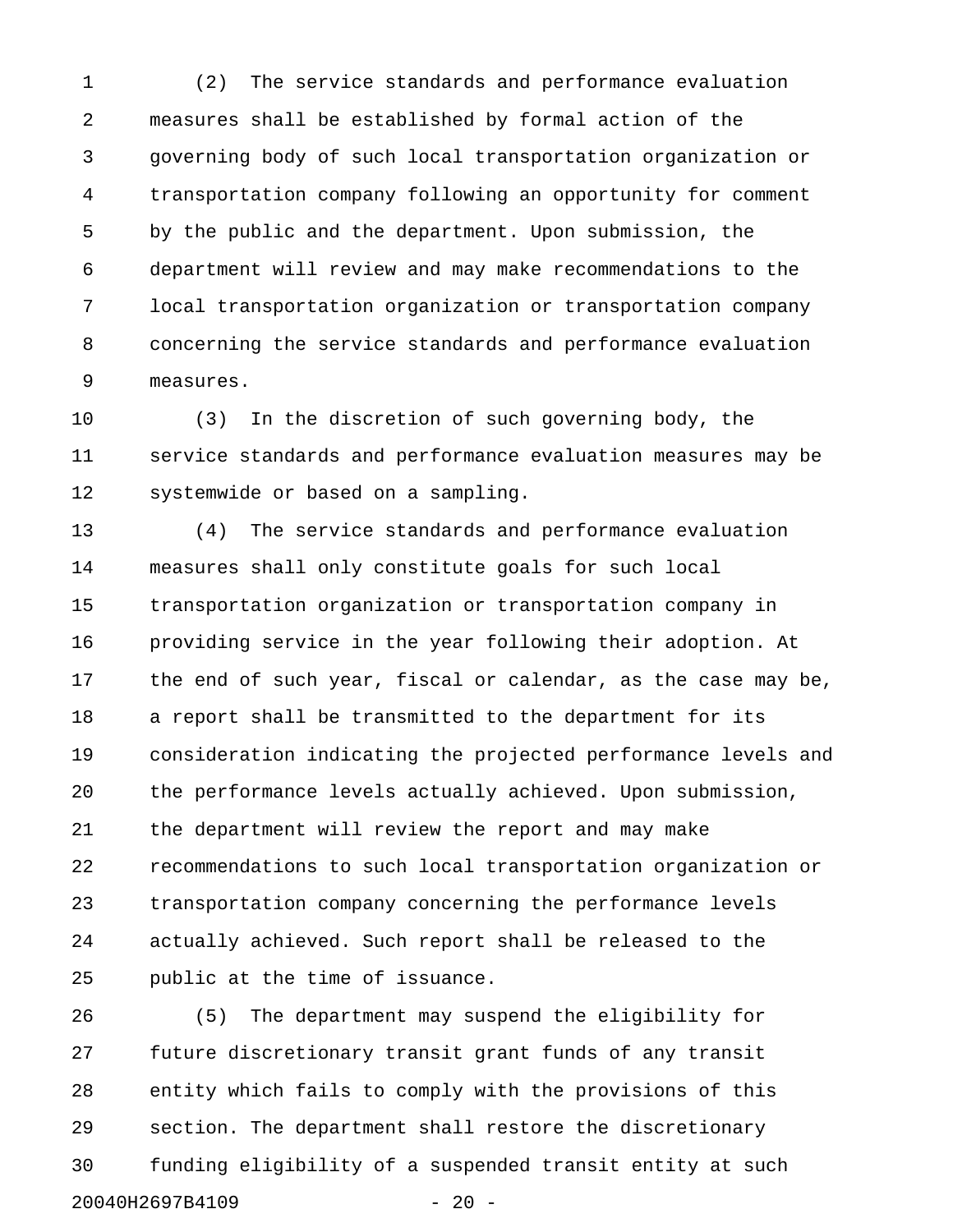1 time as the requirements of this section are met in an 2 amended application received by the department. 3 (6) Notwithstanding any other provision of law, a Class 4 1 transit entity authorized by its enabling statute to 5 exercise the right of eminent domain for public 6 transportation purposes shall, when acquiring land by eminent 7 domain for any purpose permitted under this chapter and 8 financed in whole or in part under this chapter, be bound by 9 the requirement contained in section 2003 of the act of April  $10$  9, 1929 (P.L.177, No.175), known as The Administrative Code 11 of 1929, to demonstrate by clear and convincing evidence that 12 the activity contemplated on the site proposed to be 13 appropriated could not have been conducted economically at an 14 alternate location. In all cases, when acquiring land in any 15 manner permitted by its enabling statute, a Class I transit 16 entity must conduct a public hearing on the project for which 17 the land is to be acquired, either individually on the 18 project or as part of a hearing on its overall capital 19 budget, and the project must be included in a capital budget 20 submitted to the department in accordance with this chapter. 21 The land acquired for such public transportation purpose and 22 the transit project constructed thereon shall have the same 23 status in relation to the provisions of the act of July 31, 24 1968 (P.L.805, No.247), known as the Pennsylvania 25 Municipalities Planning Code, as land acquired by the 26 department for highway right-of-way purposes. 27 (h) Reduction of certain grants.--With respect to grants to 28 Class 1 transit entities and Class 2 transit entities in any 29 fiscal year, the department shall reduce the grant amount due to

20040H2697B4109 - 21 -

30 such local transportation organization or transportation company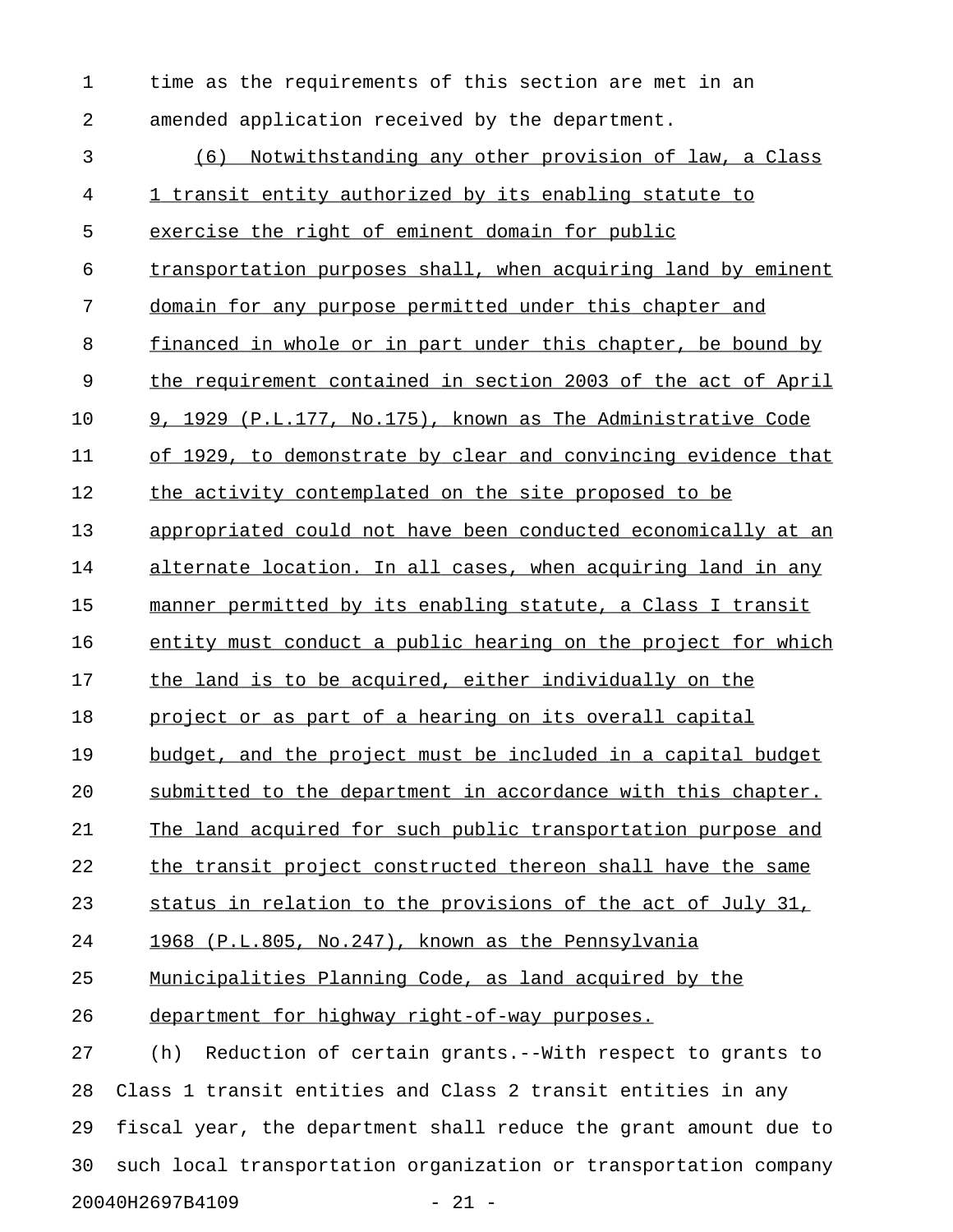1 by an amount equal to 1% of such grant moneys otherwise due to 2 such local transportation organization or transportation company 3 for each percentage point such local transportation 4 organization's or transportation company's operating ratio is 5 less than 50% in the case of a Class 1 transit entity or less 6 than 46% in the case of a Class 2 transit entity.

7 (i) Audits.--The department is authorized to perform 8 independent financial audits of the financial statements of each 9 local transportation organization or transportation company 10 receiving moneys pursuant to this section. Such audits shall be 11 conducted in accordance with generally accepted auditing 12 standards. Any financial statements subject to such audit or 13 reports resulting from such audit shall be prepared and 14 presented in accordance with generally accepted accounting 15 principles, consistently applied with previous statements 16 rendered for or on behalf of such organization or company. The 17 department may coordinate such audits in conjunction with audits 18 undertaken by the Auditor General.

19 (j) Definitions.--As used in this section, the following 20 words and phrases shall have the meanings given to them in this 21 subsection:

22 "Class 1 percentage." Seventy percent.

23 "Class 2 percentage." Twenty-five and three-tenths percent. 24 "Class 3 percentage." Four and seven-tenths percent.

25 "Class 1 to 3 allocation." The total amount appropriated 26 under subsection (b) less the Class 4 transit entity share. 27 "Class 1 transit entity share." The product of the Class 1 28 percentage times the Class 1 to 3 allocation in a particular 29 fiscal year.

30 "Class 2 transit entity share." The product of the Class 2 20040H2697B4109 - 22 -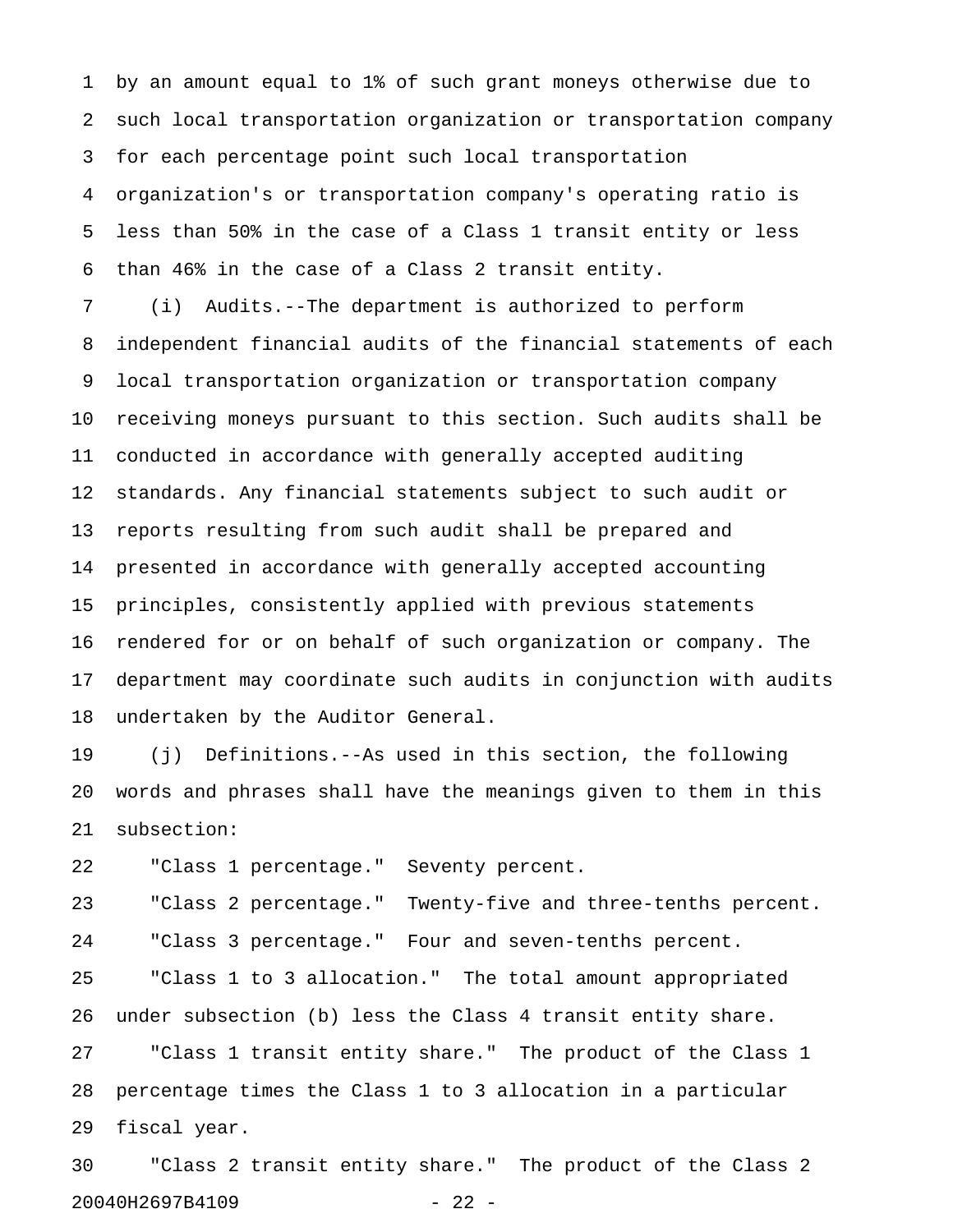1 percentage times the Class 1 to 3 allocation in a particular 2 fiscal year.

3 "Class 3 transit entity adjusted base grant." The State 4 subsidy which a Class 3 transit entity received during the 1990- 5 1991 fiscal year, including Federal funds transferred from other 6 local transportation organizations and transportation companies 7 from the Federal fiscal year 1989-1990 pursuant to the 8 Governor's apportionment allocation contained in the Urban Mass 9 Transportation Act of 1964.

10 "Class 3 transit entity share." The product of the Class 3 11 percentage times the Class 1 to 3 allocation in a particular 12 fiscal year.

13 "Class 3 vehicle mile percentage." The percentage determined 14 by dividing the vehicle miles of a Class 3 transit entity with 15 respect to the most recent fiscal year as reported in the most 16 recently issued Pennsylvania Mass Transit Statistical Report by 17 the total number of vehicle miles of all Class 3 transit 18 entities with respect to the most recent fiscal year as reported 19 in the most recently issued Pennsylvania Mass Transit 20 Statistical Report.

21 "Class 4 revenue hour percentage." The percentage determined 22 by dividing the revenue hours of a Class 4 transit entity as 23 reported with respect to the most recent fiscal year in the most 24 recently issued Pennsylvania Rural and Small Urban Public 25 Transportation Statistical Report by the total number of revenue 26 hours of all Class 4 transit entities as reported with respect 27 to the most recent fiscal year reported in the most recently 28 issued Pennsylvania Rural and Small Urban Public Transportation 29 Statistical Report.

30 "Class 4 revenue mile percentage." The percentage determined 20040H2697B4109 - 23 -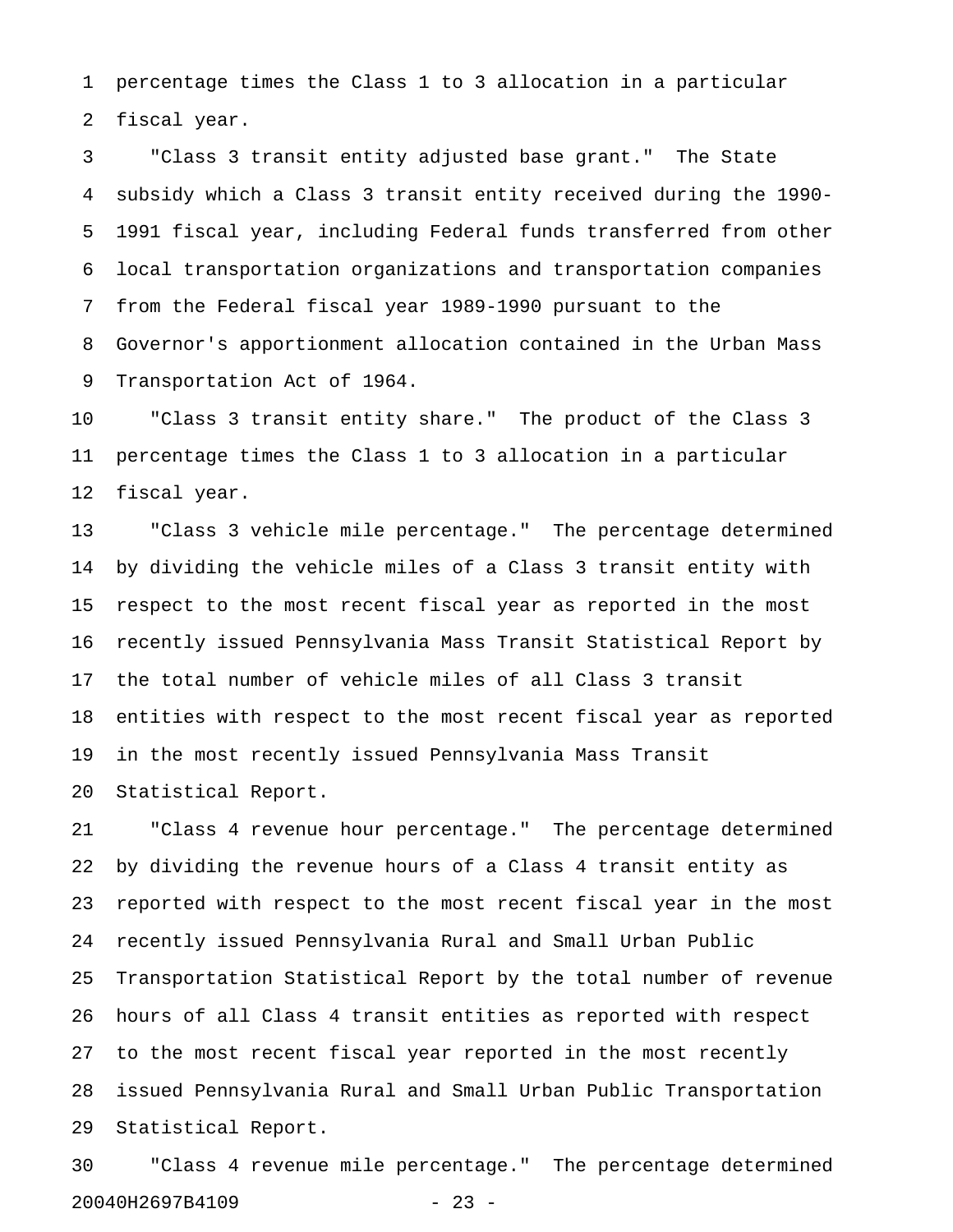1 by dividing the revenue miles of a Class 4 transit entity as 2 reported with respect to the most recent fiscal year in the most 3 recently issued Pennsylvania Rural and Small Urban Public 4 Transportation Statistical Report by the total revenue miles of 5 all Class 4 transit entities as reported with respect to the 6 most recent fiscal year reported in the most recently issued 7 Pennsylvania Rural and Small Urban Public Transportation 8 Statistical Report.

9 "Class 4 transit entity share." Two million three hundred 10 thirty-five thousand dollars for the 1991-1992 fiscal year and, 11 during the 1992-1993 fiscal year and each fiscal year 12 thereafter, shall mean the Class 4 transit entity share for the 13 prior fiscal year plus (or minus) the product of the Class 4 14 transit entity share for the prior fiscal year times the 15 percentage increase or decrease in the total operating 16 assistance made available to local transportation organizations 17 and transportation companies for that fiscal year as compared 18 with the most recently completed fiscal year.

19 "Operating ratio." The proportion of total operating revenue 20 (which shall include all passenger, charter and advertising 21 revenue, fare reimbursement received from the State Lottery 22 Fund, State funding for asset maintenance and all other receipts 23 associated with the delivery of transit services, but shall 24 exclude Federal grants provided to cover operating losses and 25 State grants made pursuant to subsection (b)) divided by total 26 operating expenses associated with day-to-day operation of the 27 system  $[(\cdot)]_L$  but excluding depreciation of capital assets $[ \cdot ]$ . 28 "Operating revenue." The total revenue earned by a local 29 transportation organization or transportation company through 30 its transit operations, including, but not limited to, passenger 20040H2697B4109 - 24 -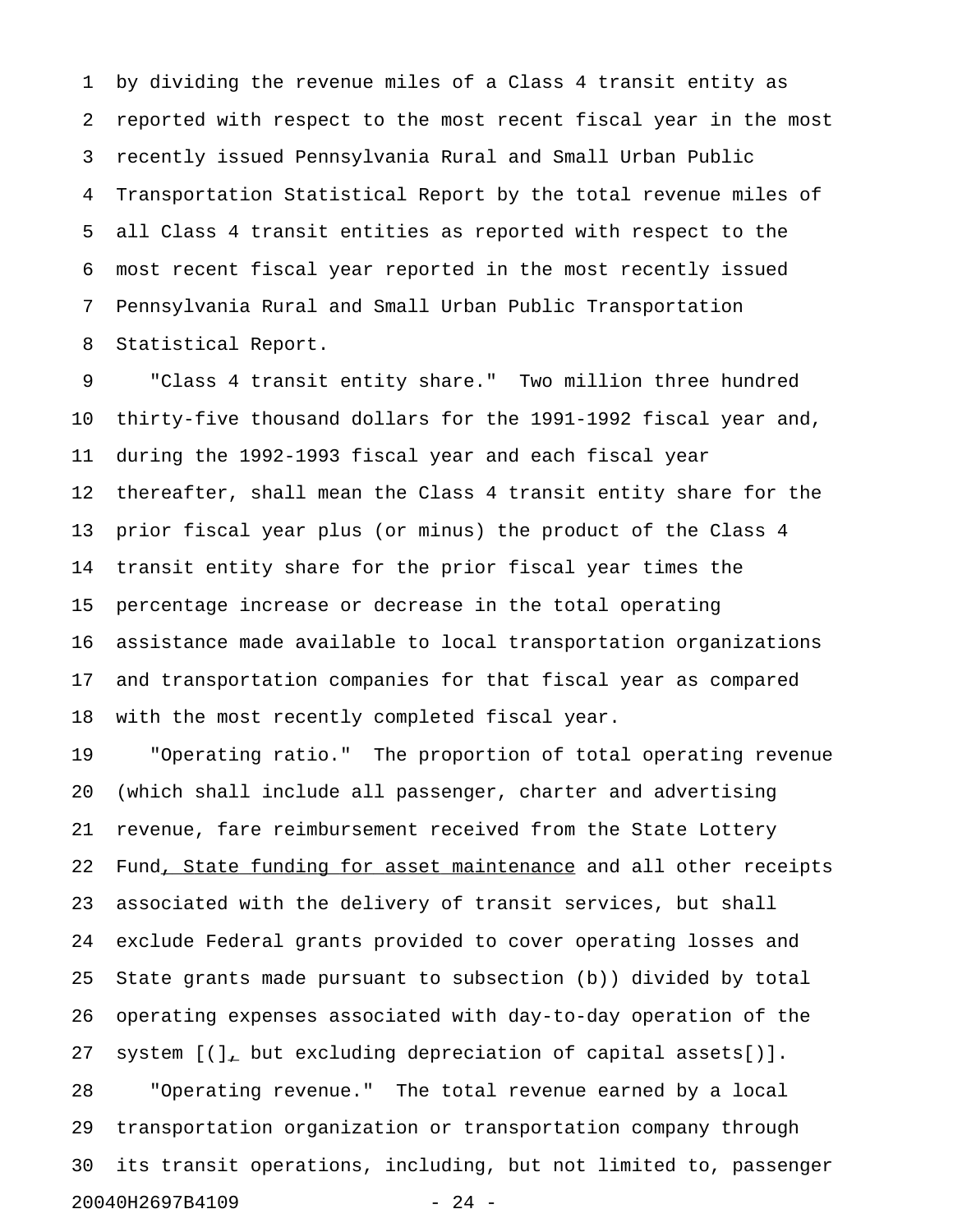1 revenue, senior citizen grant, charter revenue, school contract 2 revenue, advertising, State funding for asset maintenance and 3 other revenue listed with respect to the most recent fiscal year 4 reported in the most recently issued Pennsylvania Mass Transit 5 Statistical Report.

6 "Operating revenue percentage." The percentage determined by 7 dividing the operating revenues of a local transportation 8 organization or transportation company as reported in the most 9 recently issued Pennsylvania Mass Transit Statistical Report by 10 the total operating revenue of all local transportation 11 organizations or transportation companies as reported in the 12 most recently issued Pennsylvania Mass Transit Statistical 13 Report.

14 § 1310. Distribution of funding.

15 (a) General rule.--All moneys made available and required to 16 be used for capital projects, asset maintenance and other 17 programs specified in this section shall be distributed in 18 accordance with the formula specified in this section and used 19 strictly in accordance with section 1311 (relating to use of 20 funds distributed).

21 (b) Distribution procedure.--During each fiscal year, 22 capital project, asset maintenance and other program funds shall 23 be distributed as follows:

24 (1) On or before the fifth day of each month, the 25 Treasury Department shall certify to the department the total 26 amount then available for distribution, and the department 27 shall make distribution of payments required under this 28 subsection on or before the 20th day of each month.

29 (2) Beginning in the 1991-1992 fiscal year, each month, 30 the Treasury Department shall pay one-twelfth of the 20040H2697B4109 - 25 -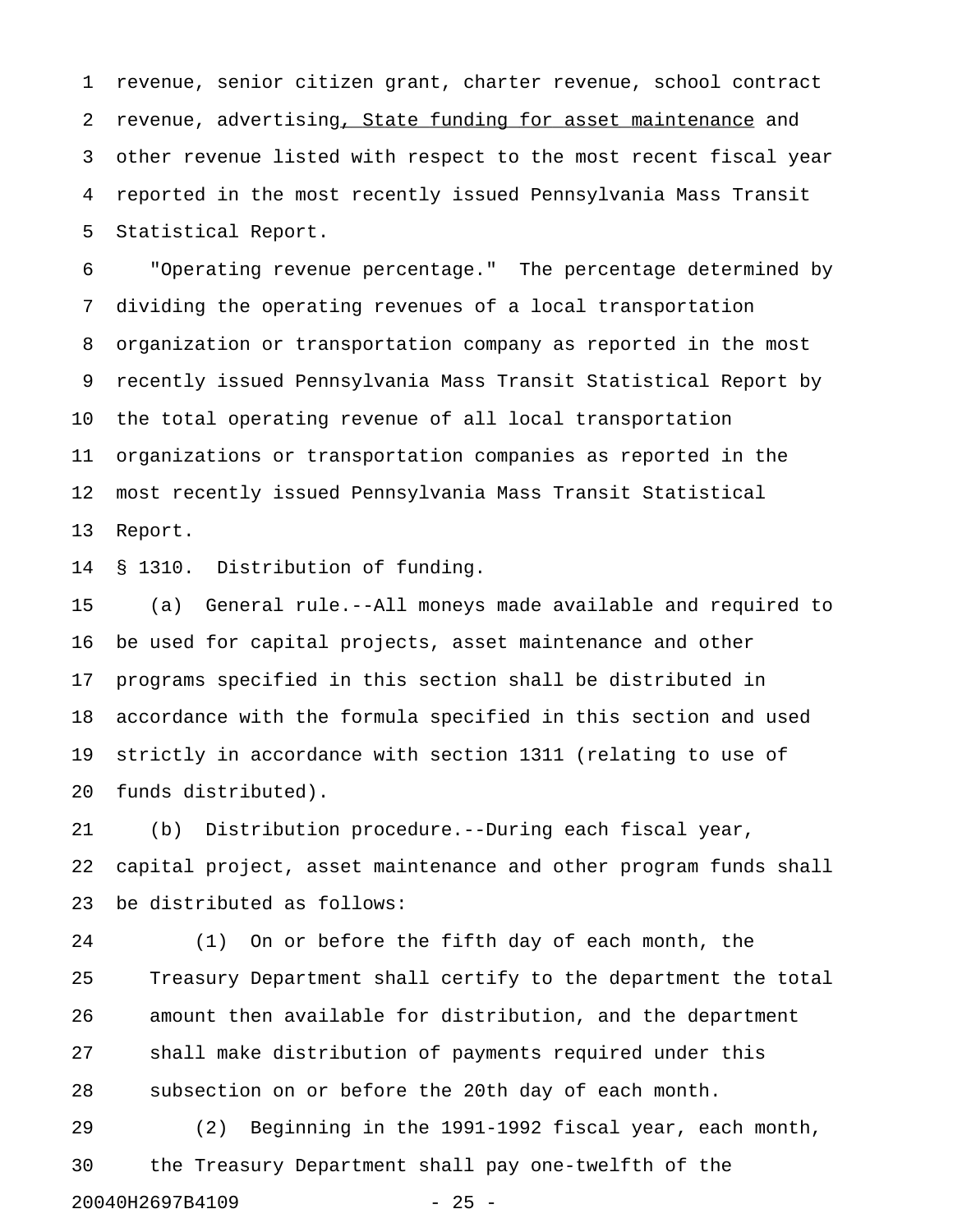1 Department of Transportation project management oversight 2 share for that fiscal year into the General Fund. The moneys 3 so transferred are hereby appropriated to the Department of 4 Transportation for use by that department for expenses 5 related to project management and oversight of capital and 6 asset maintenance projects funded pursuant to this section.

7 (3) Each month, the Treasury Department shall pay one-8 twelfth of the community transportation program section 1310 9 share for that fiscal year into the General Fund. The funds 10 so transferred are hereby appropriated to the Department of 11 Transportation to make grants to counties, pursuant to 12 section 1312 (relating to community transportation programs), 13 for the purpose of funding capital projects of community 14 transportation programs.

15 (4) Each month, the Treasury Department shall pay the 16 planning, development, research, rural expansion and 17 department-initiated programs section 1310 share for that 18 month into the General Fund. The funds so transferred are 19 hereby appropriated to the Department of Transportation to 20 incur costs directly or to make grants to local 21 transportation organizations or transportation companies, or 22 entities which seek to become local transportation 23 organizations or transportation companies, pursuant to 24 section 1312, for the purpose of funding planning, 25 development, research, rural expansion and department-26 initiated programs.

27 (5) Each month, the department shall distribute one-28 twelfth of the Class 4 transit entity section 1310 share to 29 Class 4 transit entities in the manner provided in this 30 paragraph. Each Class 4 transit entity shall receive a 20040H2697B4109 - 26 -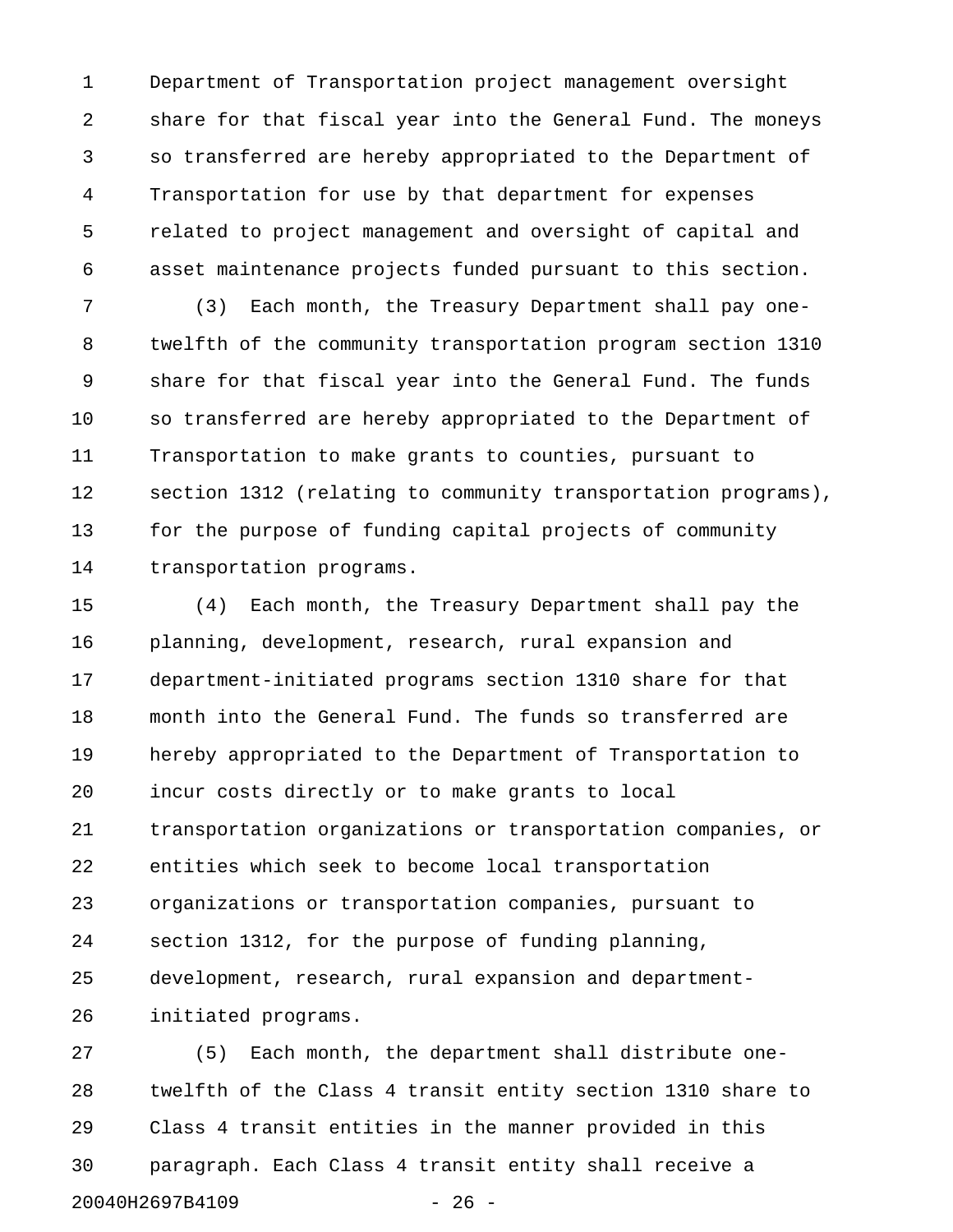1 portion of each monthly distribution of the Class 4 transit 2 entity section 1310 share as follows:

3 (i) Fifty percent of the monthly distribution of the 4 Class 4 transit entity section 1310 share shall be 5 distributed to Class 4 transit entities based upon each 6 transit entity's Class 4 operating assistance grant 7 section 1310 percentage. The actual amount received by 8 each Class 4 transit entity under this subparagraph shall 9 be determined by multiplying a particular Class 4 transit 10 entity's Class 4 operating assistance grant section 1310 11 percentage times the total amount available for 12 distribution under this subparagraph.

13 (ii) Twenty-five percent of the monthly distribution 14 of the Class 4 transit entity section 1310 share shall be 15 distributed to Class 4 transit entities based upon each 16 transit entity's Class 4 revenue mile section 1310 17 **percentage.** The actual amount received by each Class 4 18 transit entity under this subparagraph shall be 19 determined by multiplying a particular Class 4 transit 20 entity's Class 4 revenue mile section 1310 percentage 21 times the total amount available for distribution under 22 this subparagraph.

23 (iii) Twenty-five percent of the monthly 24 distribution of the Class 4 transit entity section 1310 25 share shall be distributed to Class 4 transit entities 26 based upon each transit entity's Class 4 revenue hour 27 section 1310 percentage. The actual amount received by 28 each Class 4 transit entity under this subparagraph shall 29 be determined by multiplying a particular Class 4 transit 30 entity's Class 4 transit entity revenue hour section 1310 20040H2697B4109 - 27 -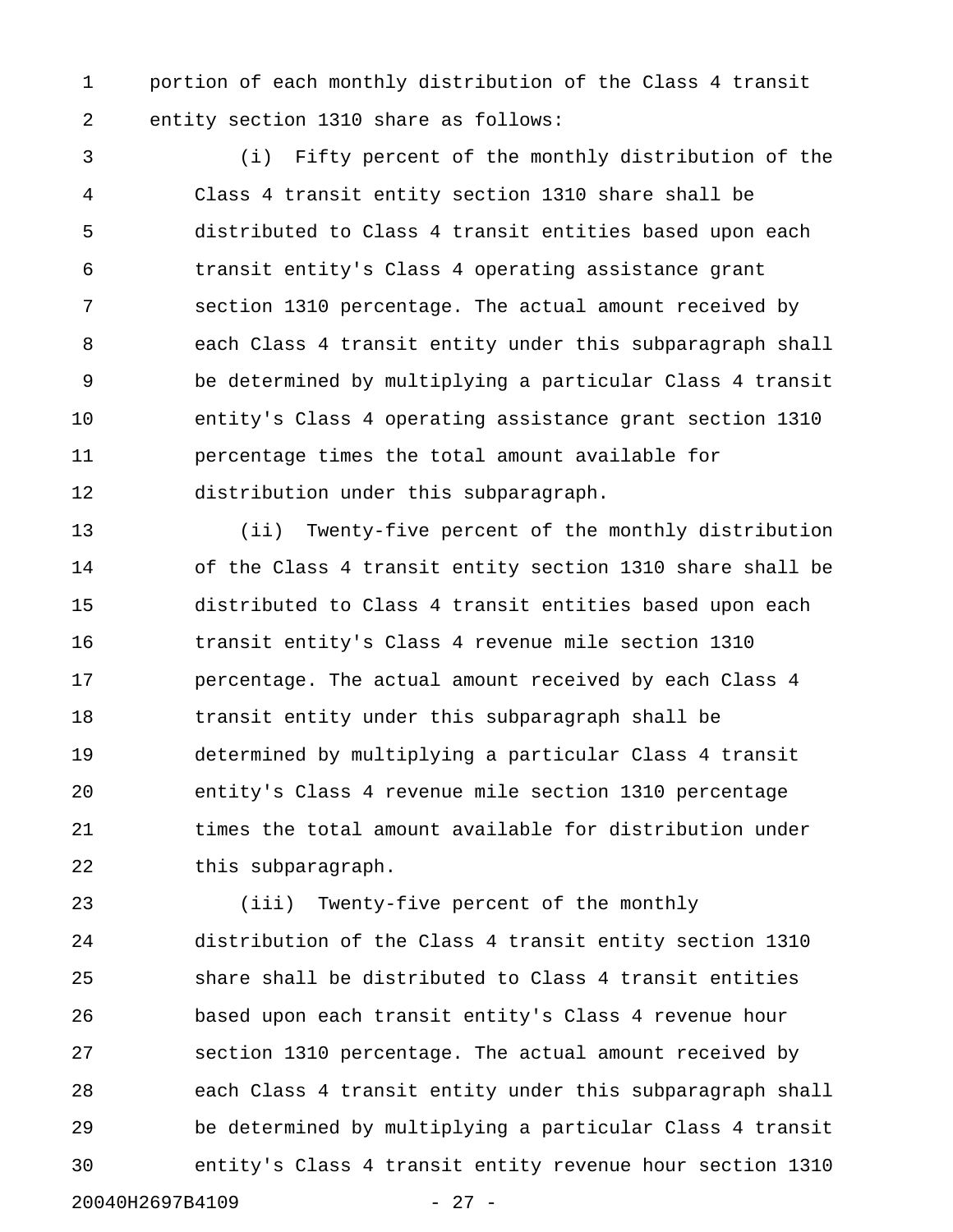1 percentage times the total amount available for 2 distribution under this subparagraph.

3 (6) Each month, after providing for payment of the 4 portion of the Department of Transportation project 5 management oversight share, the community transportation 6 program section 1310 share, the planning, development, 7 research, rural expansion and department-initiated programs 8 section 1310 share and the Class 4 transit entity section 9 1310 share to be distributed that month, the department shall 10 distribute all remaining capital project, asset maintenance 11 and other program funds in accordance with the formula 12 included in this section, until the total net revenue 13 distributed from the Pennsylvania Transportation Assistance 14 Fund reaches a total of \$200 million during a single fiscal 15 year. Any net revenue available in the Pennsylvania 16 Transportation Assistance Fund in excess of \$200,000,000 for 17 a single fiscal year shall be distributed under the formula 18 contained in section 1310.2. Funds shall be distributed 19 according to the formulas of this section as follows:

20 (i) Each Class 1 transit entity shall receive a 21 prorata share of the Class 1 transit entity section 1310 22 share. If there is only one Class 1 transit entity, it 23 shall receive the entire Class 1 transit entity section 24 1310 share.

25 (ii) Each Class 2 transit entity shall receive a 26 prorata share of the Class 2 transit entity section 1310 27 share. If there is only one Class 2 transit entity, it 28 shall receive the entire Class 2 transit entity section 29 1310 share.

30 (iii) Each Class 3 transit entity shall receive a 20040H2697B4109 - 28 -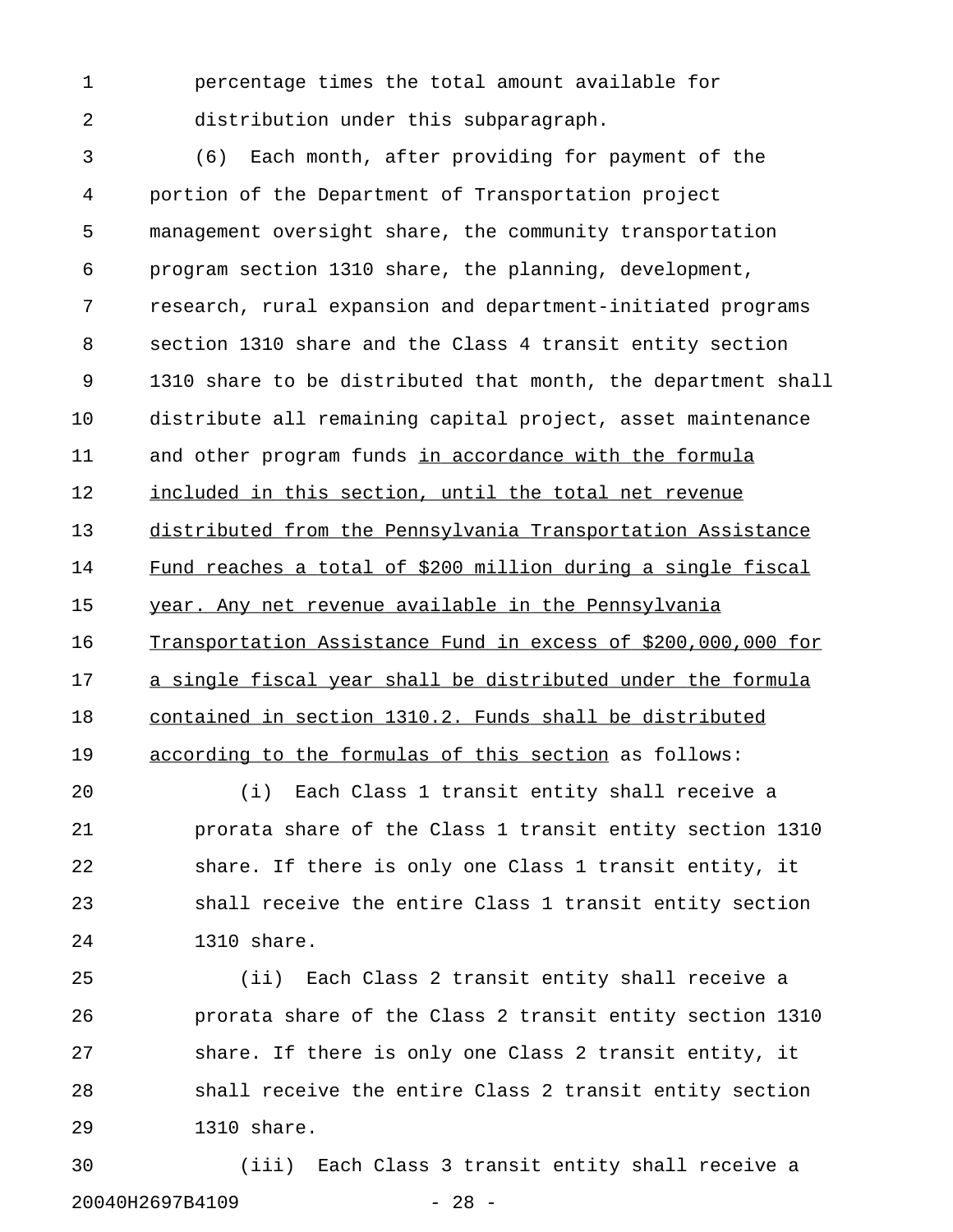1 portion of the Class 3 transit entity section 1310 share 2 as follows:

3 (A) Sixteen and sixty-seven hundredths percent 4 of the Class 3 transit entity section 1310 share 5 shall be distributed to Class 3 transit entities 6 based upon each transit entity's Class 3 vehicle mile 7 section 1310 percentage. The actual amount received 8 by each Class 3 transit entity under this clause 9 shall be determined by multiplying a particular Class 10 3 transit entity's Class 3 vehicle mile section 1310 11 percentage times the total amount available for 12 distribution under this clause.

13 (B) Sixteen and sixty-seven hundredths percent 14 of the Class 3 transit entity section 1310 share 15 shall be distributed to Class 3 transit entities 16 based upon each transit entity's Class 3 vehicle hour 17 section 1310 percentage. The actual amount received 18 by each Class 3 transit entity under this clause 19 shall be determined by multiplying a particular Class 20 3 transit entity's Class 3 vehicle hour section 1310 21 percentage times the total amount available for 22 distribution under this clause.

23 (C) Sixteen and sixty-six hundredths percent of 24 the Class 3 transit entity section 1310 share shall 25 be distributed to Class 3 transit entities based upon 26 each transit entity's Class 3 total passenger section 27 1310 percentage. The actual amount received by each 28 Class 3 transit entity under this clause shall be 29 determined by multiplying a particular Class 3 30 transit entity's Class 3 total passenger section 1310 20040H2697B4109 - 29 -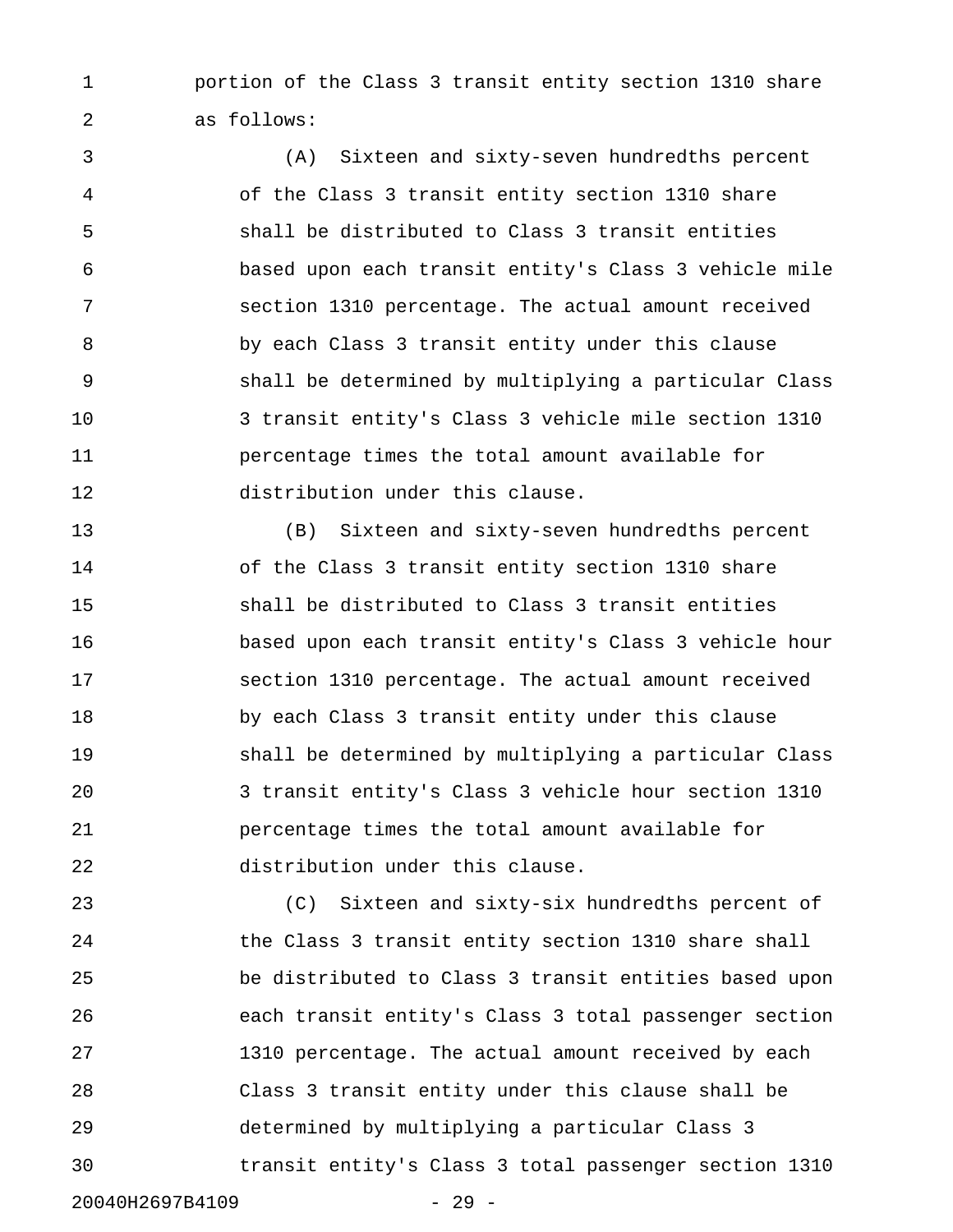1 percentage times the total amount available for 2 distribution under this clause.

3 (D) Twenty-five percent of the Class 3 transit 4 entity section 1310 share shall be distributed to 5 Class 3 transit entities based upon each transit 6 entity's Class 3 Federal operating cap percentage. 7 The actual amount received by each Class 3 transit 8 entity under this clause shall be determined by 9 multiplying a particular Class 3 transit entity's 10 Class 3 Federal operating cap percentage times the 11 total amount available for distribution under this 12 clause.

13 (E) Twenty-five percent of the Class 3 transit 14 entity section 1310 share shall be distributed to 15 Class 3 transit entities based upon each transit 16 entity's Class 3 State operating grant percentage. 17 The actual amount received by each Class 3 transit 18 entity under this clause shall be determined by 19 multiplying a particular Class 3 transit entity's 20 Class 3 State operating grant percentage times the 21 total amount available for distribution under this 22 clause.

23 (c) Change of classification.--If, during any fiscal year, 24 either the number of vehicles operated by a local transportation 25 organization or transportation company or the area served by 26 such a local transportation organization or transportation 27 company changes so that the local transportation organization or 28 transportation company meets the criteria for a different 29 transit entity class, as such criteria are set forth in section 30 1301 (relating to definitions), on or before July 15 of the 20040H2697B4109 - 30 -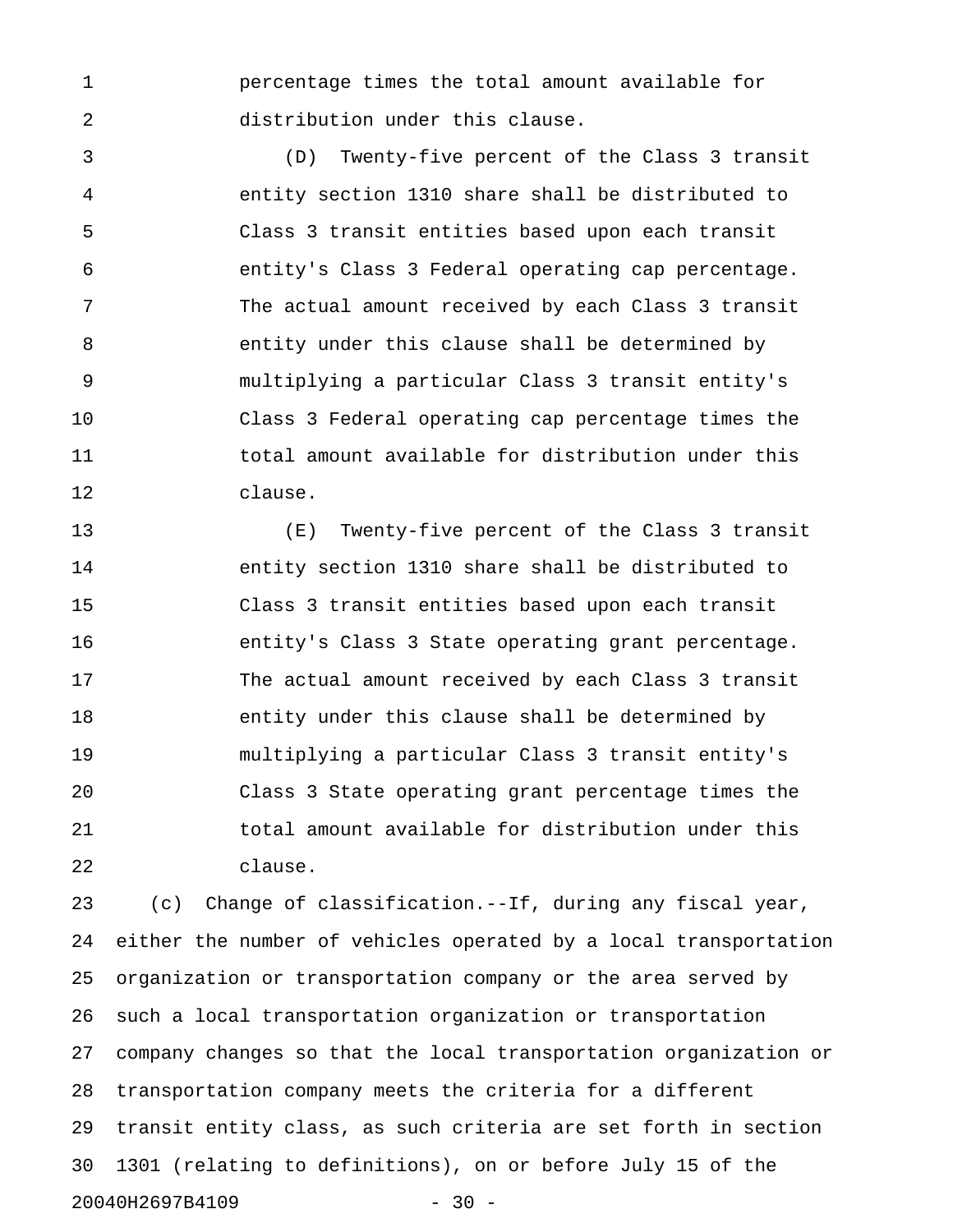1 fiscal year which follows such a change and in each fiscal year 2 thereafter, the department shall reflect any change in the 3 transit entity class of such a local transportation organization 4 or transportation company in the Department of Transportation 5 certification for that and subsequent fiscal years. In its 6 calculation of the transit entity section 1310 shares for each 7 transit entity class required by subsection (g)(1) and the 8 transit entity [section 1310.1] sections 1310.1 and 1310.2 9 shares for each transit entity class required by subsection 10  $(g)(1)$  for the fiscal year following the change in a local 11 transportation organization or transportation company's transit 12 entity class and thereafter, the department shall include the 13 amount of the transit entity sections 1310 [and 1310.1], 1310.1 14 and 1310.2 shares allocated to such a local transportation 15 organization or transportation company for the fiscal year prior 16 to the change in the transit entity class, in the transit entity 17 sections 1310 [and 1310.1], 1310.1 and 1310.2 shares for the new 18 transit entity class of such a local transportation organization 19 or transportation company, and shall delete an equal amount from 20 the transit entity sections 1310 [and 1310.1], 1310.1 and 1310.2 21 shares for the transit entity class for which such a local 22 transportation organization or transportation company no longer 23 meets the criteria in the new fiscal year. No local 24 transportation organization or transportation company which has 25 changed from one transit entity class to another due to either 26 an increase in the number of vehicles operated or the United 27 States Census Bureau's declaring its service area an urbanized 28 area shall receive less than the amount transferred on its 29 account by the department pursuant to this section[.]  $\underline{\text{in the}}$ 30 first year after the transfer is made. Thereafter, the amount 20040H2697B4109 - 31 -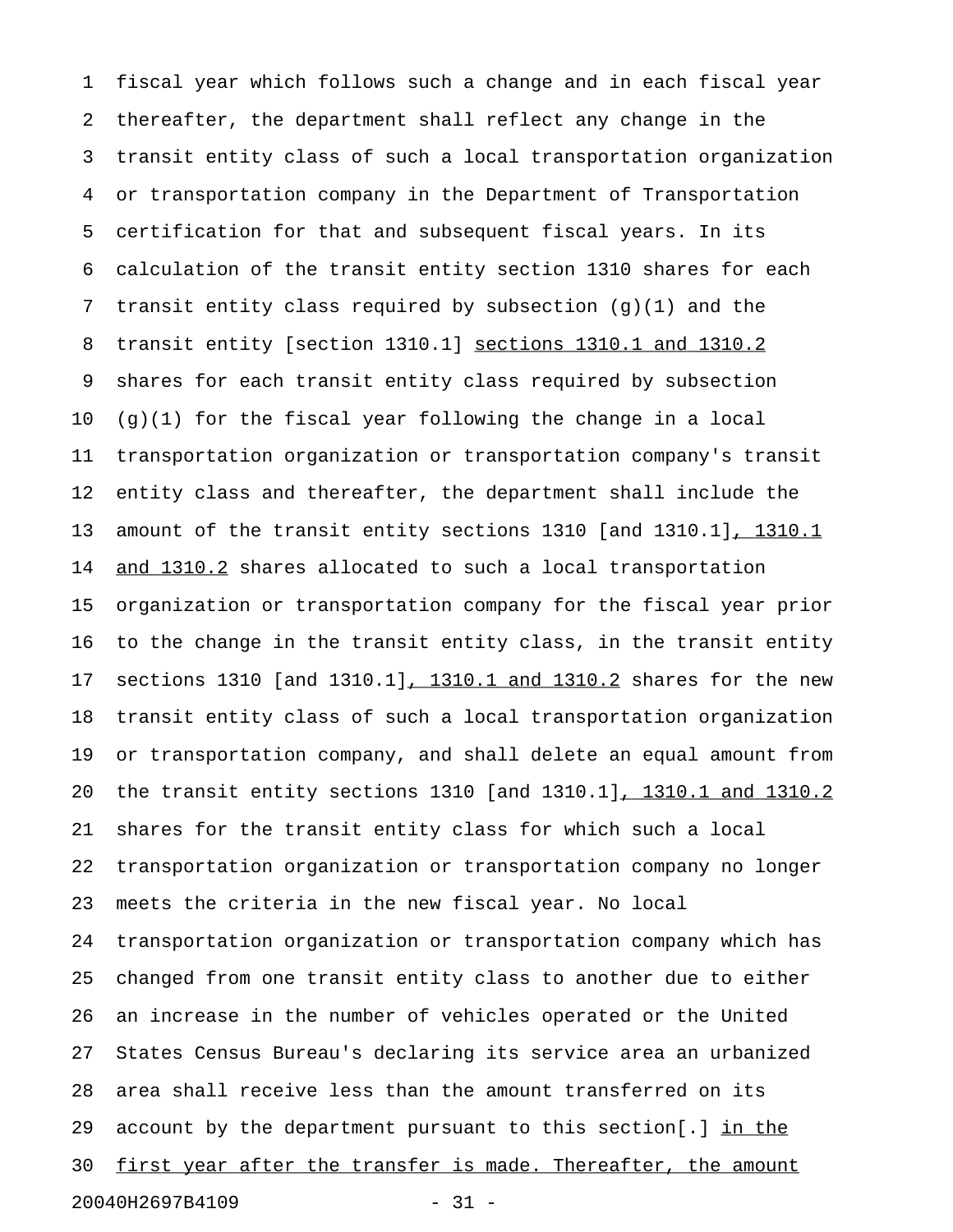| 1                          | initially transferred and made available to the local            |
|----------------------------|------------------------------------------------------------------|
| 2                          | transportation organization or transportation company shall be   |
| 3                          | adjusted each year by the same percentage that the transit       |
| 4                          | entity sections 1310, 1310.1 and 1310.2 shares for the new       |
| 5                          | transit entity class of such a local transportation organization |
| 6                          | or transportation company increase or decrease during that year. |
| 7                          | (1) For any Class 3 or Class 4 transit entity receiving          |
| 8                          | an allocation of funding through more than one transit entity    |
| 9                          | section 1310 or 1310.1 shares as of the effective date of        |
| 10                         | this paragraph, such system may continue to receive such         |
| 11                         | multiple allocations under this section and section 1310.1       |
| 12                         | (relating to supplemental public transportation assistance       |
| 13                         | funding) and may also receive such multiple allocations under    |
| 14                         | section 1310.2 (relating to service stabilization and state      |
| 15                         | of good repair program), so long as such system continues to     |
| 16                         | operate services that would independently qualify under each     |
| 17                         | of the classes for which that transit entity is receiving an     |
| 18                         | allocation. The share such a system shall receive from each      |
| 19                         | transit entity class share shall represent the share earned      |
| 20                         | solely by service which qualifies under that transit entity      |
| 21                         | class share's category and shall not be duplicative of           |
| 22                         | service earning an allocation under any other transit entity     |
| 23                         | class share.                                                     |
| 24                         | Should a new local transportation organization or<br>(2)         |
| 25                         | transportation company be established and meet the criteria      |
| 26                         | of a Class 1 transit entity, Class 2 transit entity, Class 3     |
| 27                         | transit entity or Class 4 transit entity as such criteria are    |
| 28                         | set forth in this section and sections 1310.1 and 1310.2, the    |
| 29                         | department shall make an appropriate adjustment in its           |
| 30                         | calculation of the transit entity 1310 share, the 1310.1         |
| 20040H2697B4109<br>$-32 -$ |                                                                  |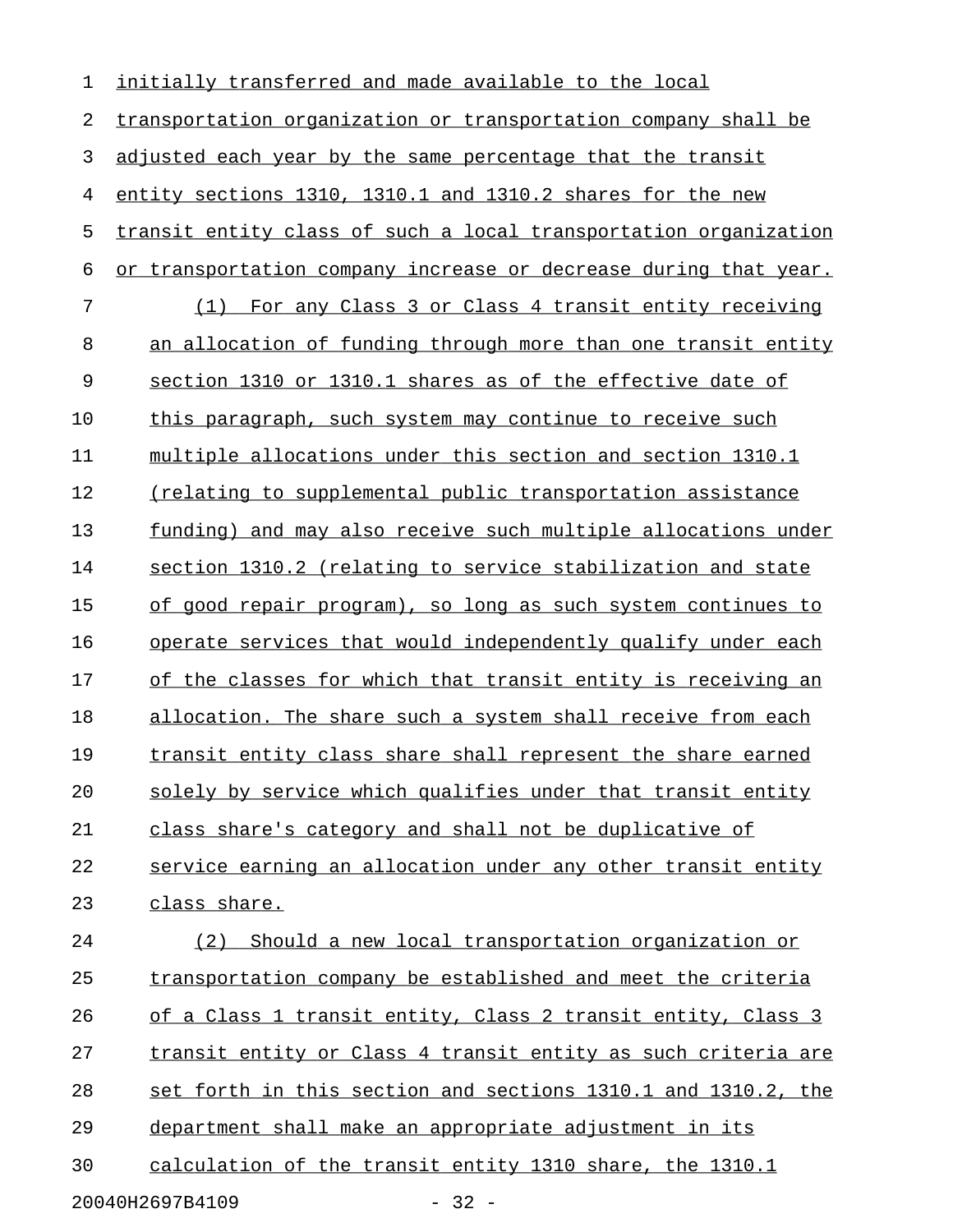1 share and the 1310.2 share for each transit entity class to 2 which such local transportation organization or 3 transportation company shall be entitled. This determination 4 shall include, but shall not be limited to, an appropriate 5 adjusted based grant for that local transportation 6 organization or transportation company and a determination of 7 appropriate adjustments to class percentages or transit 8 entity shares.

9 (d) Oversight.--The department shall initiate and maintain a 10 program of review and oversight for any projects receiving funds 11 distributed pursuant to this section [and section 1310.1 12 (relating to supplemental public transportation assistance 13 funding)], sections 1310.1, 1310.2 and 1310.3 (relating to major 14 capital initiative program). The department is authorized to 15 perform independent financial audits of the financial statements 16 of each local transportation organization, transportation 17 company or community transportation program receiving moneys 18 pursuant to this section. These audits shall be conducted in 19 accordance with generally accepted auditing standards. Any 20 financial statements subject to the audit or reports resulting 21 from the audit shall be prepared and presented in accordance 22 with generally accepted accounting principles, consistently 23 applied with previous statements rendered for or on behalf of 24 such organization or company. The department may coordinate such 25 audits in conjunction with audits undertaken by the Auditor 26 General.

27 (e) Fiscal year and capital budget.--

28 (1) The governing body of each local transportation 29 organization or transportation company shall establish a 30 fiscal year for capital programs. No later than the last day 20040H2697B4109 - 33 -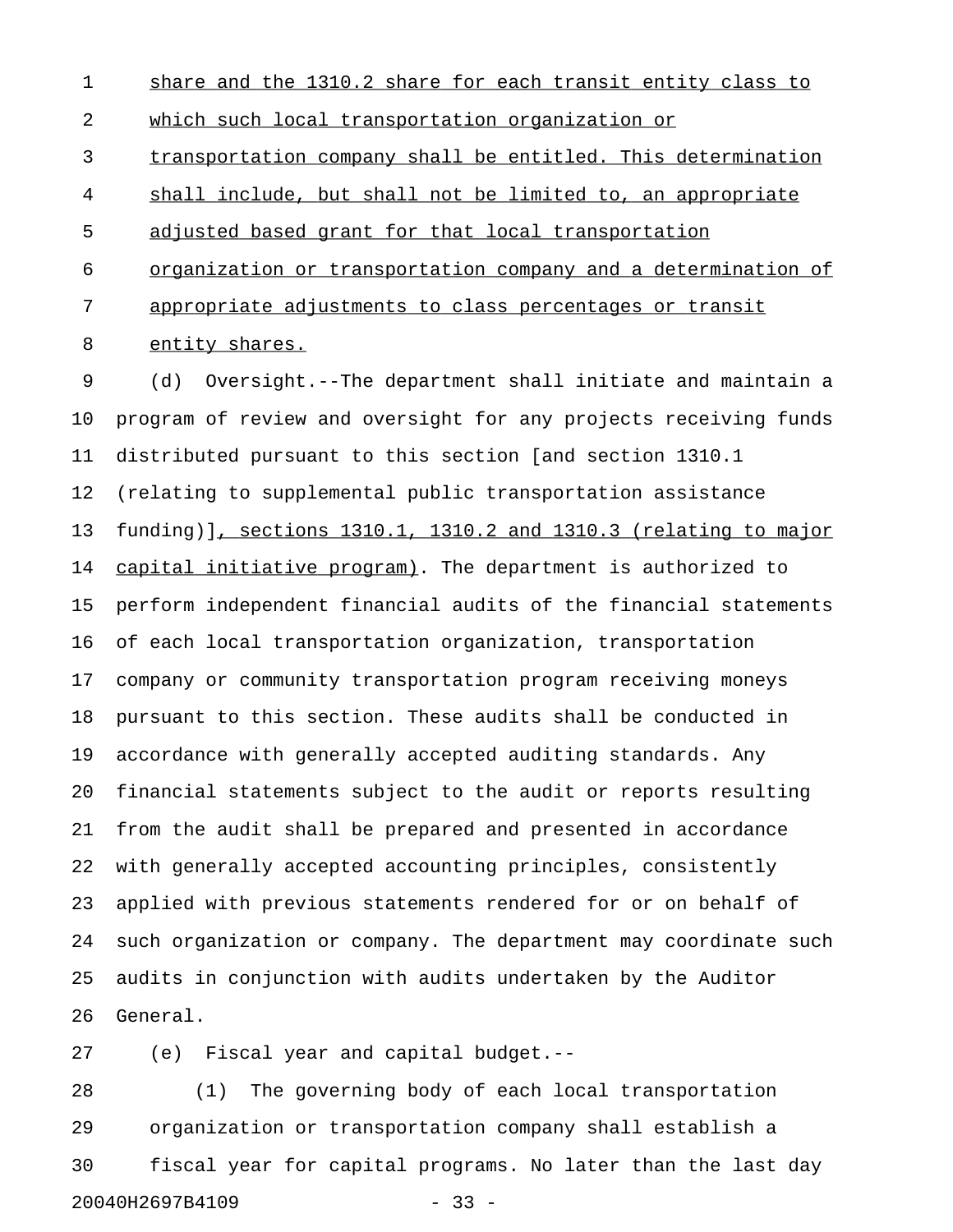1 of each fiscal year for capital programs, each local 2 transportation organization or transportation company 3 receiving moneys pursuant to this section shall adopt a 4 capital budget and an asset maintenance spending plan for 5 submission to the department. 6 (2) The capital budget shall include the following: 7 (i) A description of any such project. 8 (ii) The projected cost of any project to be 9 undertaken, including supporting cash flow. 10 (iii) The duration of any such project, including 11 the projected starting date, completion date and 12 projected useful life of the project. 13 (iv) The proposed funding sources for any project. 14 (v) A description of projects completed in the prior 15 fiscal year and their impact on operations. 16 (vi) A description of progress to date on projects 17 initiated in the prior fiscal year but not yet completed. 18 (vii) An explanation of any significant project 19 delays. 20 (viii) The use of funds under this section in the 21 prior fiscal year, including projects for which they were 22 used. 23 (ix) A multiyear plan for future use of funds 24 received under this section for a period of not less than 25 five years. 26 (x) Any other matter desired by the governing body 27 of such local transportation organization or 28 transportation company. 29 (3) The asset maintenance spending plan shall include: 30 (i) The amount of moneys expended for asset 20040H2697B4109 - 34 -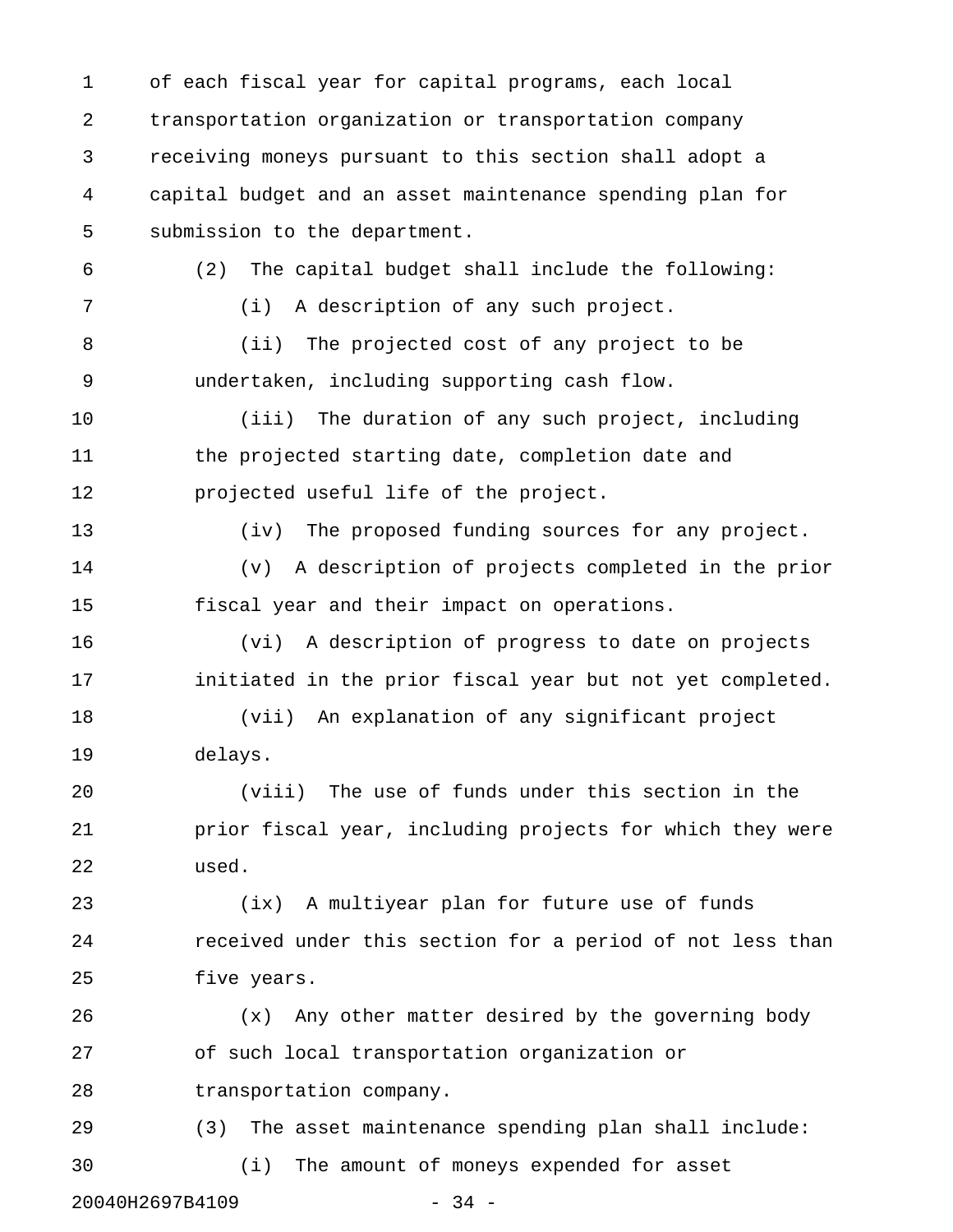1 maintenance costs.

2 (ii) The purposes for which such funds were 3 expended.

4 (iii) Those asset maintenance costs which are 5 projected to be funded during the subsequent twelve 6 months by the local transportation organization or 7 transportation company.

8 (iv) A multiyear plan for future use of funds 9 received under this section for a period of not less than 10 five years.

11 (4) The capital budget and the asset maintenance 12 spending plan shall be established by formal action of the 13 governing body of such local transportation organization or 14 transportation company following an opportunity for comment 15 by the public and the department. Upon submission, the 16 department will review and may make recommendations to the 17 local transportation organization or transportation company 18 concerning the capital budget and asset maintenance spending 19 plan.

20 (5) The capital budget and the asset maintenance 21 spending plan may be amended by formal action of the 22 governing body of such local transportation organization or 23 transportation company from time to time. Any amendments to 24 the capital budget and the asset maintenance spending plan 25 shall be transmitted to the department for its review, and 26 the department may make recommendations to the local 27 transportation organization or transportation company 28 concerning any amendments to the capital budget and the asset 29 maintenance spending plan.

30 (f) Definitions.--As used in this section, the following 20040H2697B4109 - 35 -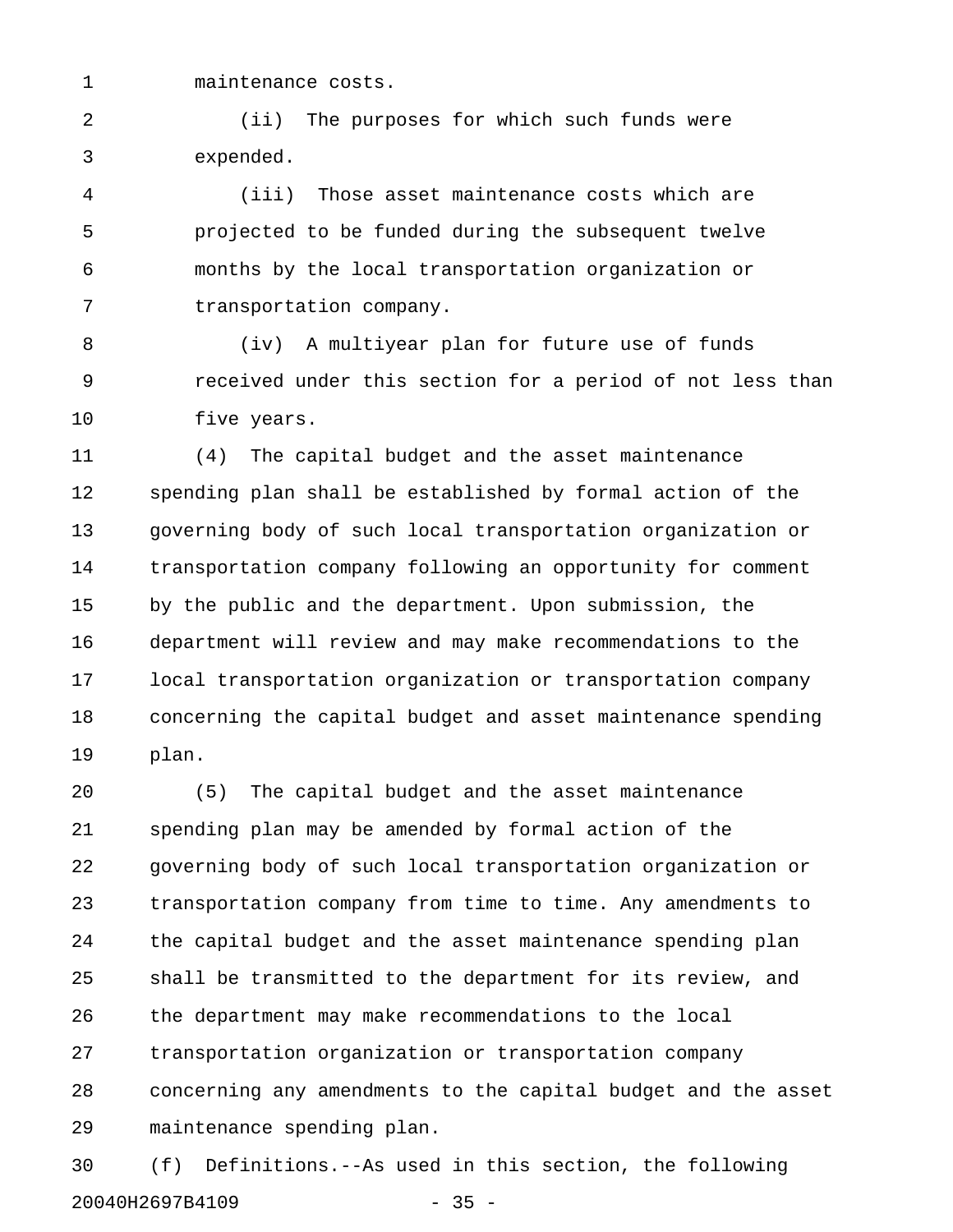1 words and phrases shall have the meanings given to them in this 2 subsection:

3 "Capital project, asset maintenance and other program funds." 4 Moneys made available to finance capital projects and asset 5 maintenance costs of local transportation organizations, 6 transportation companies or community transportation programs or 7 to fund other programs specified in this section from:

8 (1) any fund of the Commonwealth where the legislation 9 creating such fund references this part and states that some 10 or all of the moneys in such fund are to be used to finance 11 capital projects and asset maintenance costs of local 12 transportation organizations, transportation companies or 13 community transportation programs and to fund certain other 14 programs; or

15 (2) any other source, where such moneys are made 16 available specifically to finance capital projects and asset 17 maintenance costs of local transportation organizations, 18 transportation companies or community transportation programs

19 in accordance with this section.

20 "Class 1 section 1310 percentage." Seventy and three-tenths 21 percent.

22 "Class 2 section 1310 percentage." Twenty-five and four-23 tenths percent.

24 "Class 3 section 1310 percentage." Four and three-tenths 25 percent.

26 "Class 1 to 3 section 1310 allocation." The total amount of 27 capital project, asset maintenance and other program funds 28 available for distribution by the Treasury Department during a 29 particular month, less:

30 (1) the amount of the Department of Transportation 20040H2697B4109 - 36 -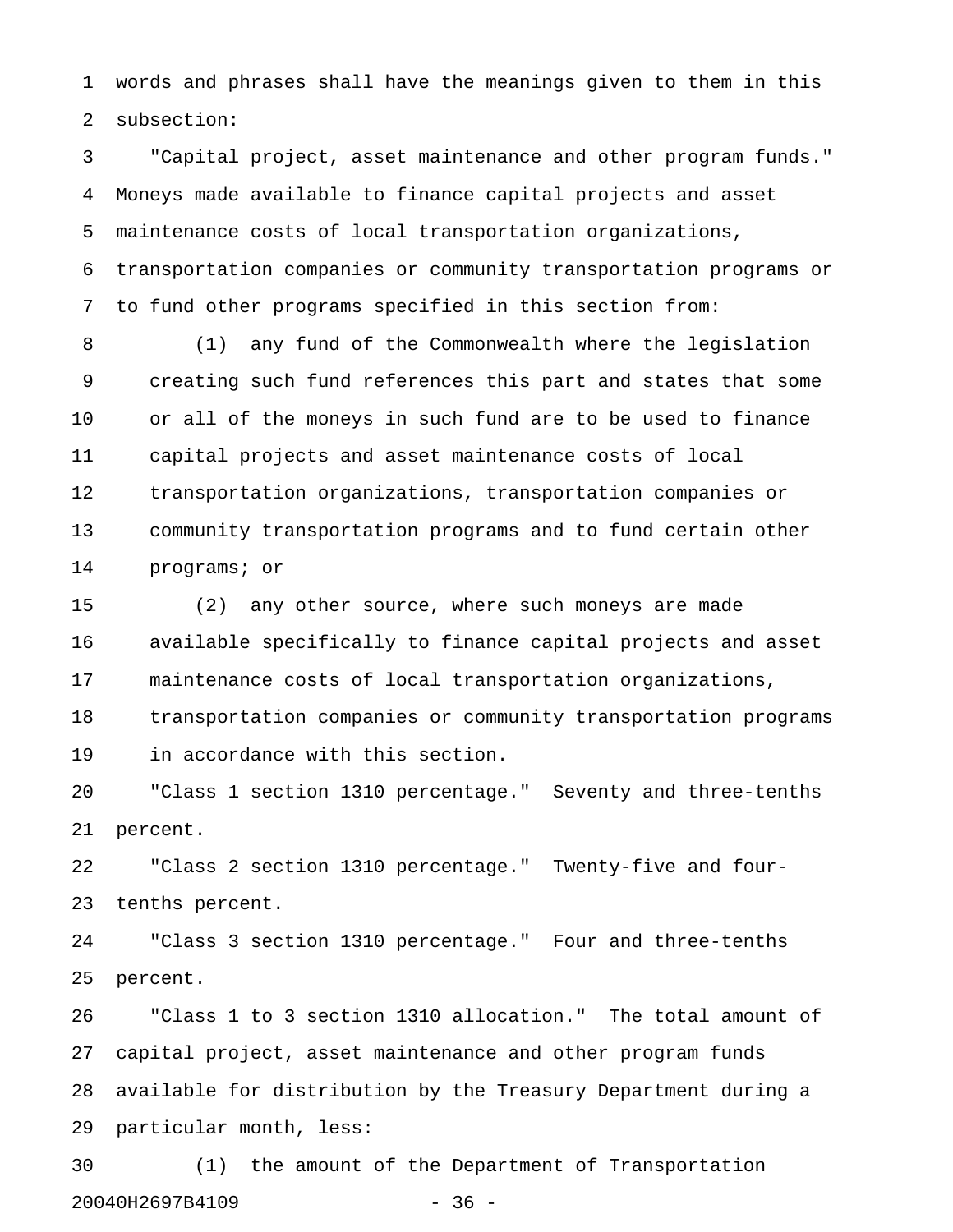1 project management oversight share to be paid each month 2 under subsection (b)(2);

3 (2) the amount of the community transportation program 4 section 1310 share to be paid each month under subsection 5  $(b)(3);$ 

6 (3) the amount of the planning, development, research, 7 rural expansion and department-initiated programs section 8 1310 share; and

9 (4) the amount of the Class 4 transit entity section 10 1310 share to be paid each month under subsection (b)(5). 11 "Class 1 transit entity section 1310 share." The product of 12 the Class 1 section 1310 percentage times the Class 1 to 3 13 section 1310 allocation.

14 "Class 2 transit entity section 1310 share." The product of 15 the Class 2 section 1310 percentage times the monthly Class 1 to 16 3 allocation.

17 "Class 3 transit entity section 1310 share." The product of 18 the Class 3 section 1310 percentage times the monthly Class 1 to 19 3 allocation.

20 "Class 4 transit entity section 1310 share." Four million 21 dollars during the 1991-1992 fiscal year and \$4,160,000 during 22 the 1992-1993 fiscal year. During the 1993-1994 through 1996- 23 1997 fiscal years, the term shall mean the Class 4 transit 24 entity section 1310 share for the prior fiscal year plus (or 25 minus) the product of the Class 4 transit entity section 1310 26 share for the prior fiscal year times the percentage increase or 27 decrease in the total funds available for distribution pursuant 28 to this section received by the Treasury Department in the most 29 recently completed fiscal year as compared with the prior fiscal 30 year. For the 1997-1998 fiscal year and each fiscal year 20040H2697B4109 - 37 -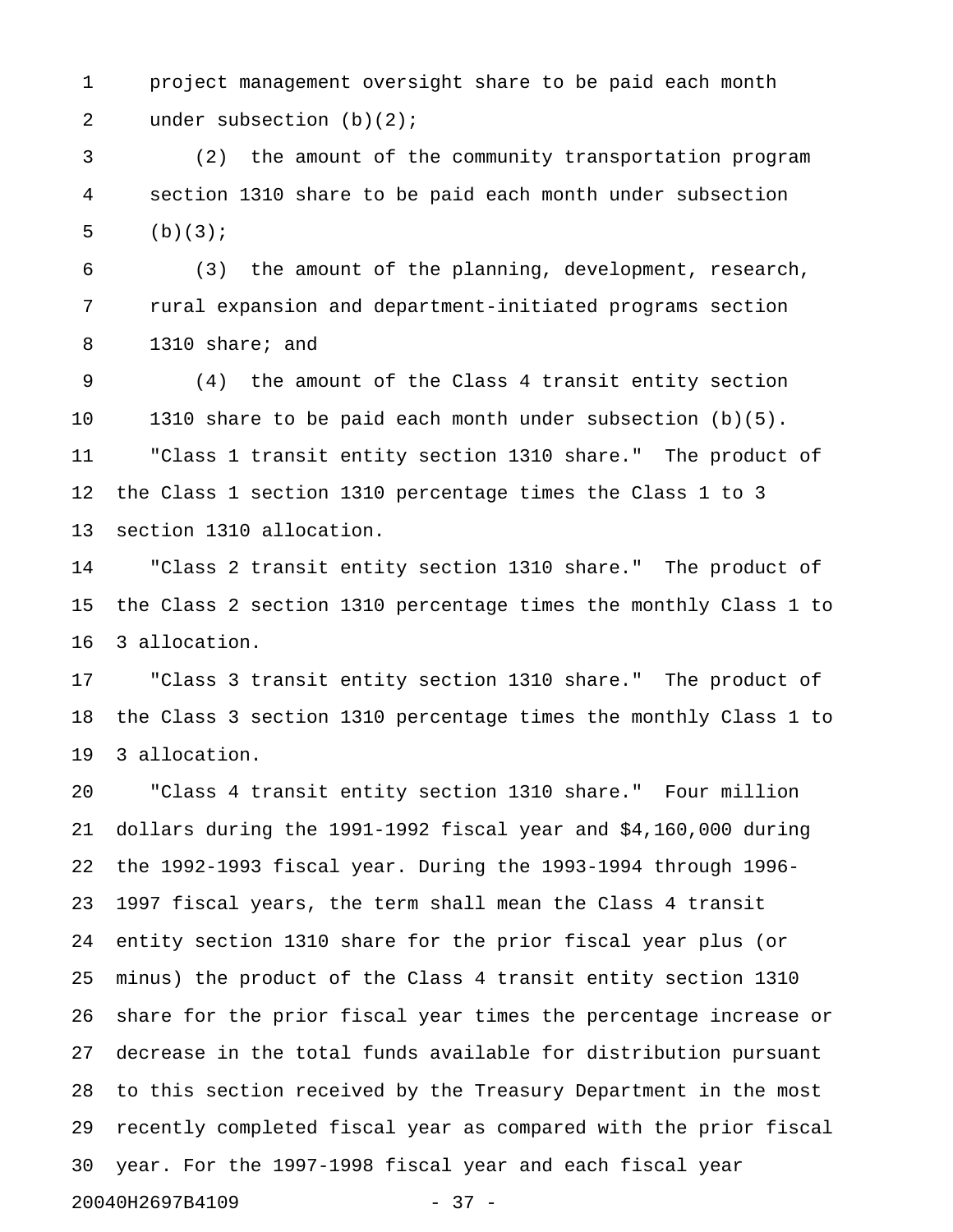1 thereafter, the term shall mean 2.8% of the total amount of 2 capital project, asset maintenance and other program funds 3 projected by the department to be available under this section 4 for distribution during the subject fiscal year.

5 "Class 3 Federal operating cap percentage." The percentage 6 determined by dividing the Federal operating ceiling for a Class 7 3 transit entity by the total Federal operating ceilings for all 8 Class 3 transit entities.

9 "Class 3 State operating grant percentage." The percentage 10 determined by dividing the State subsidy received pursuant to 11 section 1303 (relating to annual appropriation and computation 12 of subsidy) during fiscal year 1990-1991 by a Class 3 transit 13 entity as stated in the latest Department of Transportation 14 certification by the total State subsidies received pursuant to 15 section 1303 during fiscal year 1990-1991 by all Class 3 transit 16 entities as stated in the latest Department of Transportation 17 certification. For purposes of calculating the amount received 18 by a Class 3 transit entity pursuant to section 1303, any 19 Federal funds transferred from other local transportation 20 organizations and transportation companies from the Federal 21 fiscal year 1990-1991 Governor's apportionment allocation, 22 contained in the Urban Mass Transportation Act of 1964, shall be 23 considered to be amounts received pursuant to section 1303. 24 "Class 3 total passenger section 1310 percentage." The 25 percentage determined by dividing the total passengers 26 transported by a Class 3 transit entity as stated in the latest 27 Department of Transportation certification by the total number 28 of passengers transported by all Class 3 transit entities as 29 stated in the latest Department of Transportation certification. 30 "Class 3 vehicle hour section 1310 percentage." The 20040H2697B4109 - 38 -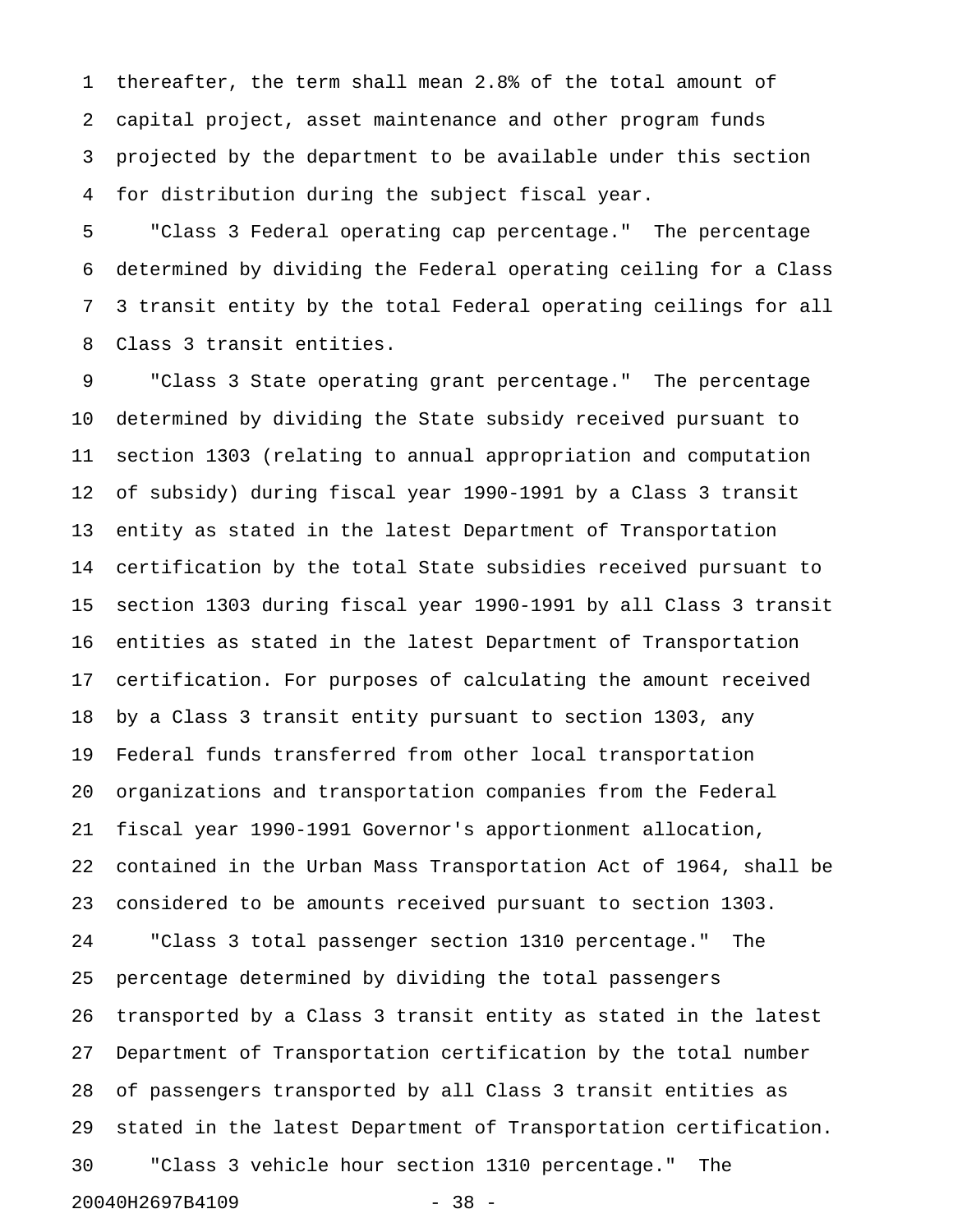1 percentage determined by dividing the vehicle hours of a Class 3 2 transit entity as stated in the latest Department of 3 Transportation certification by the total number of vehicle 4 hours of all Class 3 transit entities as stated in the latest 5 Department of Transportation certification.

6 "Class 3 vehicle mile section 1310 percentage." The 7 percentage determined by dividing the vehicle miles of a Class 3 8 transit entity as stated in the latest Department of 9 Transportation certification by the total number of vehicle 10 miles of all Class 3 transit entities as stated in the latest 11 Department of Transportation certification.

12 "Class 4 operating assistance grant section 1310 percentage." 13 The percentage determined by dividing the Class 4 transit entity 14 adjusted base grant received by a Class 4 transit entity or, 15 only for purposes of calculating the distribution of funding 16 under section 1310.2, the amount received in the most recent 17 fiscal year prior to the effective date of this definition from 18 the planning, development, research, rural expansion and 19 department-initiated programs section 1310 shares adjusted by 20 the Department of Transportation to account for Federal 21 participation by the total Class 4 transit entity adjusted base 22 grants received pursuant to such act by all Class 4 transit 23 entities during fiscal year 1990-1991 as stated in the 24 Department of Transportation certification[.] plus, only for 25 purposes of calculating the distribution of funding under 26 <u>section 1310.2, the total Class 4 grants received in the most</u> 27 recent fiscal year prior to the effective date of this 28 definition from the planning, development, research, rural 29 expansion and department-initiated programs section 1310 shares 30 adjusted by the department to account for Federal participation 20040H2697B4109 - 39 -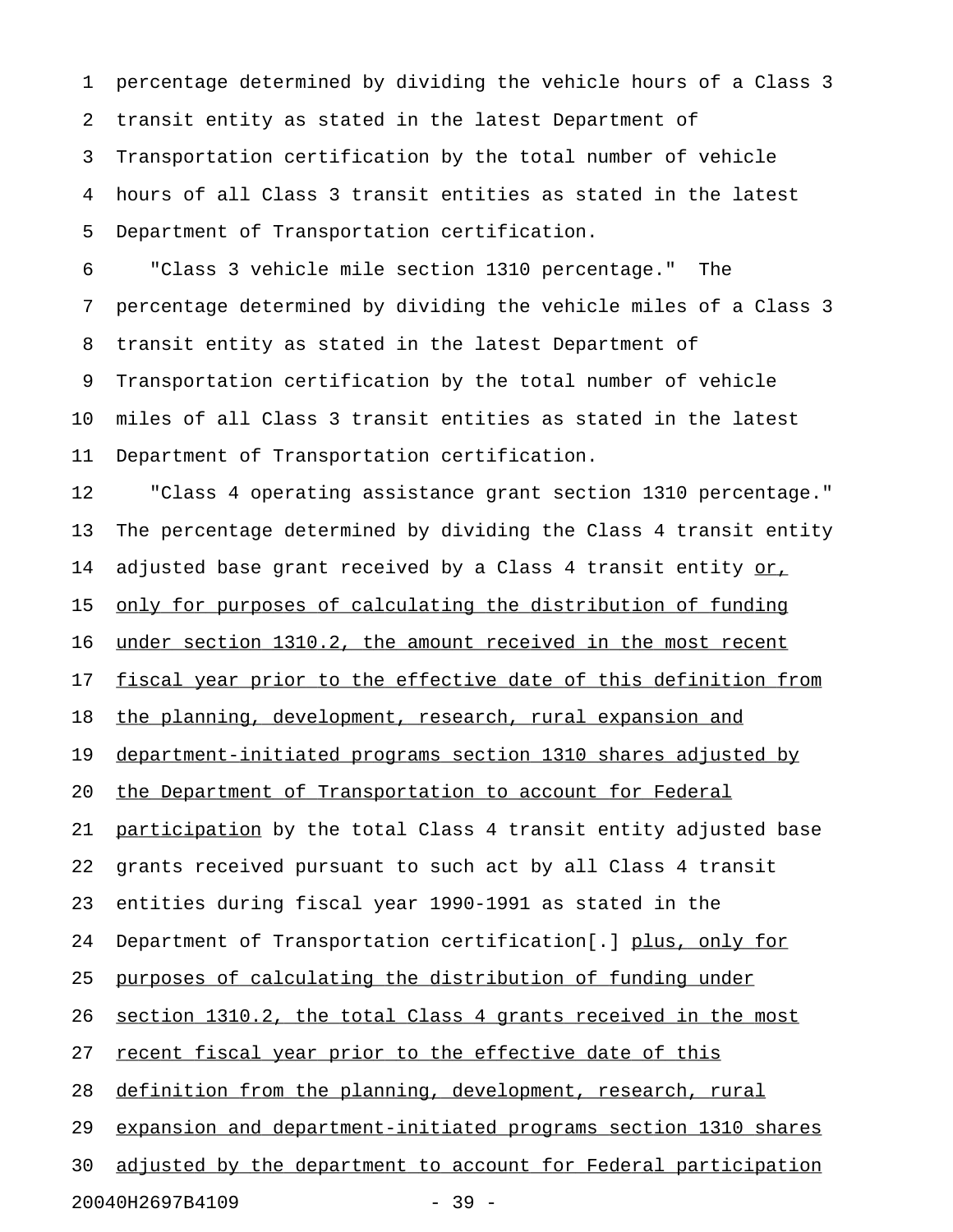1 for start-up and operations of transit services by systems 2 qualified as Class 4 transit entities.

3 "Class 4 revenue hour section 1310 percentage." The 4 percentage determined by dividing the revenue hours of a Class 4 5 transit entity as stated in the latest Department of 6 Transportation certification by the total number of revenue 7 hours of all Class 4 transit entities as stated in the latest 8 Department of Transportation certification.

9 "Class 4 revenue mile section 1310 percentage." The 10 percentage determined by dividing the revenue miles of a Class 4 11 transit entity as stated in the latest Department of 12 Transportation certification by the total number of revenue 13 miles of all Class 4 transit entities as stated in the latest 14 Department of Transportation certification.

15 "Community transportation program section 1310 share." One 16 million seven hundred thousand dollars during the 1991-1992 17 fiscal year, \$1,768,000 during the 1992-1993 fiscal year and, 18 during the 1993-1994 fiscal year and each fiscal year 19 thereafter, shall mean the community transportation program 20 section 1310 share for the prior fiscal year plus (or minus) the 21 product of the community transportation program section 1310 22 share for the prior fiscal year times the percentage increase or 23 decrease in the total funds available for distribution pursuant 24 to this section received by the Treasury Department in the most 25 recently completed fiscal year as compared with the prior fiscal 26 year. However, in any fiscal year in which the total funds 27 authorized to be expended from the State Lottery Fund for 28 purposes enumerated in section 1312 (relating to community 29 transportation programs) is less than \$600,000, the community 30 transportation program section 1310 share shall be increased so 20040H2697B4109 - 40 -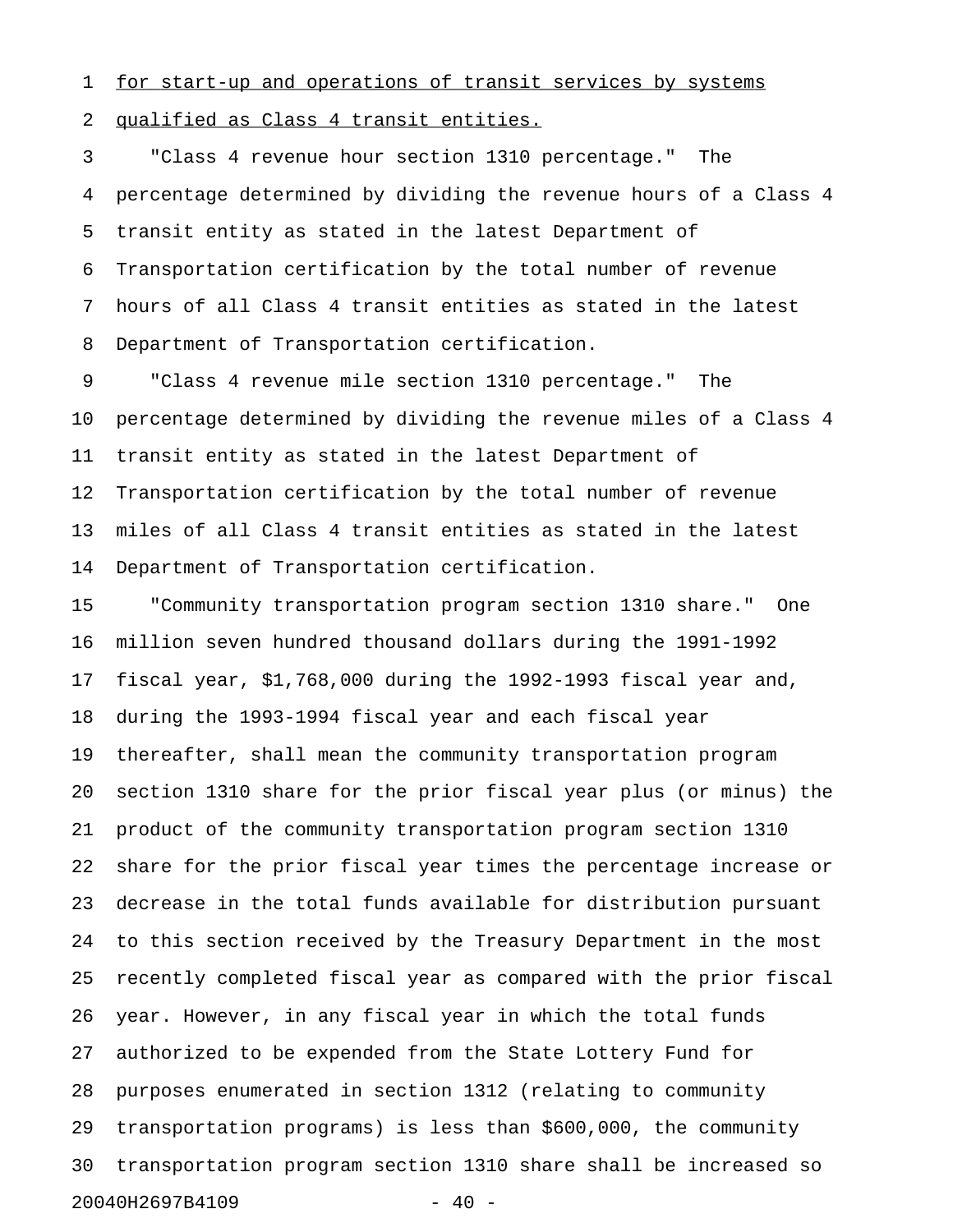1 that the sum of the community transportation program section 2 1310 share plus the total amount of such moneys paid from the 3 State Lottery Fund for purposes enumerated in section 1312 shall 4 equal \$2,300,000. The combined funding to any county for 5 community transportation under sections 1310 and 1312 shall not 6 exceed \$250,000 in any fiscal year.

7 "Department of Transportation project management oversight 8 share." One million dollars during the 1991-1992 fiscal year 9 and, during the 1992-1993 fiscal year and each fiscal year 10 thereafter, shall mean \$1,000,000 or 0.25% of the total amount 11 of capital project, asset maintenance and other program funds 12 available for distribution pursuant to this section received by 13 the Treasury Department during the prior fiscal year, whichever 14 is greater. These funds may be used at the discretion of the 15 department for the following purposes: projects and services 16 that contribute to the enhancement of public passenger 17 transportation in this Commonwealth, including, but not limited 18 to, project management oversight, planning, development, 19 research, rural expansion, department-initiated programs and 20 <u>special projects.</u>

21 "Department of Transportation certification." The 22 certification by the Department of Transportation to the 23 Treasury Department under subsection (g).

24 "Department-initiated programs." Mass transportation 25 programs with a regional or Statewide application, including, 26 without limitation, capital projects in support of intercity 27 rail passenger service, capital projects in support of intercity 28 bus service, transit safety initiatives, public-private 29 transportation partnerships, rider sharing incentive programs, 30 transportation management associations and other multimodal 20040H2697B4109 - 41 -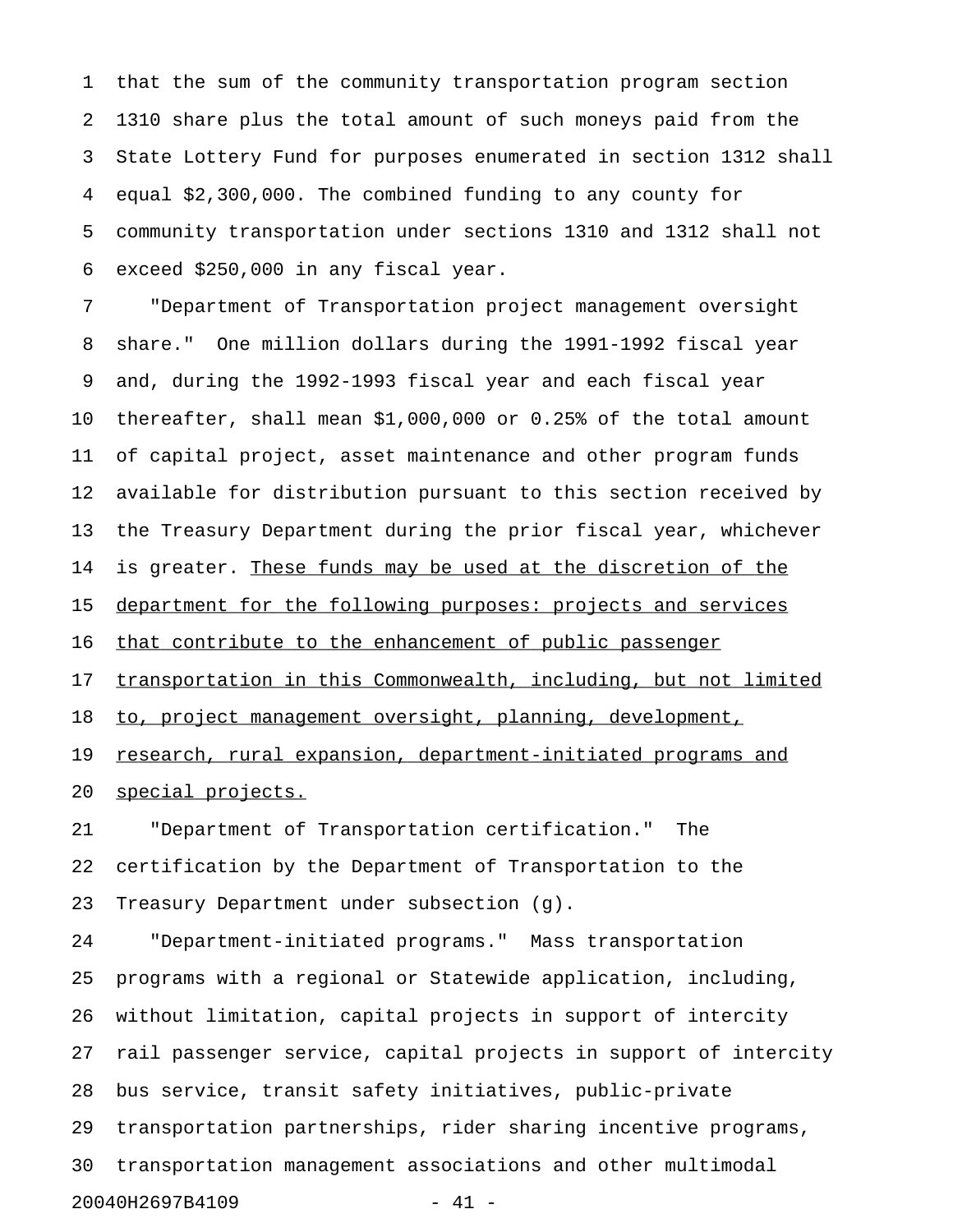1 transportation management projects.

2 "Federal operating ceiling." The maximum amount of Federal 3 funds permitted to be used by a Class 3 transit entity to 4 subsidize transit operations, as published in the November 23, 5 1990, Federal Register (or, where there is more than one transit 6 entity in a region, the maximum amount of Federal funds which 7 such Class 3 transit entity could have utilized to subsidize 8 transit operations pursuant to the subregional allocation as 9 specified in the applicable transportation improvement program) 10 for fiscal year 1990-1991.

11 "Planning, development, research, rural expansion and 12 department-initiated programs section 1310 shares." The sum of 13 \$83,333.33 plus 0.25% of the total capital project, asset 14 maintenance and other program funds available for distribution 15 by the Treasury Department during a particular month[.] pursuant 16 to this section. These funds may be used at the discretion of 17 the Department of Transportation for the following purposes: 18 projects and services that contribute to the enhancement of 19 public passenger transportation in this Commonwealth, including, 20 but not limited to, project management oversight, planning, 21 development, research, rural expansion, department-initiated 22 programs and special projects.

23 "Total passengers." The total of all revenue passengers plus 24 transfer passengers on second and successive rides of a local 25 transportation organization or transportation company, which are 26 funded in whole or in part by this part, with respect to the 27 most recent fiscal year reported in the most recently issued 28 Pennsylvania Mass Transit Statistical Report.

29 "Transportation enrichment funds." Funds provided through 30 either the Department of Transportation project management 20040H2697B4109 - 42 -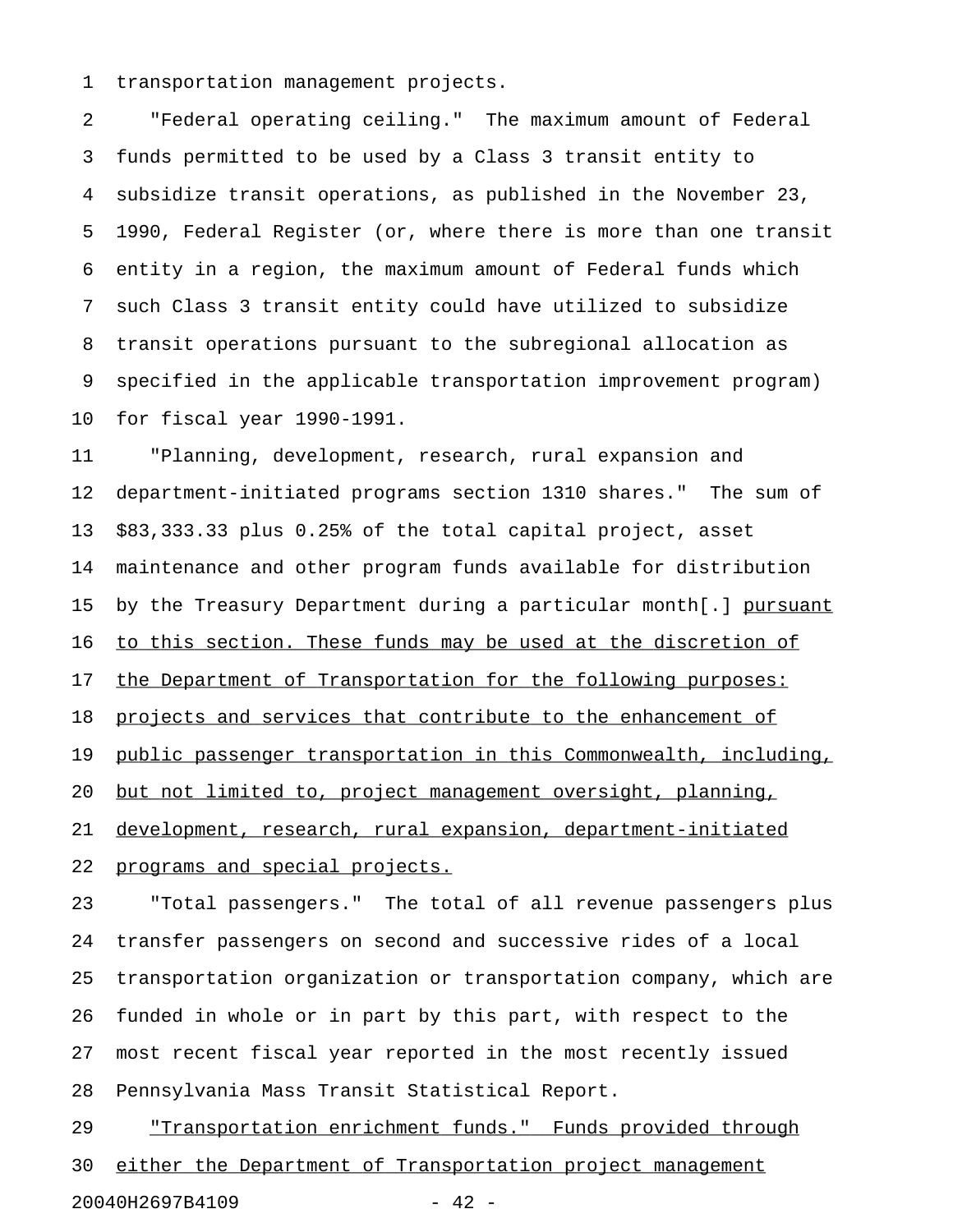1 oversight share or the planning, development, research, rural 2 expansion and department-initiated programs under the section 3 1310 share.

4 "Treasury Department." The State Treasurer and the Treasury 5 Department of the Commonwealth.

6 (g) Certification to Treasury Department.--On or before July 7 15 of each fiscal year, the Department of Transportation shall 8 calculate and certify to the Treasury Department the following:

9 (1) The Department of Transportation project management 10 oversight share, the community transportation program 11 sections 1310 [and 1310.1], 1310.1, 1310.2 and 1310.3 shares, 12 the Class 1 transit entity sections 1310 [and 1310.1], 13 1310.1, 1310.2 and 1310.3 shares, the Class 2 transit entity 14 sections 1310 [and 1310.1], 1310.1, 1310.2 and 1310.3 shares, 15 the Class 3 transit entity sections 1310 [and 1310.1], 1310.1 16 and 1310.2 shares [and], the Class 4 transit entity sections 17 1310 [and 1310.1 shares], 1310.1 and 1310.2 shares, the Class 18 3 and Class 4 transit entities 1310.3 share and the Class 5 19 transit entity 1310.2 share [and], the planning, development, 20 research, rural expansion and department-initiated programs 21 sections 1310 and 1310.1 shares and the intercity passenger 22 rail service share.

23 (2) The names and addresses of each Class 1 transit 24 entity, Class 2 transit entity, Class 3 transit entity  $[and]_{\perp}$ 25 Class 4 transit entity and Class 5 transit entity and whether 26 such program or entity is a Class 1 transit entity, Class 2 27 transit entity, Class 3 transit entity [or], Class 4 transit \_ 28 entity[.] or Class 5 transit entity and for a Class 3 transit 29 entity shall certify whether it is operating within the 30 boundaries of a separate Class 1 transit entity's or Class 2 20040H2697B4109 - 43 -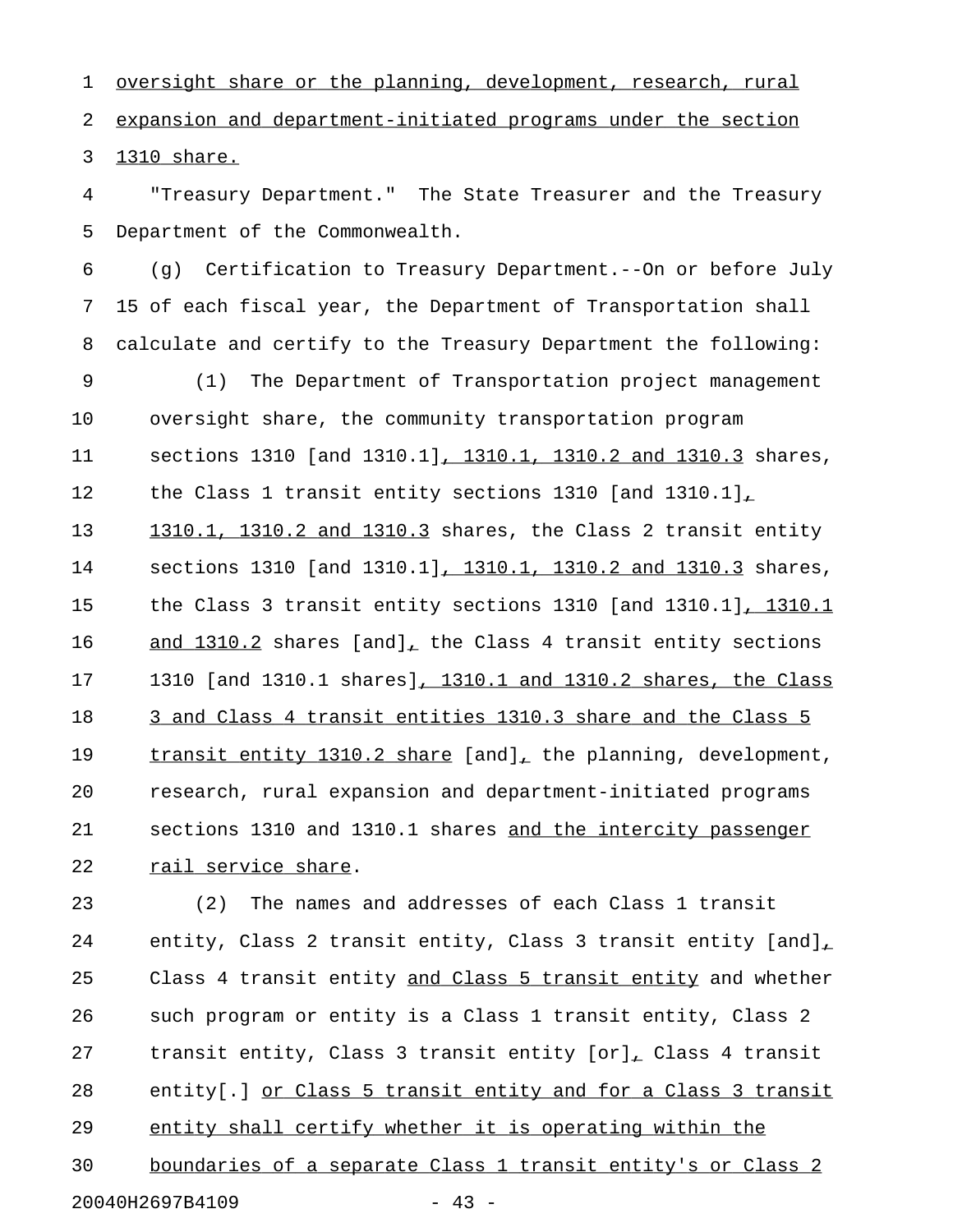1 transit entity's urbanized area for purposes of section 2  $1310.2(b)(5)(iii)$ .

3 (3) The vehicle miles of each Class 3 transit entity, 4 the total vehicle miles of all Class 3 transit entities, the 5 Class 3 vehicle mile sections 1310 and 1310.1 percentages for 6 each Class 3 transit entity, the vehicle hours of each Class 7 3 transit entity, total vehicle hours of all Class 3 transit 8 entities, the Class 3 vehicle hour sections 1310 and 1310.1 9 percentages for each Class 3 transit entity, total passengers 10 for each Class 3 transit entity, the total passengers for all 11 Class 3 transit entities, the Class 3 total passenger 12 sections 1310 and 1310.1 percentages for each Class 3 transit 13 entity, the Federal operating ceiling for each Class 3 14 transit entity, the Federal operating ceiling for all Class 3 15 transit entities, the Federal operating cap percentage for 16 each Class 3 transit entity, the State subsidy received 17 pursuant to section 1303 (relating to annual appropriation 18 and computation of subsidy) as described in the definition of 19 "Class 3 State operating grant percentage" for each Class 3 20 transit entity, the State subsidy received pursuant to 21 section 1303 as described in the definition of "Class 3 State 22 operating grant percentage" for all Class 3 transit entities, 23 [and] the Class 3 State grant percentage for each Class 3 24 transit entity[.], the amount of Federal formula funds 25 received by each Class 3 transit entity during Federal fiscal 26 year 2002-2003, the amount of Federal formula funds received 27 by all Class 3 transit entities during Federal fiscal year 28 2002-2003, the amount of Federal formula funds to be received 29 by each Class 3 transit entity during the year in which 30 section 1310.2 funds are to be distributed, the amount of

20040H2697B4109 - 44 -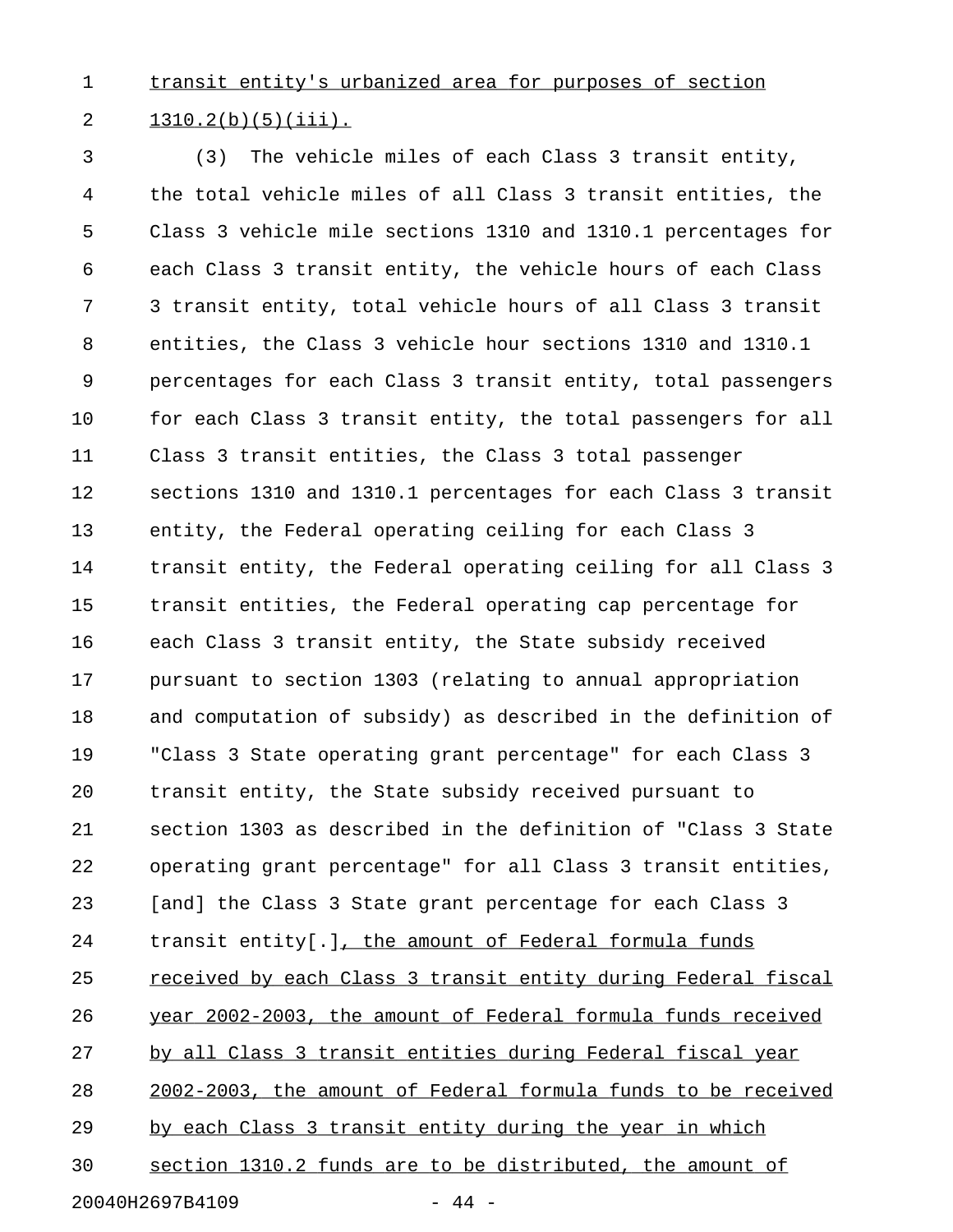| 1  | Federal formula funds to be received by all Class 3 transit   |
|----|---------------------------------------------------------------|
| 2  | entities during the year in which section 1310.2 funds are to |
| 3  | be distributed, the Class 3 transit entity section 1310.2     |
| 4  | Federal funding loss percentage for each Class 3 transit      |
| 5  | entity and the Class 3 transit entity section 1310.2 Federal  |
| 6  | funding loss for all Class 3 transit entities, the Class 3    |
| 7  | section 1310.2 Federal funding loss percentage for the fiscal |
| 8  | year, the Class 3 section 1310.2 system growth percentage,    |
| 9  | the Class 3 entity section 1310.2 fixed-route revenue vehicle |
| 10 | hour percentage for each Class 3 transit entity, the Class 3  |
| 11 | transit entity section 1310.2 fixed-route revenue vehicle     |
| 12 | hour percentage for all Class 3 transit entities, the Class 3 |
| 13 | transit entity section 1310.2 total revenue vehicle hour      |
| 14 | percentage for each Class 3 transit entity, and the Class 3   |
| 15 | transit entity section 1310.2 total revenue vehicle hour      |
| 16 | percentage for all Class 3 transit entities; the Class 4      |
| 17 | transit entity Class 4 operating assistance grant section     |
| 18 | 1310 percentage; for each Class 4 transit entity the Class 4  |
| 19 | transit entity revenue mile section 1310 percentage; the      |
| 20 | Class 4 transit entity revenue hour section 1310 percentage;  |
| 21 | the Class 5 total annual bus, minivan, sedan, station wagon,  |
| 22 | van and vehicle inventory values; the Class 5 section 1310.2  |
| 23 | limited eligibility bus, minivan, sedan, station wagon, van   |
| 24 | total annual bus, minivan, sedan, station wagon, van and      |
| 25 | vehicle inventory values; and the limited eligibility Class 5 |
| 26 | transit entity section 1310.2 bus, minivan, sedan, station    |
| 27 | wagon, van and vehicle inventory values.                      |
| 28 | The operating assistance grant received by each<br>(4)        |
| 29 | Class 4 transit entity during fiscal year 1990-1991 pursuant  |

30 to the act of February 11, 1976 (P.L.14, No.10), known as the 20040H2697B4109 - 45 -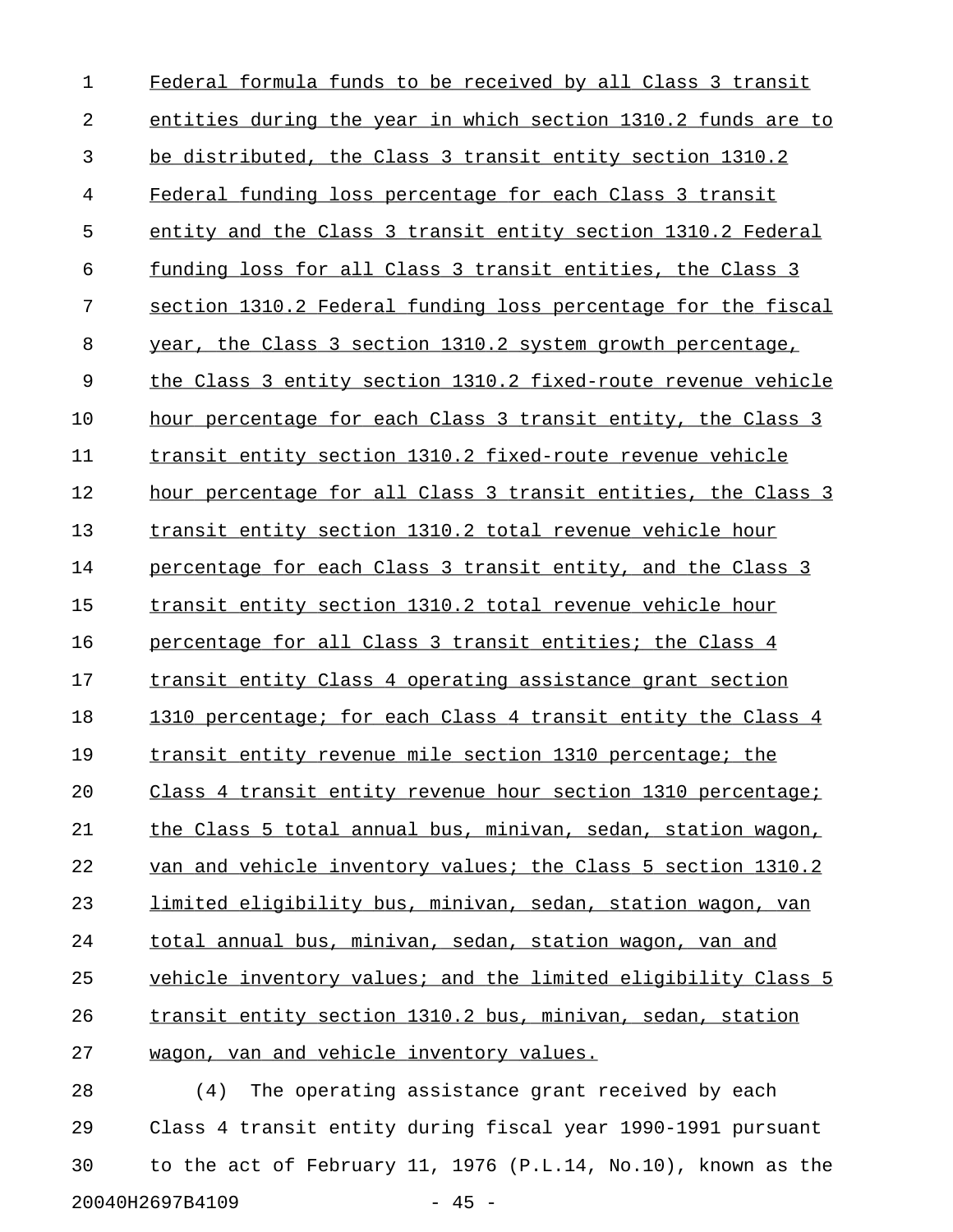1 Pennsylvania Rural and Intercity Common Carrier Surface 2 Transportation Assistance Act, the operating assistance grant 3 received by all Class 4 transit entities during fiscal year 4 1990-1991 pursuant to that act, the Class 4 operating 5 assistance grant sections 1310 and 1310.1 percentages for 6 each Class 4 transit entity, the revenue miles of each Class 7 4 transit entity, the revenue miles of all Class 4 transit 8 entities, the Class 4 revenue mile sections 1310 and 1310.1 9 percentages of each Class 4 transit entity, the revenue hours 10 for each Class 4 transit entity, the revenue hours for all 11 Class 4 transit entities and the Class 4 revenue hour 12 sections 1310 and 1310.1 percentages for each Class 4 transit 13 entity.

14 Section 3. Subsection (a) and the definition of "Class 4 15 operating assistance grant section 1310.1 percentage" in 16 subsection (c) of section 1310.1 of Title 74 are amended to 17 read:

18 § 1310.1. Supplemental public transportation assistance 19 funding.

20 (a) General rule.--Beginning July 1, 1997, 1.22% of the 21 money collected from the tax imposed under Article II of the act 22 of March 4, 1971 (P.L.6, No.2), known as the Tax Reform Code of 23 1971, up to a maximum of \$75,000,000, shall be deposited in the 24 Supplemental Public Transportation Account, which is established 25 in the State Treasury. Within 30 days of the close of a calendar 26 month, 1.22% of the taxes received in the prior calendar month 27 shall be transferred to the account. [No funds in excess of 28 \$75,000,000 may be transferred to the account in any one fiscal 29 year.] Beginning July 1, 2003, the maximum cap of  $$75,000,000$ 30 shall be removed, and the full  $1.22$ % of the money collected from 20040H2697B4109 - 46 -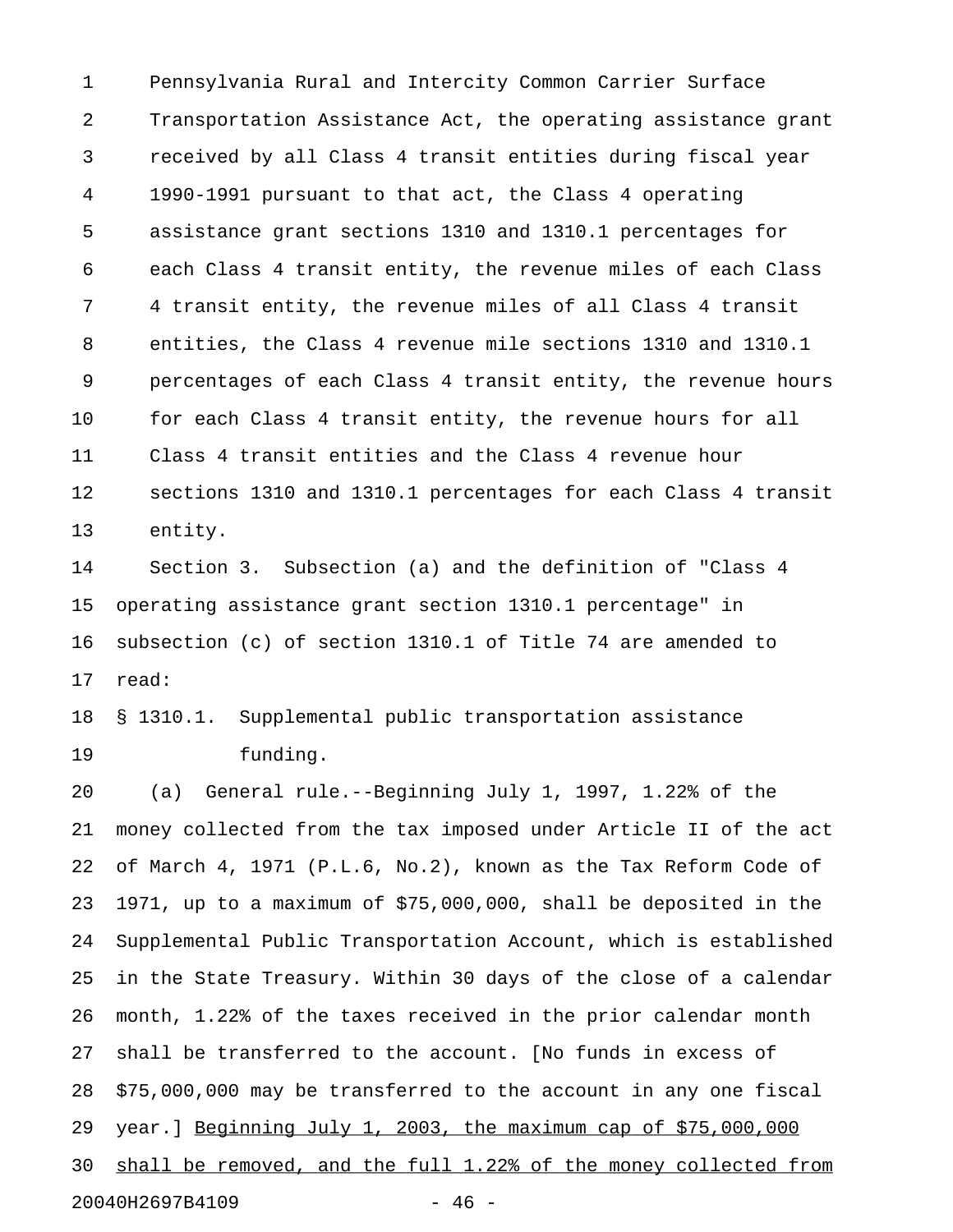1 the tax shall be deposited in the Supplemental Public

2 Transportation Account. Any funds allocated to the fund during a 3 single fiscal year in excess of \$75,000,000 as a result of this 4 change shall be distributed according to the formula set forth 5 in section 1310.2 (relating to service stabilization and state 6 of good repair program). The money in the account shall be used 7 by the department for supplemental public transportation 8 assistance[,] to be distributed under this section. Transit 9 entities may use supplemental assistance moneys for any of the 10 purposes enumerated in section 1311 (relating to use of funds 11 distributed). In addition to those enumerated purposes, Class 1, 12 2 and 3 transit entities also may use the base supplemental 13 assistance share for general operations. Class 4 transit 14 entities may use all supplemental assistance moneys for general 15 operations.

16 \* \* \*

17 (c) Definitions.--As used in this section, the following 18 words and phrases shall have the meanings given to them in this 19 subsection. Any term used in this section but not defined in 20 this subsection shall have the meaning given in section  $1310(f)$ : 21 \* \* \*

22 "Class 4 operating assistance grant section 1310.1 23 percentage." The percentage determined by dividing the Class 4 24 transit entity adjusted base grant received by a Class 4 transit 25 entity, as stated in the latest Department of Transportation 26 certification, or, only for purposes of calculating the 27 distribution of funding under section 1310.2 (relating to 28 service stabilization and state of good repair program), the 29 amount received in the most recent fiscal year prior to the 30 effective date of section 1310.2 from the planning, development, 20040H2697B4109 - 47 -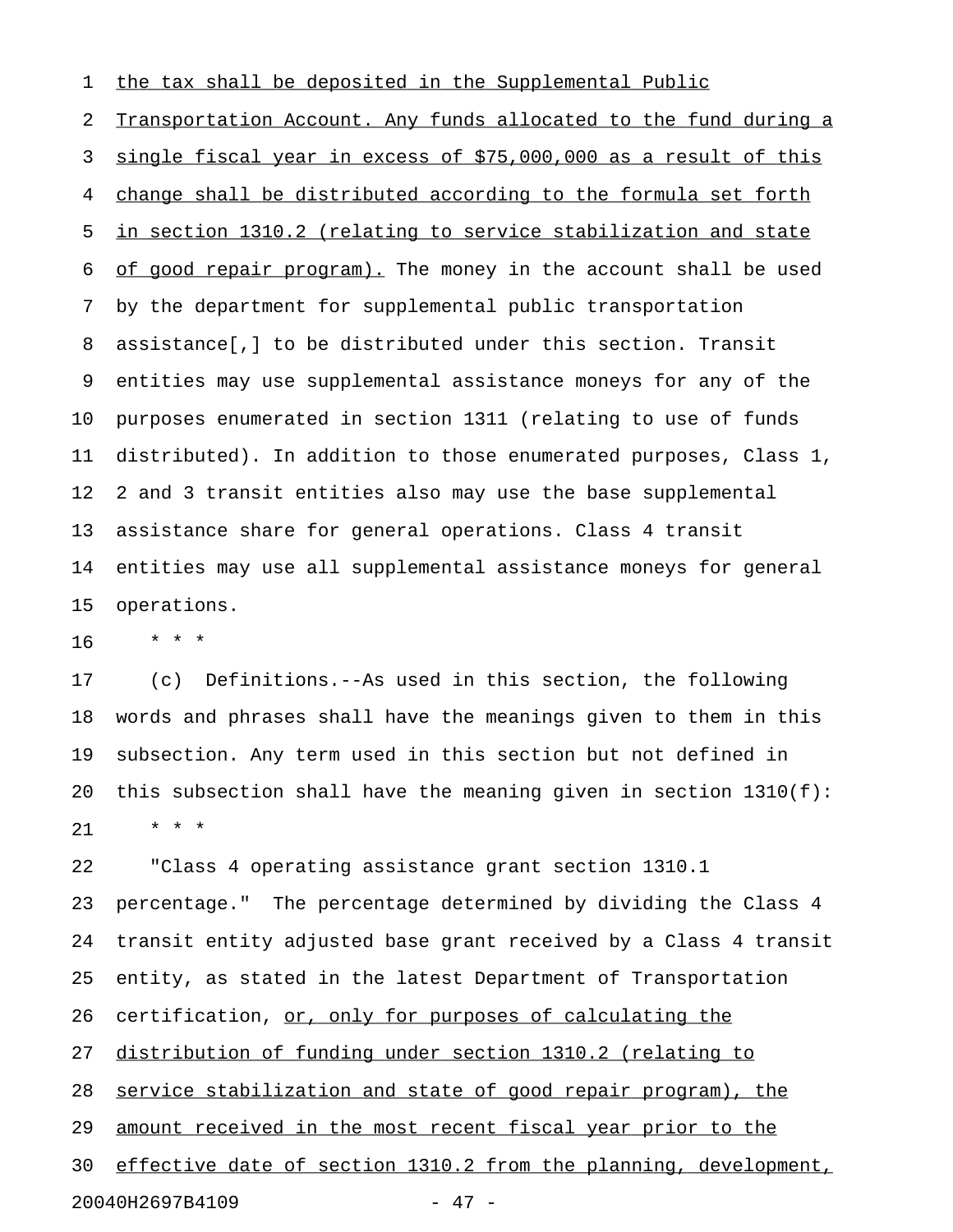| 1  | research, rural expansion and department-initiated programs      |
|----|------------------------------------------------------------------|
| 2  | section 1310 shares adjusted by the Department of Transportation |
| 3  | to account for Federal participation by the total Class 4        |
| 4  | transit entity adjusted base grants received by all Class 4      |
| 5  | transit entities during fiscal year 1990-1991, as stated in the  |
| 6  | latest Department of Transportation certification[.] plus, only  |
| 7  | for purposes of calculating the distribution of funding under    |
| 8  | section 1310.2, the total Class 4 grants received in the most    |
| 9  | recent fiscal year prior to the effective date of this           |
| 10 | definition from the planning, development, research, rural       |
| 11 | expansion and department-initiated programs section 1310 shares  |
| 12 | adjusted by the Department of Transportation to account for      |
| 13 | Federal participation for start-up and operations of transit     |
| 14 | services by systems qualified as Class 4 transit entities.       |
| 15 | * * *                                                            |
| 16 | Section 4. Title 74 is amended by adding sections to read:       |
| 17 | § 1310.2. Service stabilization and state of good repair         |
| 18 | program.                                                         |
| 19 | General rule.--Beginning July 1, 2003, an additional<br>(a)      |
| 20 | 3.2184% of the tax imposed under Article II of the act of March  |
| 21 | 4, 1971 (P.L.6, No.2), known as the Tax Reform Code of 1971,     |
| 22 | shall be deposited in the Service Stabilization and State of     |
| 23 | Good Repair Account, which is established in the State Treasury. |
| 24 | Within 30 days of the close of the calendar month, the taxes     |
| 25 | received in the prior calendar month shall be transferred to the |
| 26 | account. The money in the account shall be used by the           |
| 27 | department for the service stabilization and state of good       |
| 28 | repair program. Transit entities may use service stabilization   |
| 29 | and state of good repair funds to finance public transportation  |
| 30 | services, stabilize service and fare levels, maintain            |
|    | 20040H2697B4109<br>$-48 -$                                       |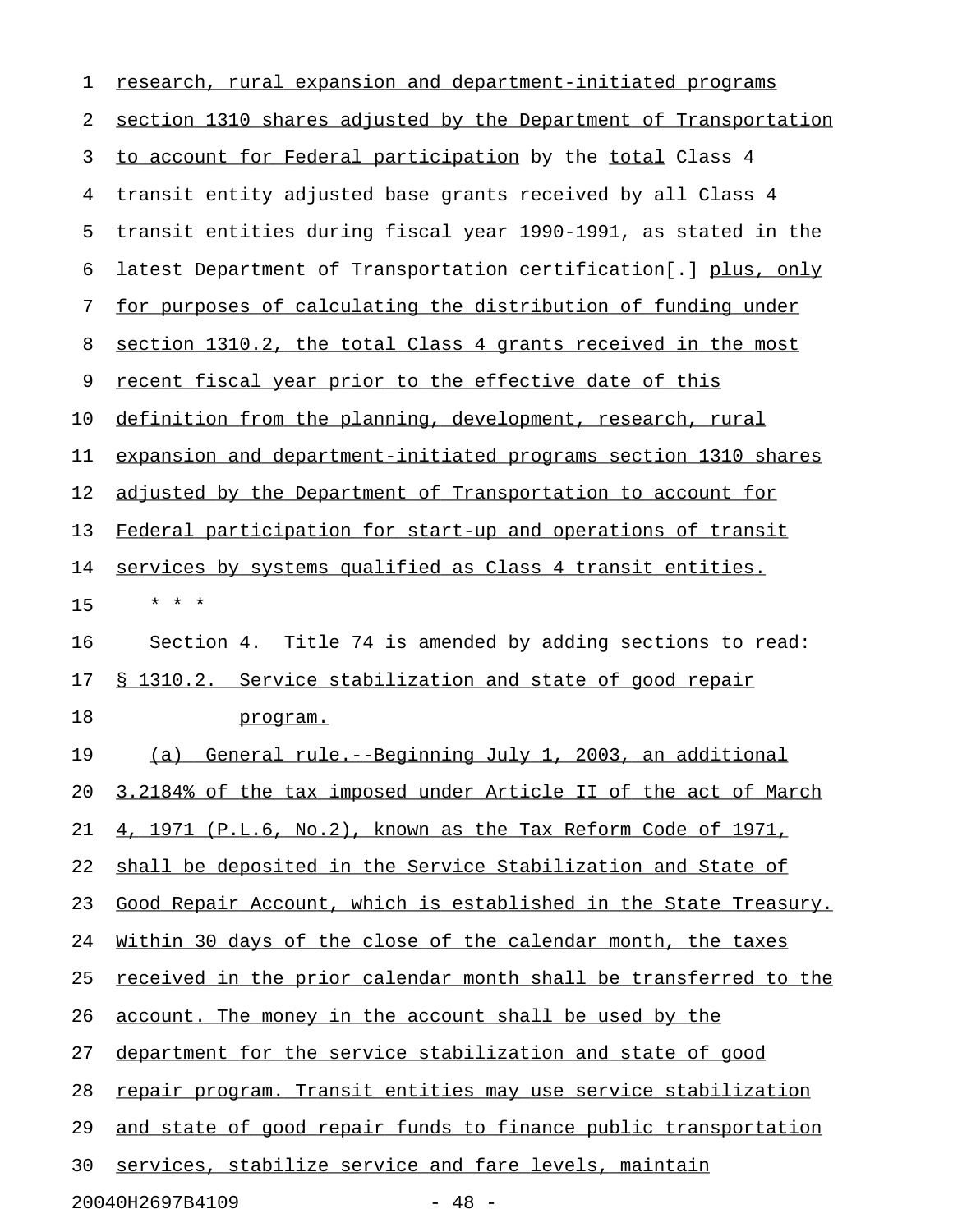| $\mathbf 1$ | transportation vehicles and facilities in a state of good        |
|-------------|------------------------------------------------------------------|
| 2           | repair, fund routine capital repair, rehabilitation, replacement |
| 3           | and expansion of vehicles and facilities, asset maintenance      |
| 4           | programs and any other purpose enumerated in section 1311        |
| 5           | (relating to use of funds distributed). A Class 1, Class 2,      |
| 6           | Class 3 or Class 4 transit entity may use the entire section     |
| 7           | 1310.2 share allocated to the transit entity for service         |
| 8           | stabilization or state of good repair programs at the discretion |
| 9           | of the transit entity after notice of its plan for use of the    |
| 10          | funds, including a list of capital projects to be funded, is     |
| 11          | submitted to the department in accordance with section           |
| 12          | 1310.3(c)(i) (relating to major capital initiative program). A   |
| 13          | Class 5 entity may use funds as specified in section 1312(d) and |
| 14          | (e) (relating to community transportation programs). Except      |
| 15          | where provisions of this chapter permit otherwise, funds         |
| 16          | provided in this section shall be matched by local or private    |
| 17          | funds in an amount equal to at least one-thirtieth of the        |
| 18          | project cost.                                                    |
| 19          | (b) Distribution procedure.--During each fiscal year,            |
| 20          | service stabilization and state of good repair program funds     |
| 21          | shall be distributed as follows:                                 |
| 22          | On or before the fifth day of each month, the<br>(1)             |
| 23          | Treasury Department shall certify to the department the total    |
| 24          | amount then available for distribution, and the department       |
| 25          | shall make distribution of payments required under this          |
| 26          | subsection on or before the 20th day of each month.              |
| 27          | Each month, the Treasury Department shall pay one-<br>(2)        |
| 28          | twelfth of intercity passenger rail service section 1310.2       |
| 29          | percentage for that fiscal year into the General Fund. The       |
| 30          | moneys so transferred are hereby appropriated to the             |
|             |                                                                  |

20040H2697B4109 - 49 -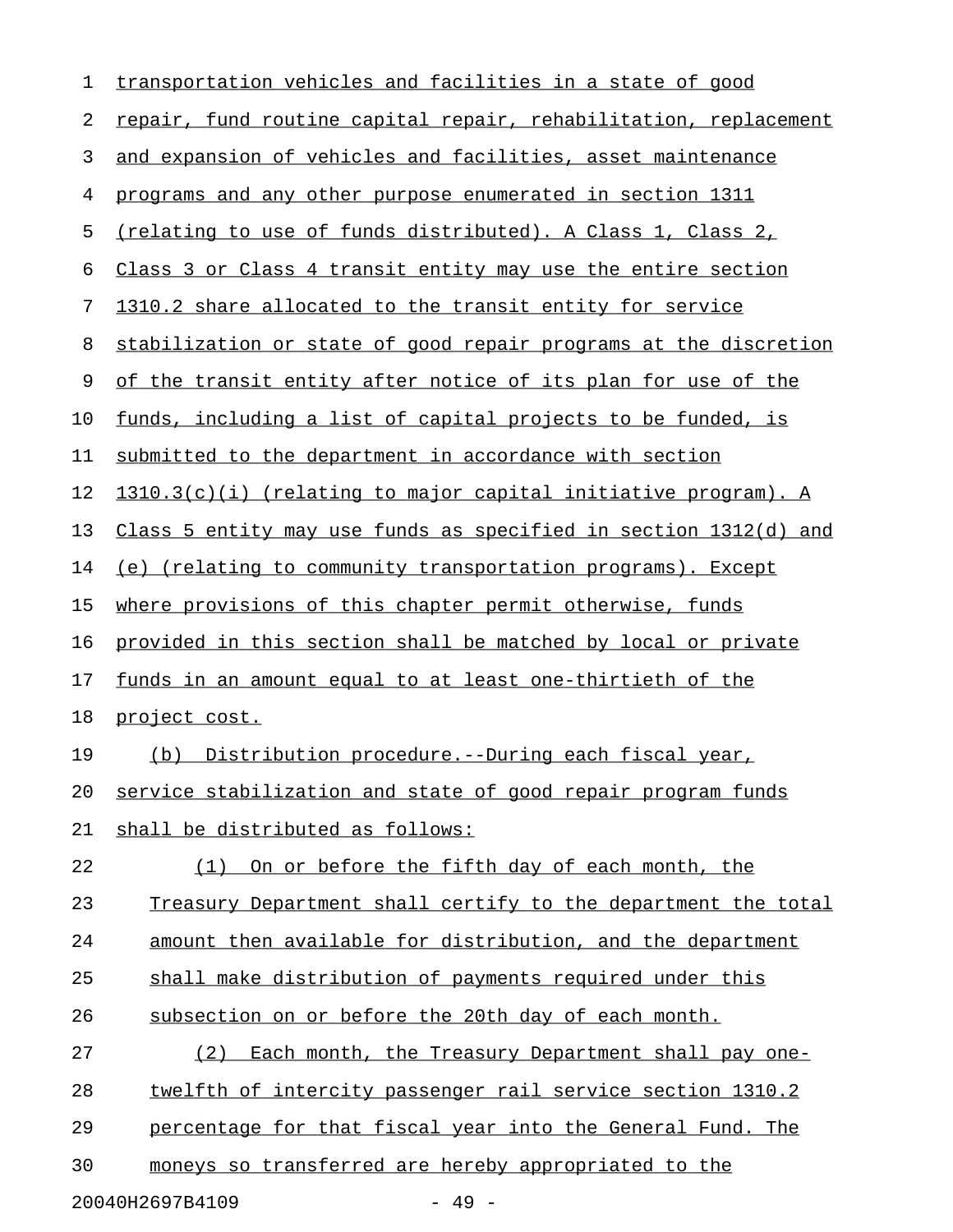| $\mathbf{1}$ | Department of Transportation for use by the department for  |
|--------------|-------------------------------------------------------------|
| 2            | expenses related to the support of intercity rail services  |
| 3            | throughout this Commonwealth pursuant to this section.      |
| 4            | Each month, the department shall distribute one-<br>(3)     |
| 5            | twelfth of the Class 5 section 1310.2 percentage to Class 5 |
| 6            | transit entities in the manner provided in this paragraph.  |
| 7            | Each Class 5 transit entity shall receive a portion of each |
| 8            | monthly distribution of the Class 5 transit entity section  |
| 9            | 1310.2 percentage as follows:                               |
| 10           | (i) Class 5 transit entity annual total vehicle             |
| 11           | share. Fifty percent of the monthly distribution of the     |
| 12           | Class 5 section 1310.2 percentage shall be distributed      |
| 13           | among all eligible Class 5 transit entities based upon      |
| 14           | the formula below:                                          |
| 15           | The department shall first calculate for the<br>(A)         |
| 16           | year for which the most recently submitted shared-          |
| 17           | ride vehicle inventory report has been submitted:           |
| 18           | (I) the Class 5 section 1310.2 total annual                 |
| 19           | bus inventory value;                                        |
| 20           | (II) the Class 5 section 1310.2 total annual                |
| 21           | minivan inventory value;                                    |
| 22           | (III) the Class 5 section 1310.2 total                      |
| 23           | annual sedan inventory value;                               |
| 24           | (IV) the Class 5 section 1310.2 total annual                |
| 25           | station wagon inventory value;                              |
| 26           | (V) the Class 5 section 1310.2 total annual                 |
| 27           | van inventory value; and                                    |
| 28           | (VI) the Class 5 section 1310.2 total annual                |
| 29           | vehicle inventory value.                                    |
| 30           | (B) The department shall then calculate for each            |
|              |                                                             |

20040H2697B4109 - 50 -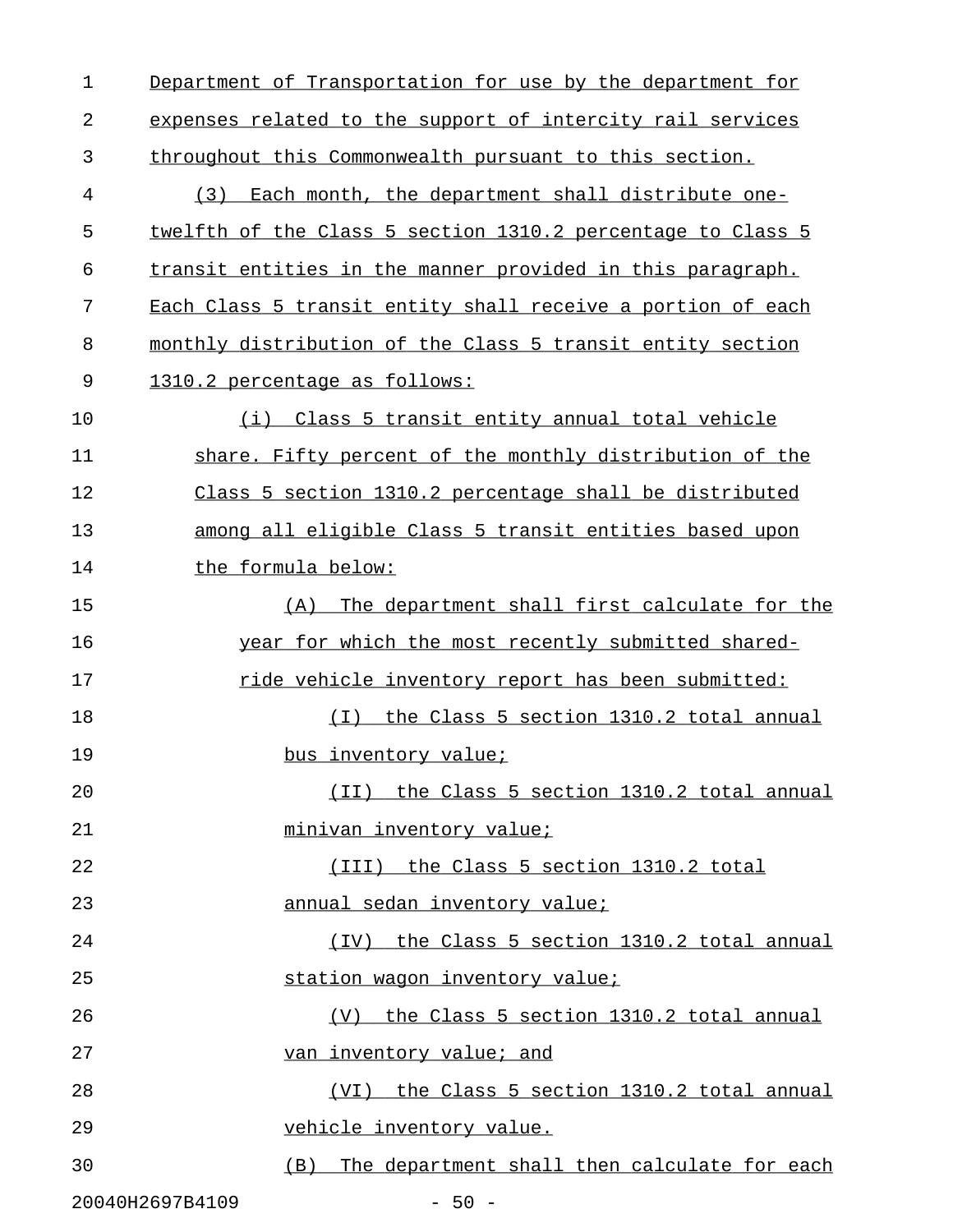| $\mathbf 1$     | eligible Class 5 transit entity:                       |
|-----------------|--------------------------------------------------------|
| $\overline{2}$  | (I) the Class 5 transit entity section                 |
| 3               | 1310.2 total annual bus inventory;                     |
| 4               | (II) the Class 5 transit entity section                |
| 5               | 1310.2 total annual minivan inventory value;           |
| 6               | (III) the Class 5 transit entity section               |
| 7               | 1310.2 total annual sedan inventory value;             |
| 8               | (IV) the Class 5 transit entity section                |
| 9               | 1310.2 total annual station wagon inventory            |
| 10              | value;                                                 |
| 11              | (V) the Class 5 transit entity section                 |
| 12              | 1310.2 total annual van inventory value; and           |
| 13              | (VI) the Class 5 transit entity section                |
| 14              | 1310.2 total annual vehicle inventory value,           |
| 15              | which is the sum of subclauses (I) through (V).        |
| 16              | (C) The department shall then divide each Class        |
| 17              | 5 transit entity section 1310.2 annual vehicle         |
| 18              | inventory value calculated in clause (B) by the Class  |
| 19              | 5 section 1310.2 total annual vehicle inventory value  |
| 20              | calculated in clause (A) to determine each Class 5     |
| 21              | transit entity's total vehicle inventory percentage.   |
| 22              | The department shall then apply this<br>(D)            |
| 23              | percentage to the total available for distribution     |
| 24              | under subsection (b)(3)(i) and the result will be      |
| 25              | distributed to each Class 5 transit entity as its      |
| 26              | Class 5 transit entity total vehicle inventory share.  |
| 27              | (ii) Limited eligibility Class 5 transit entity        |
| 28              | annual vehicle share. Fifty percent of the monthly     |
| 29              | distribution of the Class 5 section 1310.2 percentage  |
| 30              | shall be distributed among limited eligibility Class 5 |
| 20040H2697B4109 | $-51 -$                                                |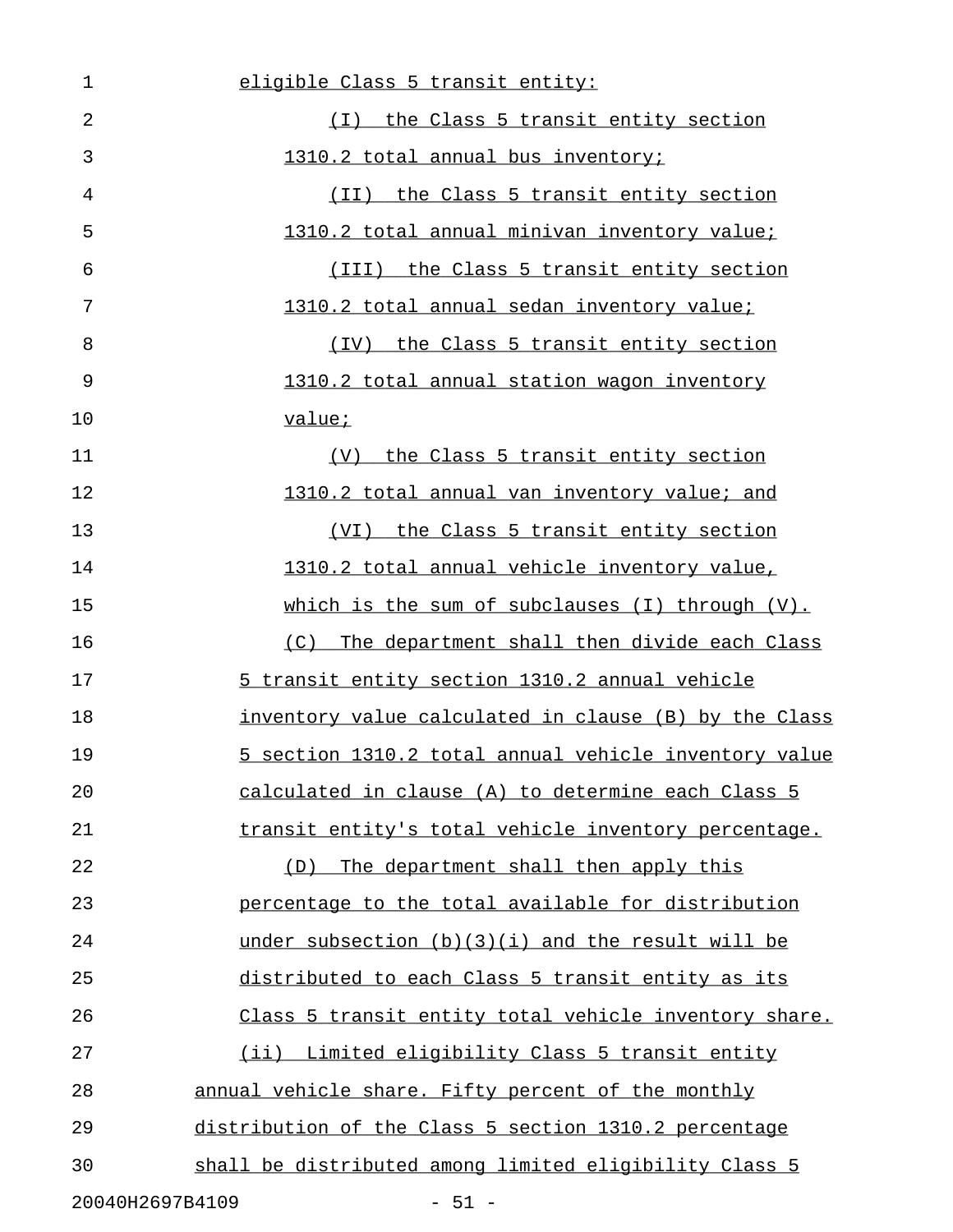| $\overline{2}$  | The department shall first calculate for the<br>(A) |
|-----------------|-----------------------------------------------------|
| 3               | year for which the most recently submitted shared-  |
| 4               | ride vehicle inventory report has been submitted:   |
| 5               | (I) the Class 5 section 1310.2 limited              |
| 6               | eligibility annual bus inventory value;             |
| 7               | (II) the Class 5 section 1310.2 limited             |
| 8               | eligibility annual minivan inventory value;         |
| 9               | (III) the Class 5 section 1310.2 limited            |
| 10              | eligibility annual sedan inventory value;           |
| 11              | (IV) the Class 5 section 1310.2 limited             |
| 12              | eligibility annual station wagon inventory value;   |
| 13              | (V) the Class 5 section 1310.2 limited              |
| 14              | eligibility annual van inventory value; and         |
| 15              | <u>(VI) the Class 5 section 1310.2 limited</u>      |
| 16              | eligibility annual vehicle inventory value.         |
| 17              | (B) The department shall then calculate for each    |
| 18              | limited eligibility Class 5 transit entity:         |
| 19              | (I) the limited eligibility Class 5 transit         |
| 20              | entity section 1310.2 annual bus inventory value;   |
| 21              | (II) the limited eligibility Class 5 transit        |
| 22              | entity section 1310.2 annual minivan inventory      |
| 23              | value;                                              |
| 24              | (III) the limited eligibility Class 5               |
| 25              | transit entity 1310.2 annual sedan inventory        |
| 26              | value;                                              |
| 27              | the limited eligibility Class 5 transit<br>(TV)     |
| 28              | entity section section 1310.2 annual station        |
| 29              | wagon inventory value;                              |
| 30              | (V) the Class 5 transit entity section              |
| 20040H2697B4109 | $-52 -$                                             |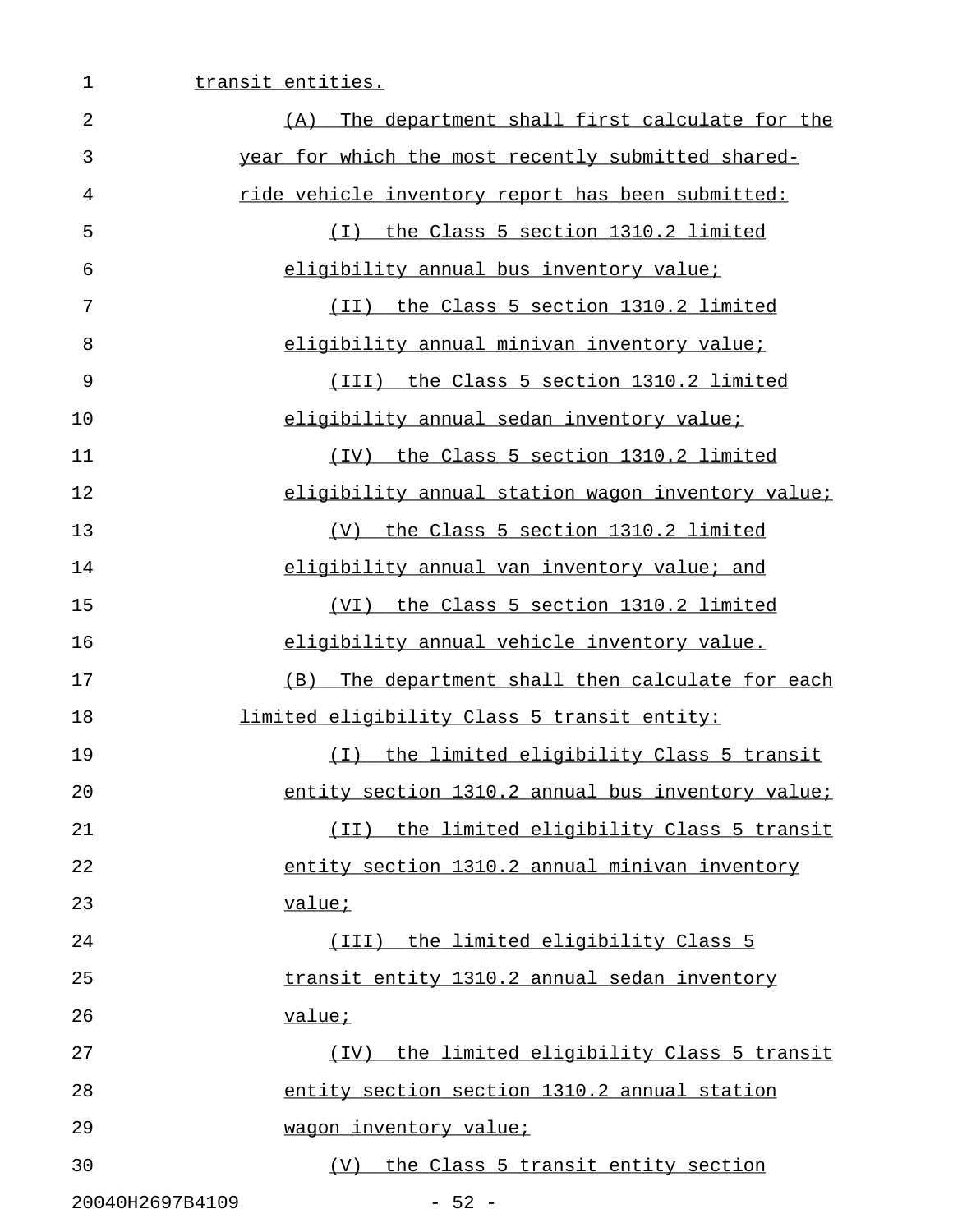1 1310.2 limited annual van inventory value; and 2 (VI) the limited eligibility Class 5 transit 3 entity section 1310.2 annual vehicle inventory 4 value, which is the sum of subclauses (I) through  $5$  (V). 6 (C) The department shall then divide each Class 7 5 transit entity section 1310.2 limited vehicle 8 inventory value calculated in clause (B) by the Class 9 5 section 1310.2 total limited vehicle inventory 10 value calculated in clause (A) to determine each 11 Class 5 transit entity's limited vehicle inventory 12 percentage. 13 (D) The department shall then apply this 14 **percentage to the total available for distribution** 15 under subsection (b)(3)(ii) and the result will be 16 distributed to each limited eligibility Class 5 \_\_\_\_\_\_\_\_\_\_\_\_\_\_\_\_\_\_\_\_\_\_\_\_\_\_\_\_\_\_\_\_\_\_\_\_\_\_\_\_\_\_\_\_\_\_\_ 17 transit entity as its Class 5 transit entity limited 18 vehicle inventory share. 19 (iii) Each transit entity's Class 5 transit entity 20 section 1310.2 share shall be the total of the results of 21 the calculations performed in subparagraphs (i) and (ii). 22 (4) Each month, the department shall distribute one-23 twelfth of the Class 4 transit entity section 1310.2 24 percentage to Class 4 transit entities in the manner provided 25 in this paragraph. Each Class 4 transit entity shall receive 26 a portion of each monthly distribution of the Class 4 transit 27 entity section 1310.2 percentage in accordance with the 28 formula defined in section 1310(b)(5) (relating to 29 distribution of funding). 30 (5) Each month, the department shall distribute one-

20040H2697B4109 - 53 -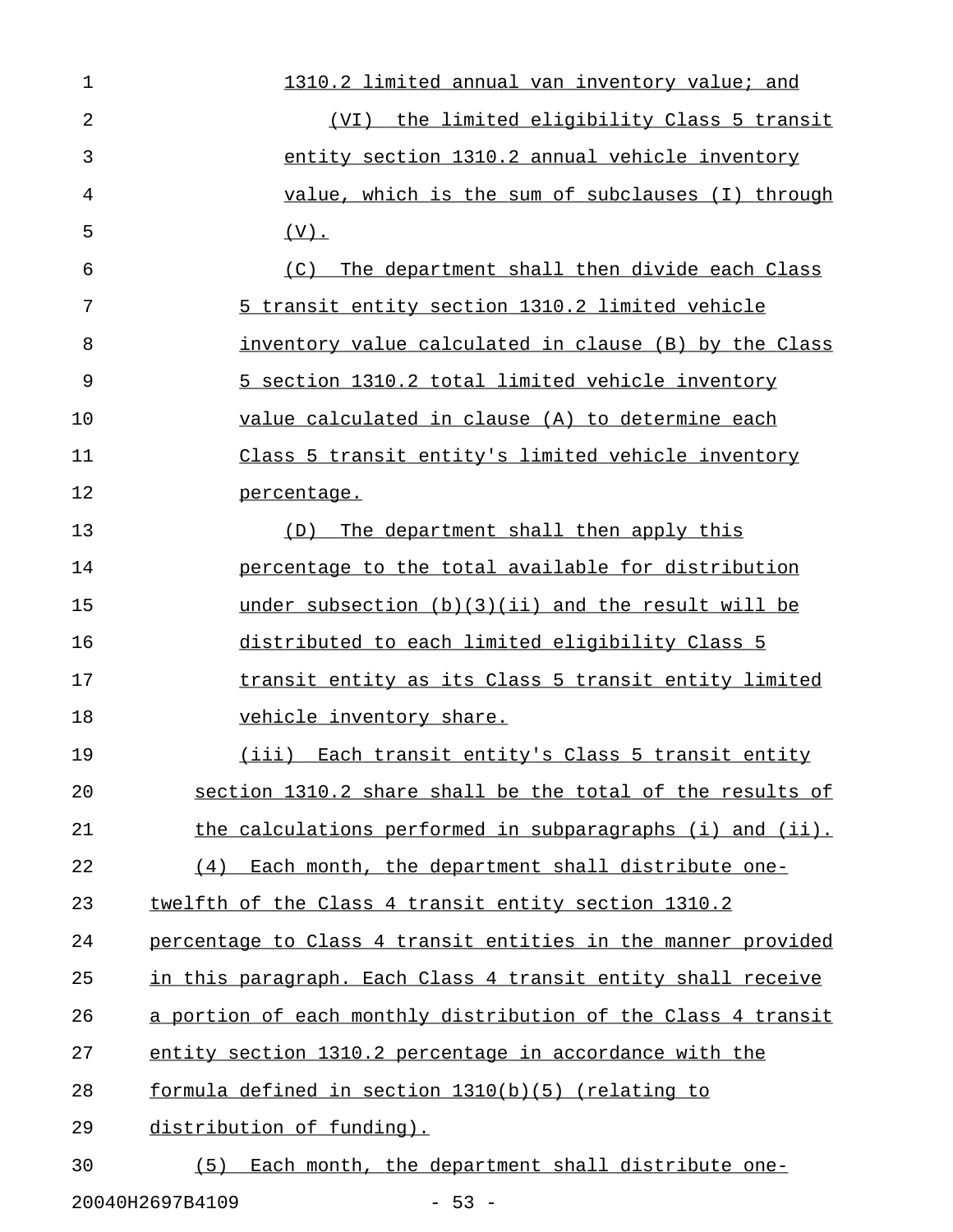| 1  | twelfth of the Class 3 transit entity section 1310.2          |
|----|---------------------------------------------------------------|
| 2  | percentage to Class 3 transit entities in the manner provided |
| 3  | in this paragraph. Each Class 3 transit entity shall receive  |
| 4  | a portion of each monthly distribution of the Class 3 transit |
| 5  | entity section 1310.2 percentage as follows:                  |
| 6  | Eighty percent of the monthly distribution of<br>(i)          |
| 7  | the Class 3 transit entity section 1310.2 share shall be      |
| 8  | distributed among Class 3 transit entities based upon the     |
| 9  | formula contained in section 1310(b)(6)(iii).                 |
| 10 | (ii) Ten percent of the monthly distribution of the           |
| 11 | Class 3 transit entity section 1310.2 share shall be          |
| 12 | distributed among Class 3 transit entities on the basis       |
| 13 | of loss of Federal funding, as follows:                       |
| 14 | (A) To each Class 3 transit entity that has been              |
| 15 | subjected to a cut in Federal formula funds                   |
| 16 | distributed under 49 U.S.C. § 5307 (relating to               |
| 17 | urbanized area formula grants) between the fiscal             |
| 18 | year prior to the fiscal year in which the section            |
| 19 | 1310.2 funds are being distributed and Federal fiscal         |
| 20 | year 2002-2003 based on that Class 3 transit entity's         |
| 21 | Class 3 transit entity section 1310.2 Federal funding         |
| 22 | loss percentage.                                              |
| 23 | In any year in which the total loss of<br>(B)                 |
| 24 | Federal formula funds distributed under 49 U.S.C. §           |
| 25 | 5307 experienced by all Class 3 transit entities              |
| 26 | between the fiscal year prior to the fiscal year in           |
| 27 | which the section 1310.2 funds are being distributed          |
| 28 | and Federal fiscal year 2002-2003 is less than 10% of         |
| 29 | the Class 3 transit entity section 1310.2 share, the          |
| 30 | remainder of such funds shall be added to the system          |
|    | 20040H2697B4109<br>$-54 -$                                    |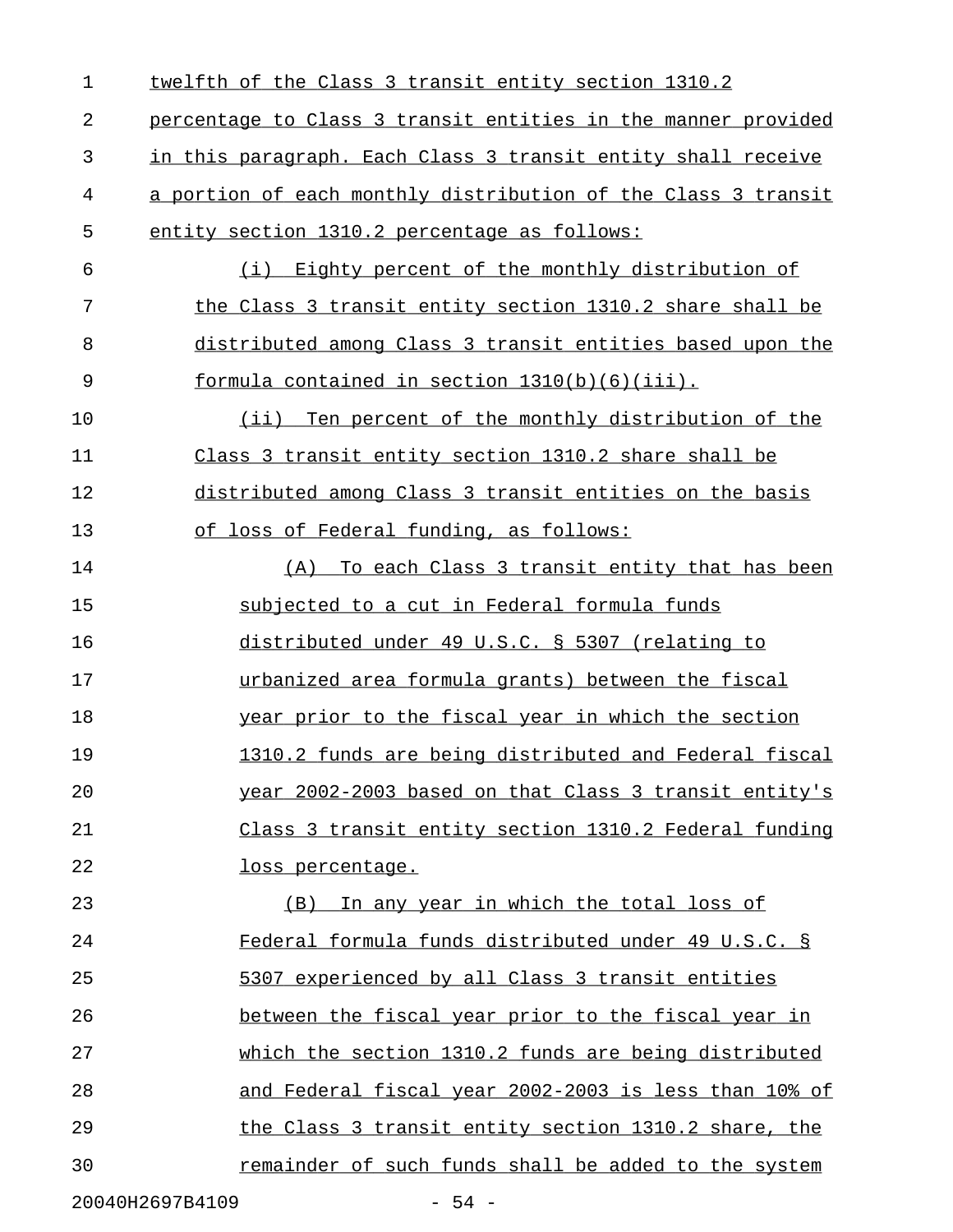| $\mathbf 1$ | growth set-aside and distributed under the formula in |
|-------------|-------------------------------------------------------|
| 2           | subparagraph (iii).                                   |
| 3           | (iii) Ten percent of the monthly distribution of the  |
| 4           | Class 3 transit entity section 1310.2 share plus any  |
| 5           | excess identified in subparagraph (ii) (B) shall be   |
| 6           | distributed on the basis of growth of revenue vehicle |
| 7           | hours, as follows:                                    |
| 8           | (A) Fifty percent of the system growth set-aside      |
| 9           | shall be distributed to each Class 3 transit entity   |
| 10          | based on that transit entity's Class 3 section 1310.2 |
| 11          | total revenue vehicle hour percentage. Every Class 3  |
| 12          | transit entity shall be deemed to have at least a 10% |
| 13          | increase in total revenue vehicle hours during the    |
| 14          | relevant period. For Class 3 transit entities         |
| 15          | operating within the boundaries of a separate Class 1 |
| 16          | transit entity's or Class 2 entity's urbanized area,  |
| 17          | an additional 10% shall be added to the growth rate   |
| 18          | calculated after applying the calculation defined in  |
| 19          | this clause.                                          |
| 20          | (B) Fifty percent of the system growth set-aside      |
| 21          | shall be distributed to each Class 3 transit entity   |
| 22          | based on that transit entity's Class 3 section 1310.2 |
| 23          | fixed-route revenue vehicle hour percentage. Every    |
| 24          | Class 3 transit entity shall be deemed to have at     |
| 25          | least a 10% increase in fixed-route revenue vehicle   |
| 26          | hours during the relevant period. For Class 3 transit |
| 27          | entities operating within the boundaries of a         |
| 28          | separate Class 1 transit entity's or Class 2 entity's |
| 29          | urbanized area, an additional 10% shall be added to   |
| 30          | the growth rate calculated after applying the         |
|             |                                                       |

20040H2697B4109 - 55 -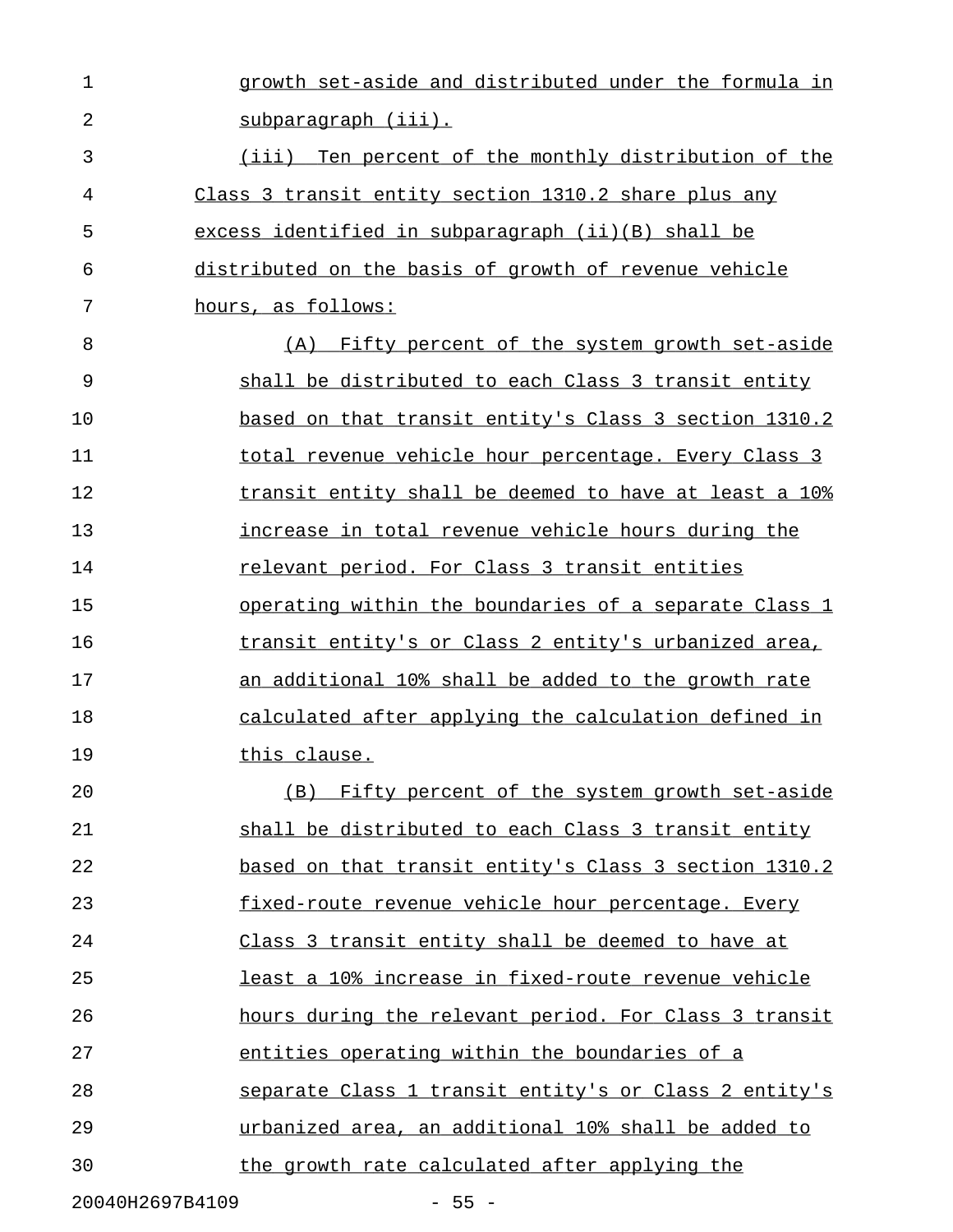1 calculation defined in this clause. 2 The contract of calculating each Class 3  $\sim$ 3 transit entity's share of the system growth set-4 aside, Class 3 transit entities operating public \_\_\_\_\_\_\_\_\_\_\_\_\_\_\_\_\_\_\_\_\_\_\_\_\_\_\_\_\_\_\_\_\_\_\_\_\_\_\_\_\_\_\_\_\_\_\_\_ 5 transportation services within the boundaries of a 6 5eparate Class 1 transit entity's or Class 2 transit 7 entity's urbanized area shall be included in the 8 calculation and receive the appropriate share of the 9 set-aside funds. 10 (6) Each month, the department shall distribute one-11 twelfth of the Class 2 transit entity section 1310.2 12 percentage to Class 2 transit entities in the manner provided 13 in this paragraph. Each Class 2 transit entity shall receive 14 a pro rata share of the Class 2 transit entity section 1310.2 15 percentage. If there is only one Class 2 transit entity, it 16 shall receive the entire Class 2 transit entity section 17 1310.2 percentage. 18 (7) Each month, the department shall distribute one-19 twelfth of the Class 1 transit entity section 1310.2 20 percentage to Class 1 transit entities in the manner provided 21 in this paragraph. Each Class 1 transit entity shall receive 22 a pro rata percentage of the Class 1 transit entity section 23 1310.2 percentage. If there is only one Class 1 transit 24 entity, it shall receive the entire Class 1 transit entity 25 section 1310.2 percentage. 26 (c) Alternative means of raising revenue or reducing 27 expenses.--In conjunction with the use of funds allocated under 28 the authority of this section for purposes of service 29 stabilization and in order to maximize the benefit of such 30 funds, a transit entity is required to explore alternative means 20040H2697B4109 - 56 -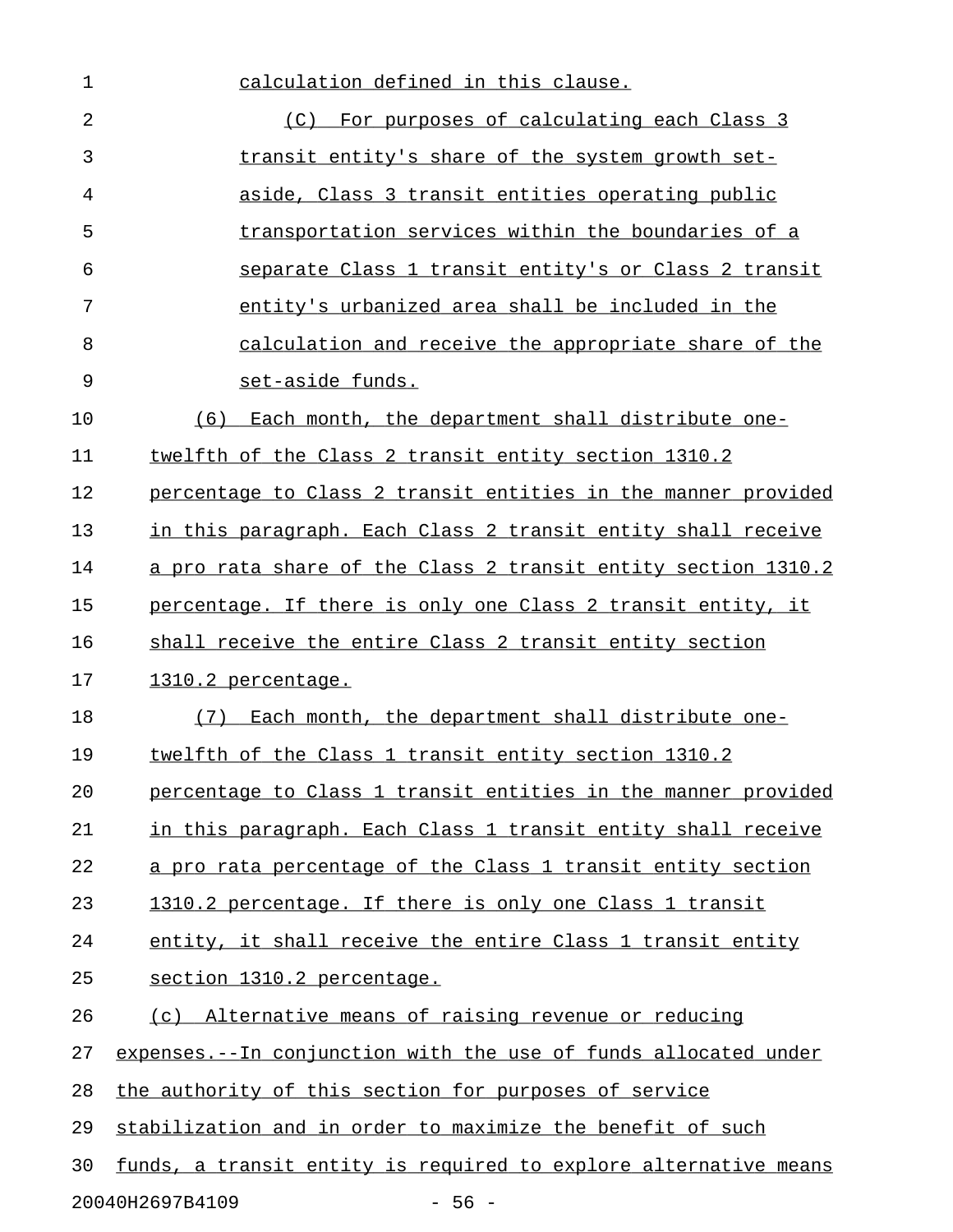1 of raising revenue, including, but not limited to, real estate 2 leases and rentals, equipment leases and rentals, contracting of 3 services, the solicitation of competitive bids and awarding of 4 contracts to the highest responsible bidder for both interior 5 and exterior advertising on all transit entity equipment on 6 which the public is charged a fare for riding, except that only 7 interior advertising need be considered for rail vehicles. Any 8 activity undertaken in conformance with this section or any 9 other provision concerning the use of alternative means of 10 raising revenue shall and will be, in all respects and for all 11 purposes, the performance of an essential governmental function 12 conducted in furtherance of the public purposes of the transit 13 entity and within the powers granted to it and any immunities 14 which it enjoys. No activity undertaken in conformance with this 15 section or any other provision concerning the use of alternative 16 means of raising revenue shall subject a transit entity to pay 17 any property taxes or assessments of any kind or nature 18 whatsoever, now in existence or to be enacted in the future, 19 whether imposed by the Commonwealth or by any political 20 subdivision thereof, or by any other taxing authority. In no 21 event shall a transit entity be required to pay any taxes or 22 assessments of any kind whatsoever upon any property or the 23 income therefrom acquired or used or permitted to be used for 24 the purposes of this section. 25 (d) Definitions.--As used in this section, the following 26 words and phrases shall have the meanings given to them in this 27 subsection. Any term used in this section but not defined in 28 this subsection shall have the meaning given in section 1301 29 (relating to definitions),  $1310(f)$  (relating to distribution of 30 funding) or  $1310.1(c)$  (relating to supplemental public 20040H2697B4109 - 57 -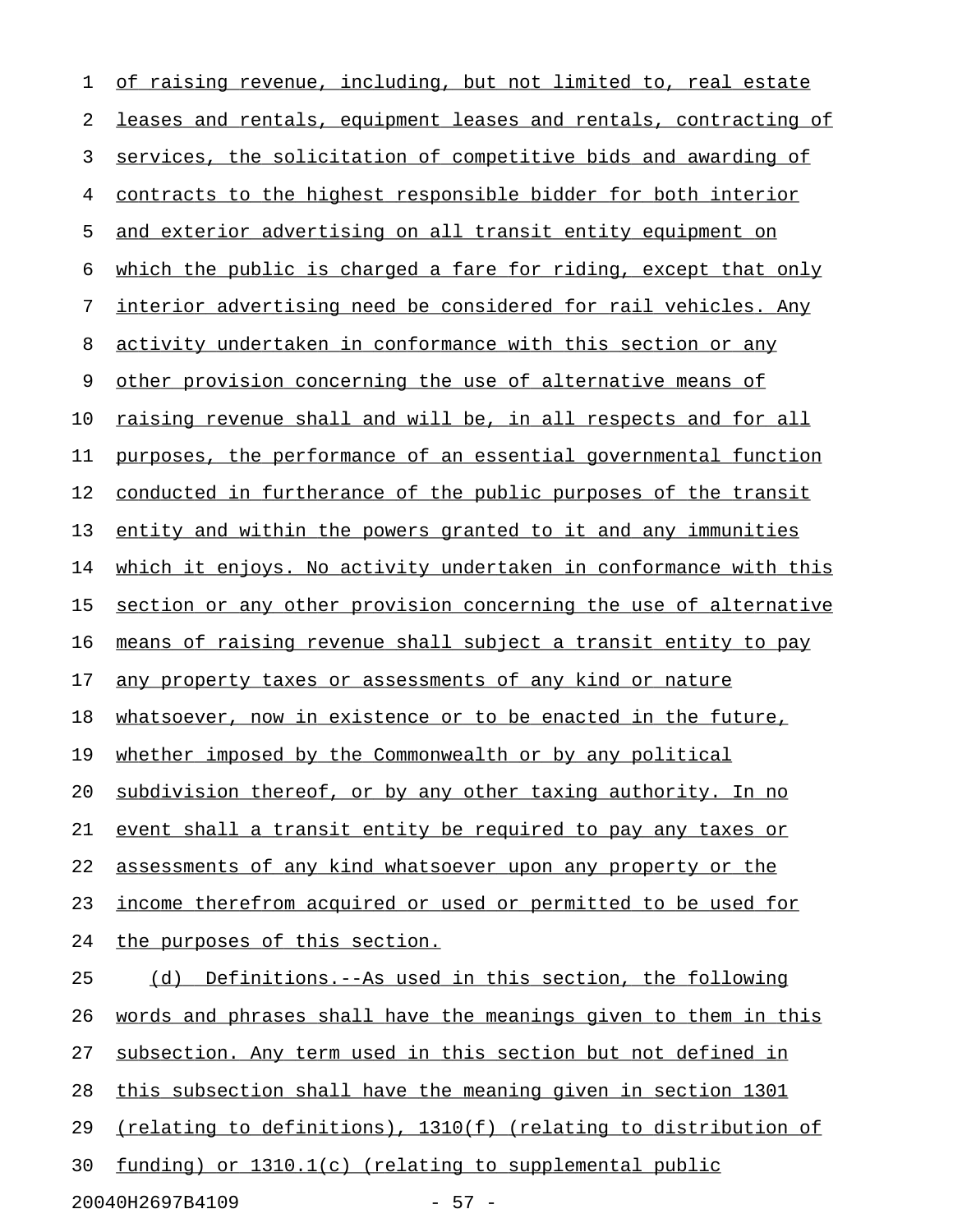1 transportation assistance funding), depending on where it 2 appears. 3 "All eligible Class 5 transit entities." All nonprofit 4 coordinators of the shared-ride lottery program for senior 5 citizens excluding Class 1 and 2 transit entities but including 6 nonprofit providers operating in the service area of a Class 1 7 transit entity utilizing a brokerage license issued by the 8 Pennsylvania Public Utility Commission, provided that a 9 nonprofit provider operating in the service area of a Class 1 10 transit entity utilizing a brokerage license issued by the 11 Pennsylvania Public Utility Commission shall only be eligible if 12 it has filed the same form with the Department of Transportation 13 at the same time as other Class 5 entities. For the first year 14 after the effective date of this section, however, such system 15 shall be allowed to file a report for the year for which the 16 department will use data from the other eligible Class 5 17 entities within 30 days of the effective date. 18 "Class 1 section 1310.2 percentage." Sixty-one point eight 19 percent. 20 "Class 2 section 1310.2 percentage." Twenty-two point five 21 percent. 22 "Class 3 section 1310.2 Federal funding loss percentage." 23 Ten percent of the Class 3 section 1310.2 percentage up to a 24 maximum of the total dollar amount of loss of Federal formula 25 funds distributed under 49 U.S.C. § 5307 (relating to urbanized 26 area formula grants) experienced by all Class 3 transit entities 27 between the fiscal year prior to the fiscal year in which the 28 section 1310.2 funds are being distributed and Federal fiscal 29 year 2002-2003 divided by the total Class 3 section  $1310.2$ 30 percentage.

20040H2697B4109 - 58 -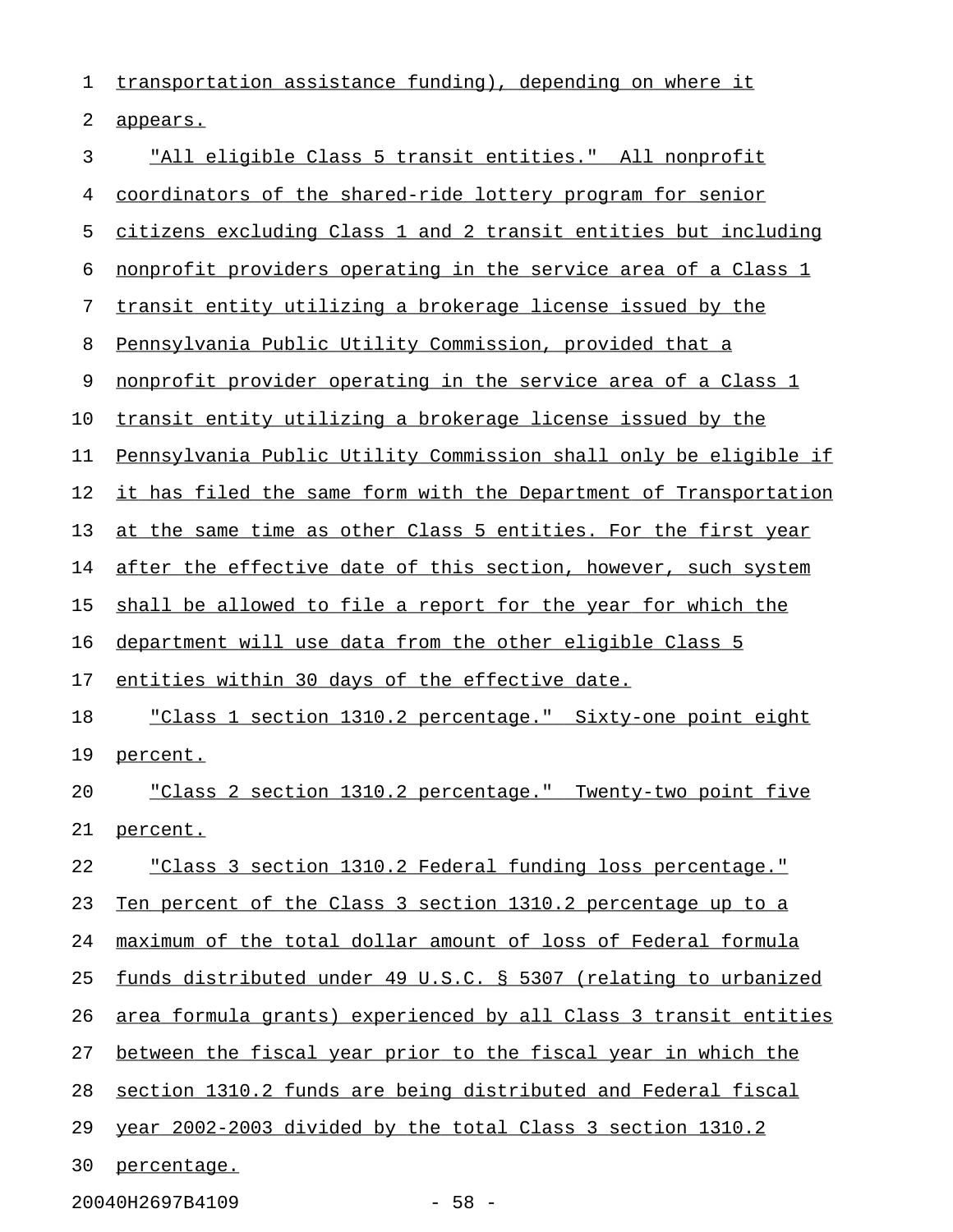| 1  | "Class 3 section 1310.2 fixed-route revenue vehicle hour         |
|----|------------------------------------------------------------------|
| 2  | percentage." Fifty percent of the Class 3 section 1310.2 system  |
| 3  | growth percentage.                                               |
| 4  | "Class 3 section 1310.2 percentage." Five point six percent.     |
| 5  | Each Class 3 entity that is a recipient of these funds may use   |
| 6  | the funds for either service stabilization or capital projects,  |
| 7  | at its discretion so long as the requirements of section 1311    |
| 8  | are met.                                                         |
| 9  | "Class 3 section 1310.2 revenue vehicle hour percentage."        |
| 10 | Fifty percent of the Class 3 section 1310.2 system growth        |
| 11 | percentage.                                                      |
| 12 | "Class 3 section 1310.2 system growth percentage." Ten           |
| 13 | percent of the Class 3 section 1310.2 percentage plus, for any   |
| 14 | fiscal year, the amount by which the Class 3 section 1310.2      |
| 15 | Federal funding loss percentage is less than 10% of the Class 3  |
| 16 | section 1310.2 percentage, divided by the Class 3 section 1310.2 |
| 17 | percentage.                                                      |
| 18 | "Class 3 section 1310.2 total revenue vehicle hour               |
| 19 | percentage." Fifty percent of the Class 3 section 1310.2 system  |
| 20 | growth percentage.                                               |
| 21 | "Class 3 transit entity section 1310.2 Federal funding loss      |
| 22 | percentage." The number derived by subtracting the amount of     |
| 23 | funds received by each Class 3 transit entity that has been      |
| 24 | subjected to a cut in Federal formula funds distributed under 49 |
| 25 | U.S.C. § 5307 (relating to urbanized area formula grants) in the |
| 26 | fiscal year prior to the fiscal year in which the section 1310.2 |
| 27 | funds are being distributed from the amount of funds received by |
| 28 | that Class 3 transit entity during Federal fiscal year 2002-     |
| 29 | 2003, divided by the total reduction in Federal formula funds    |
| 30 | for all Class 3 transit entities subjected to such a loss        |
|    | 20040H2697B4109<br>$-59 -$                                       |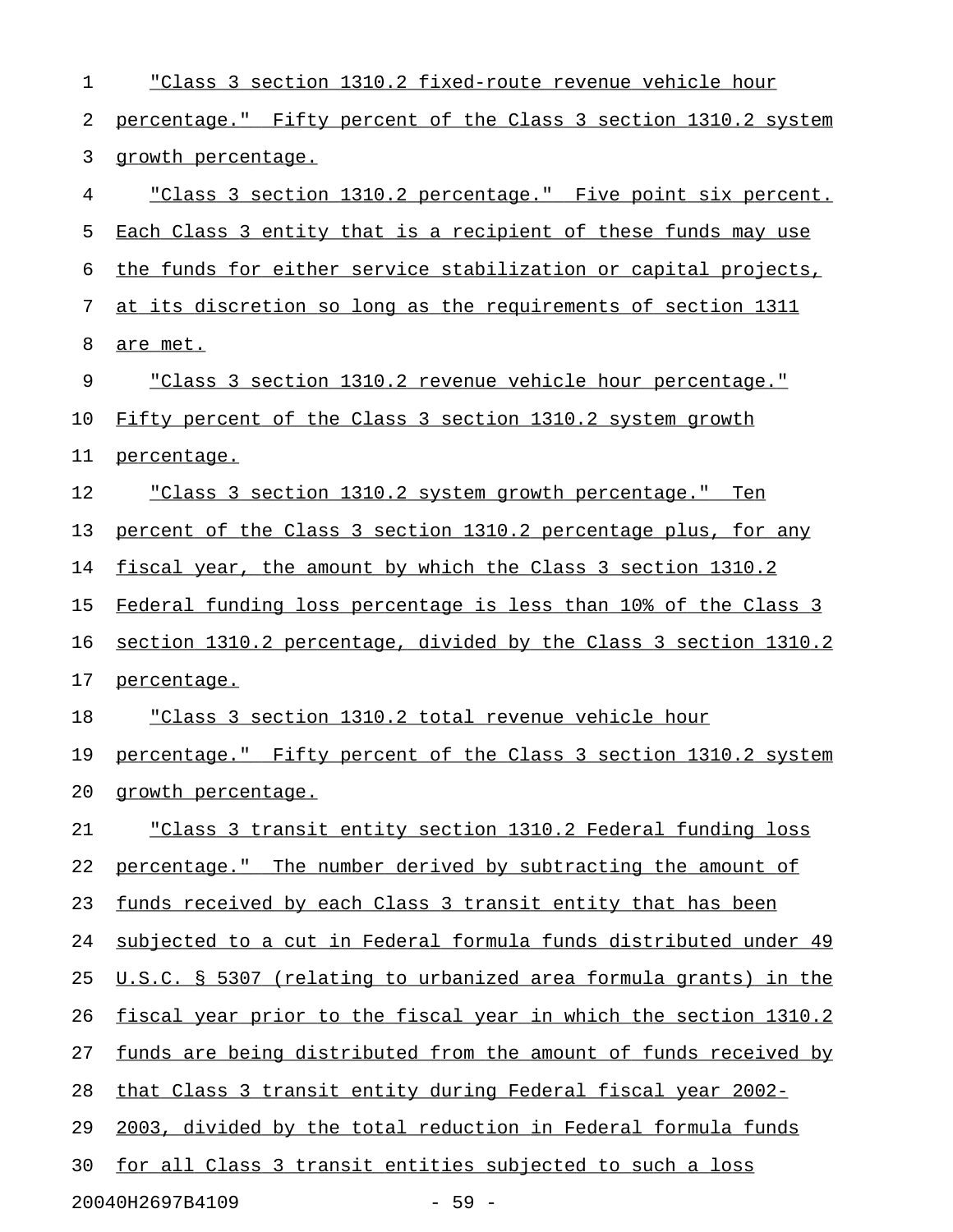1 between the fiscal year prior to which the section 1310.2 funds 2 are being distributed and Federal fiscal year 2002-2003.

3 "Class 3 transit entity section 1310.2 fixed-route revenue 4 vehicle hour percentage." The number derived by subtracting a 5 Class 3 transit entity's fixed-route revenue vehicle hours 6 operated during fiscal year  $1990-1991$  from the fixed-route 7 revenue vehicle hours operated by that Class 3 transit entity 8 during the fiscal year two years prior to the fiscal year for 9 which funding is being distributed and dividing that figure by 10 the number derived by subtracting the total fixed-route revenue 11 vehicle hours operated by all Class 3 transit entities during 12 the fiscal year 1990-1991 from the total fixed-route revenue 13 vehicle hours of service operated by all Class 3 transit 14 entities during the fiscal year two years prior to the fiscal 15 year for which funding is being distributed, except that every 16 Class 3 transit entity shall be deemed to have at least a 10% 17 increase in total fixed-route revenue vehicle hours and all 18 Class 3 transit entities operating within the boundaries of a 19 separate Class 1 transit entity's or Class 2 transit entity's 20 urbanized area shall be credited an additional 10% of growth 21 prior to performing the calculation. Data is to be based upon 22 information published in the most recent Department of 23 Transportation statistical report. 24 "Class 3 transit entity section 1310.2 total revenue vehicle 25 hour percentage." The number derived by subtracting a Class 3 26 transit entity's total revenue vehicle hours operated during 27 fiscal year 1990-1991 from the total revenue vehicle hours 28 operated by that Class 3 transit entity during the fiscal year 29 two years prior to the fiscal year for which funding is being 30 distributed and dividing that figure by the number derived by 20040H2697B4109 - 60 -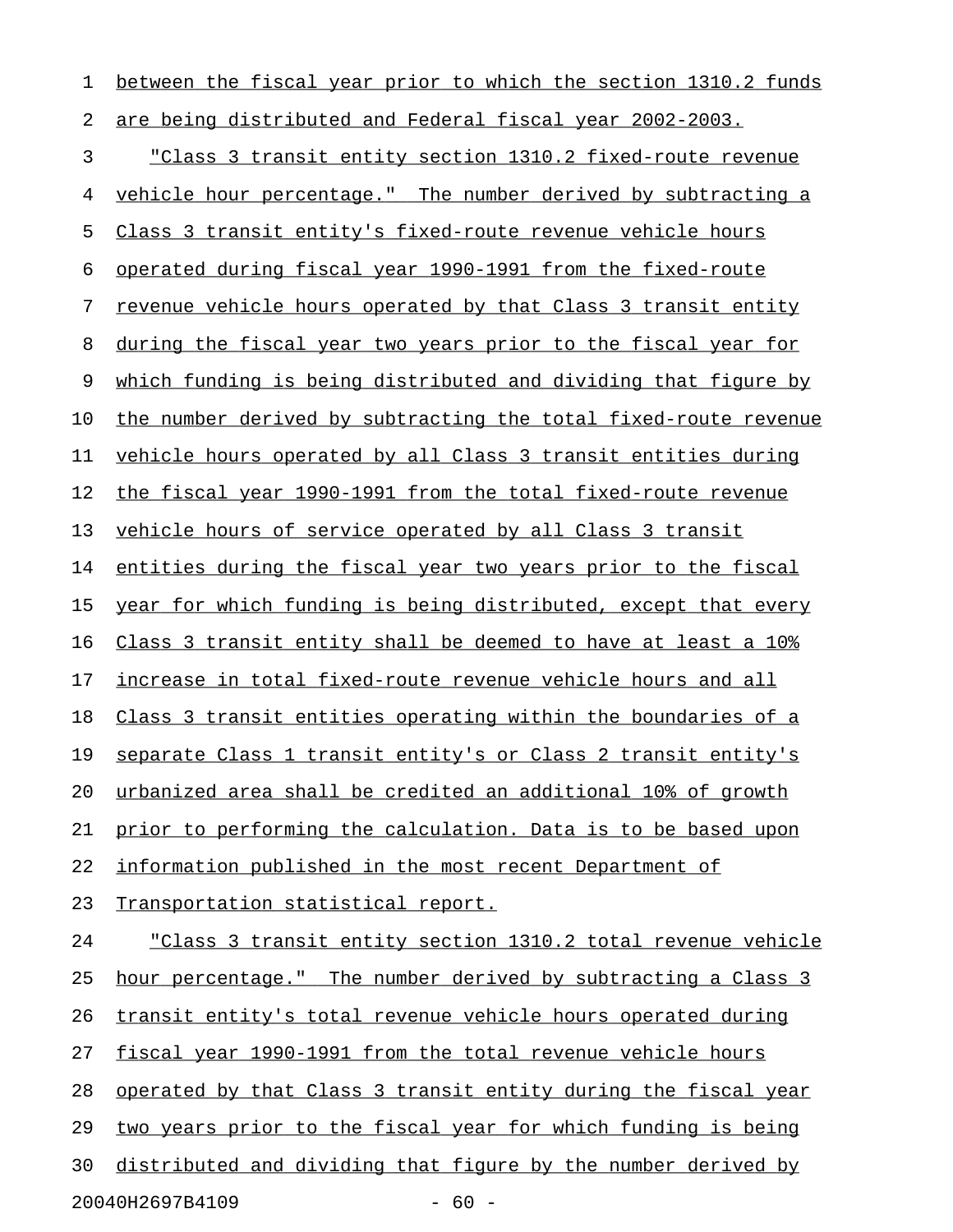| 1  | subtracting the total revenue vehicle hours operated by all      |
|----|------------------------------------------------------------------|
| 2  | Class 3 transit entities during the fiscal year 1990-1991 from   |
| 3  | the total revenue vehicle hours of service operated by all Class |
| 4  | 3 transit entities during the fiscal year two years prior to the |
| 5  | fiscal year for which funding is being distributed, except that  |
| 6  | every Class 3 transit entity shall be deemed to have at least a  |
| 7  | 10% increase in total revenue vehicle hours and all Class 3      |
| 8  | transit entities operating within the boundaries of a separate   |
| 9  | Class 1 transit entity's or Class 2 transit entity's urbanized   |
| 10 | area shall be credited an additional 10% of growth prior to      |
| 11 | performing the calculation. Data is to be based upon information |
| 12 | published in the most recent Department of Transportation        |
| 13 | statistical report.                                              |
| 14 | "Class 4 section 1310.2 percentage." Two point three             |
| 15 | percent. Each Class 4 transit entity that is a recipient of      |
| 16 | these funds may use the funds for either service stabilization   |
| 17 | or capital projects at its discretion so long as the             |
| 18 | requirements of section 1311 (relating to use of funds           |
| 19 | distributed) are met.                                            |
| 20 | "Class 5 section 1310.2 limited eligibility annual bus           |
| 21 | inventory value." The total number of qualified buses reported   |
| 22 | to the Department of Transportation by limited eligibility Class |
| 23 | 5 transit entities on the most recently submitted vehicle        |
| 24 | inventory report multiplied by the value designated for that     |
| 25 | type of vehicle by the department.                               |
| 26 | "Class 5 section 1310.2 limited eligibility annual minivan       |
| 27 | inventory value." The total number of qualified minivans         |
| 28 | reported to the Department of Transportation by limited          |
| 29 | eligibility Class 5 transit entities on the most recently        |
| 30 | submitted vehicle inventory report multiplied by the value       |
|    |                                                                  |

20040H2697B4109 - 61 -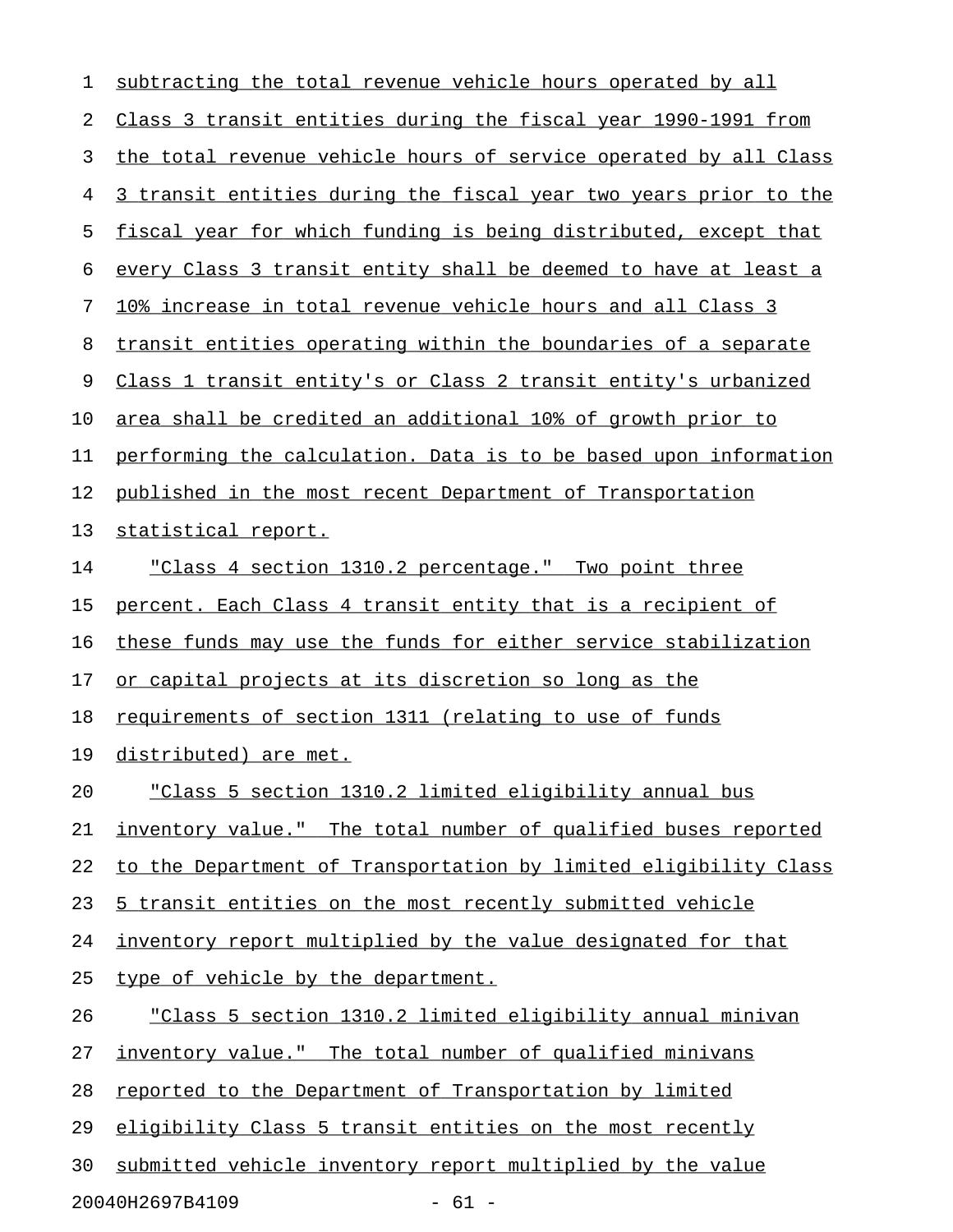2 "Class 5 section 1310.2 limited eligibility annual sedan \_\_\_\_\_\_\_\_\_\_\_\_\_\_\_\_\_\_\_\_\_\_\_\_\_\_\_\_\_\_\_\_\_\_\_\_\_\_\_\_\_\_\_\_\_\_\_\_\_\_\_\_\_\_\_\_ 3 inventory value." The total number of qualified sedans reported 4 to the Department of Transportation by limited eligibility Class 5 5 transit entities on the most recently submitted vehicle 6 inventory report multiplied by the value designated for that 7 type of vehicle by the department. 8 "Class 5 section 1310.2 limited eligibility annual station 9 wagon inventory value." The total number of qualified station 10 wagons reported to the Department of Transportation by limited 11 eligibility Class 5 transit entities on the most recently 12 submitted vehicle inventory report multiplied by the value 13 designated for that type of vehicle by the department. 14 "Class 5 section 1310.2 limited eligibility annual van 15 inventory value." The total number of qualified vans reported 16 to the Department of Transportation by limited eligibility Class 17 5 transit entities on the most recently submitted vehicle 18 inventory report multiplied by the value designated for that 19 type of vehicle by the department. 20 "Class 5 section 1310.2 limited eligibility annual vehicle 21 inventory value." For a given year, the total of the Class 5 22 section 1310.2 limited annual bus inventory value, the Class 5 23 section 1310.2 limited annual minivan inventory value, the Class 24 5 section 1310.2 limited annual sedan inventory value, the Class 25 5 section 1310.2 limited annual station wagon inventory value 26 and the Class 5 section 1310.2 limited annual van inventory 27 value. 28 "Class 5 section 1310.2 percentage." Four point five percent 29 Each Class 5 transit entity that is a recipient of these funds 30 may use the funds for capital projects and for asset maintenance

1 designated for that type of vehicle by the department.

20040H2697B4109 - 62 -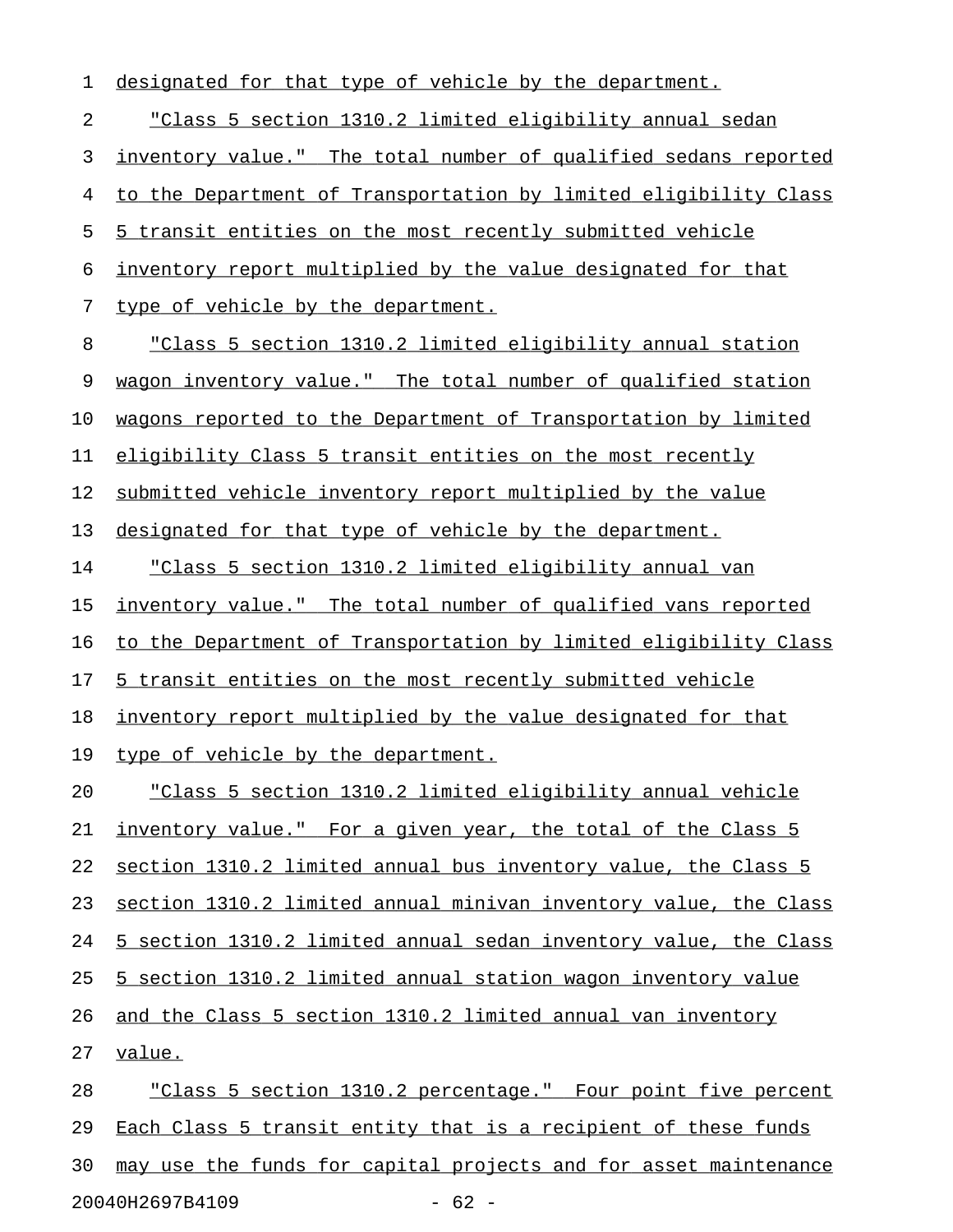| and emergency situation recovery to the extent permitted by         |
|---------------------------------------------------------------------|
| section 1312 (relating to community transportation programs).       |
| "Class 5 section 1310.2 total annual bus inventory value."          |
| The total number of all qualified buses reported to the             |
| Department of Transportation on the most recently submitted         |
| vehicle inventory report multiplied by the value designated for     |
| that type of vehicle by the department.                             |
| "Class 5 section 1310.2 total annual minivan inventory              |
| value." The total number of all qualified minivans reported to      |
| the Department of Transportation on the most recently submitted     |
| vehicle inventory report multiplied by the value designated for     |
| that type of vehicle by the department.                             |
| "Class 5 section 1310.2 total annual sedan inventory value."        |
| The total number of all qualified sedans reported to the            |
| Department of Transportation on the most recently submitted         |
| vehicle inventory report multiplied by the value designated for     |
| that type of vehicle by the department.                             |
| <u>"Class 5 section 1310.2 total annual station wagon inventory</u> |
| value." The total number of all qualified station wagons            |
| reported to the Department of Transportation on the most            |
| recently submitted vehicle inventory report multiplied by the       |
| value designated for that type of vehicle by the department.        |
| "Class 5 section 1310.2 total annual van inventory value."          |
| The total number of all qualified vans reported to the              |
| Department of Transportation on the most recently submitted         |
| vehicle inventory report multiplied by the value designated for     |
| that type of vehicle by the department.                             |
| "Class 5 section 1310.2 total annual vehicle inventory              |
| value." For a given year, the total of the Class 5 section          |
|                                                                     |
|                                                                     |

20040H2697B4109 - 63 -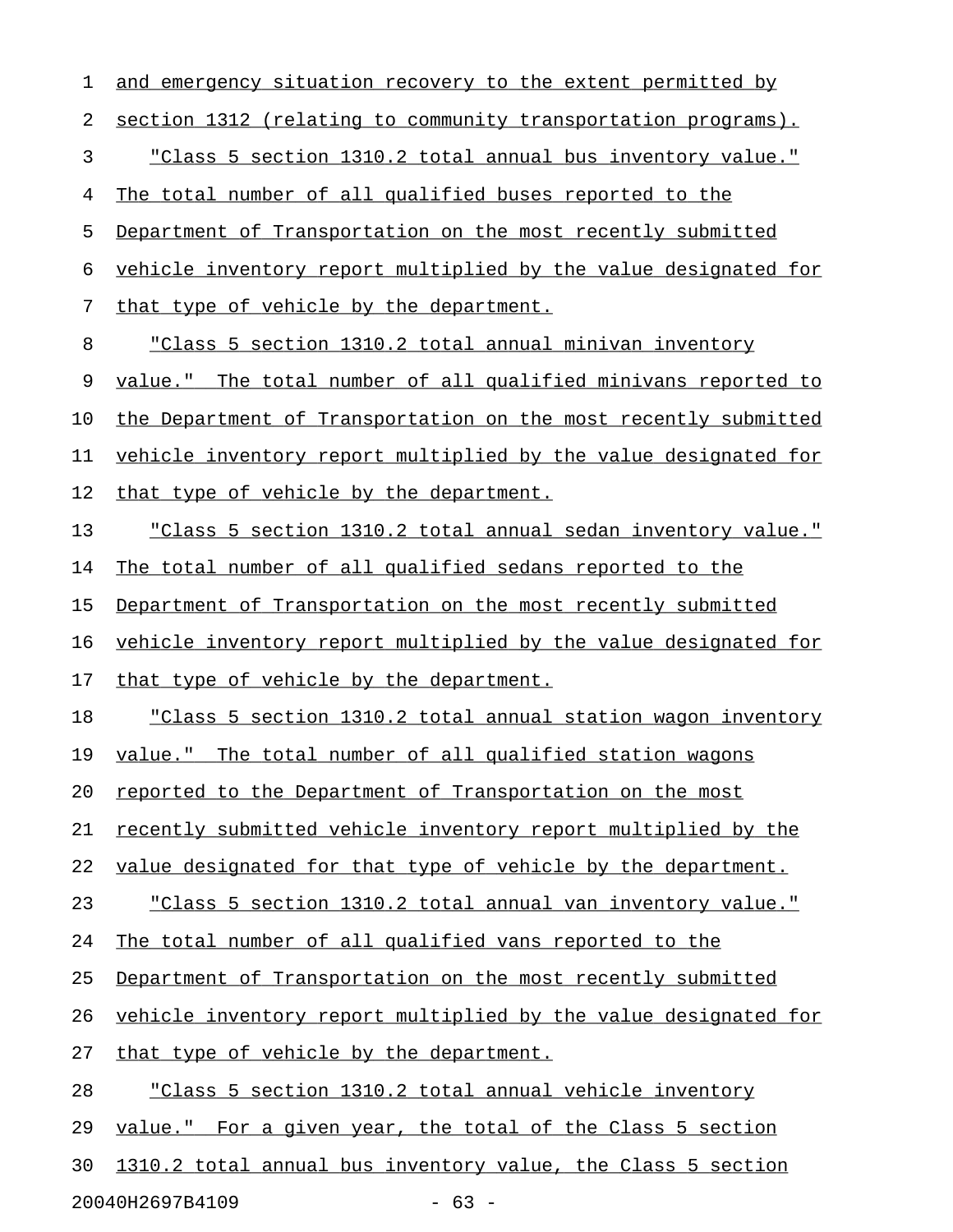1 1310.2 total annual minivan inventory value, the Class 5 section 2 1310.2 total annual sedan inventory value, the Class 5 section 3 1310.2 total annual station wagon inventory value and the Class 4 5 section 1310.2 total annual van inventory value. 5 "Class 5 transit entity section 1310.2 share." The total of 6 the results of the calculations performed in subsection  $(b)(3)$ . 7 "Class 5 transit entity section 1310.2 total annual bus 8 inventory value." The total number of all qualified buses 9 reported by an individual Class 5 transit entity to the 10 Department of Transportation on the most recently submitted 11 vehicle inventory report multiplied by the value designated for 12 that type of vehicle by the department divided by the Class 5 13 section 1310.2 total annual bus inventory value. 14 "Class 5 transit entity section 1310.2 total annual minivan 15 inventory value." The total number of all qualified minivans 16 reported by an individual Class 5 transit entity to the 17 Department of Transportation on the most recently submitted 18 vehicle inventory report multiplied by the value designated for 19 that type of vehicle by the department divided by the Class 5 20 section 1310.2 total annual minivan inventory value. 21 "Class 5 transit entity section 1310.2 total annual sedan 22 inventory value." The total number of all qualified sedans 23 reported by an individual Class 5 transit entity to the 24 Department of Transportation on the most recently submitted 25 vehicle inventory report multiplied by the value designated for 26 that type of vehicle by the department divided by the Class 5 27 section 1310.2 total annual sedan inventory value. 28 "Class 5 transit entity section 1310.2 total annual station 29 wagon inventory value." The total number of all qualified 30 station wagons reported by an individual Class 5 transit entity

20040H2697B4109 - 64 -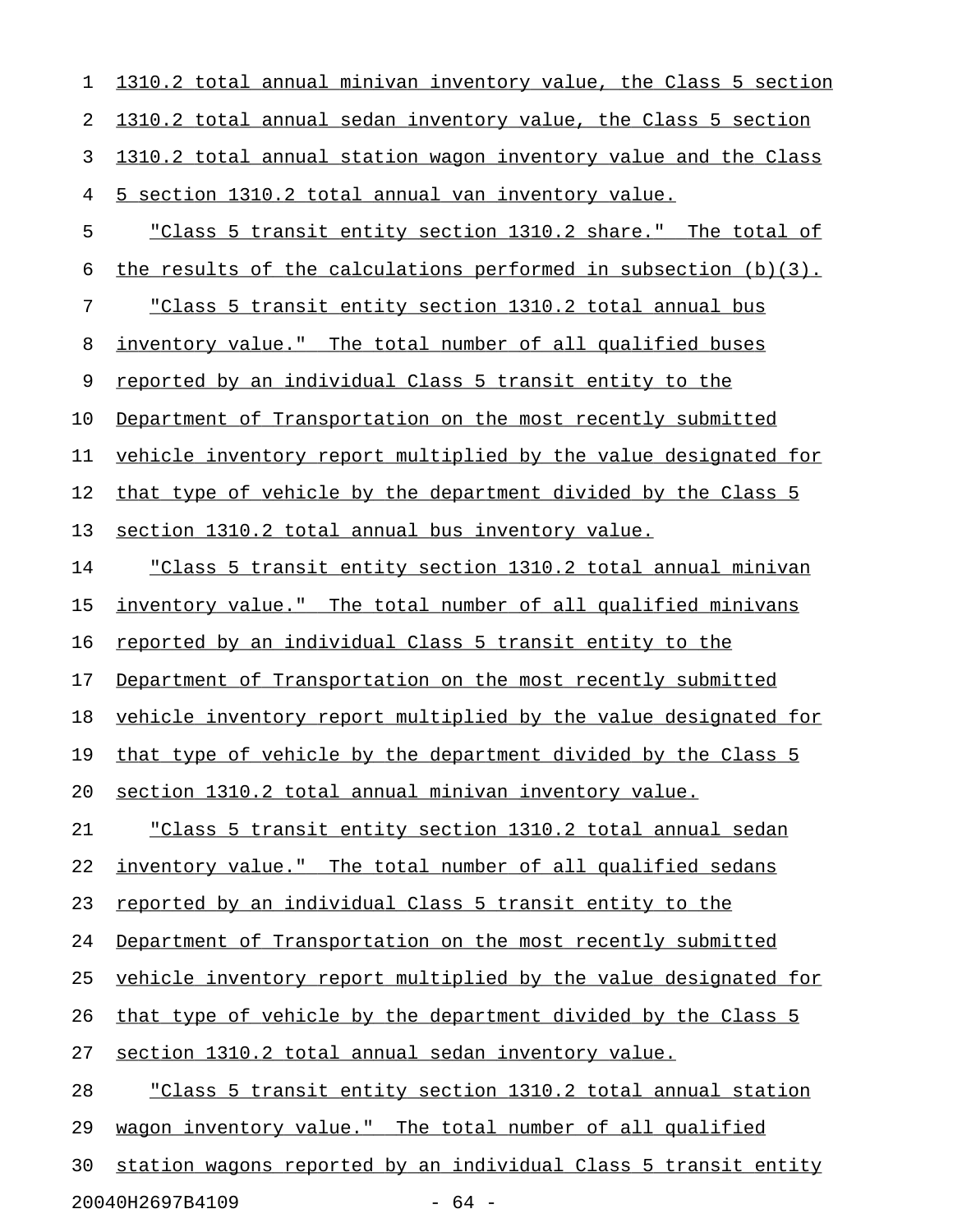| 1  | to the Department of Transportation on the most recently             |
|----|----------------------------------------------------------------------|
| 2  | submitted vehicle inventory report multiplied by the value           |
| 3  | designated for that type of vehicle by the department divided by     |
| 4  | the Class 5 section 1310.2 total annual station wagon inventory      |
| 5  | value.                                                               |
| 6  | "Class 5 transit entity section 1310.2 total annual van              |
| 7  | inventory value." The total number of all qualified vans             |
| 8  | reported by an individual Class 5 transit entity to the              |
| 9  | Department of Transportation on the most recently submitted          |
| 10 | vehicle inventory report multiplied by the value designated for      |
| 11 | <u>that type of vehicle by the department divided by the Class 5</u> |
| 12 | section 1310.2 total annual van inventory value.                     |
| 13 | "Class 5 transit entity section 1310.2 annual vehicle                |
| 14 | inventory value." For each Class 5 transit entity, for a given       |
| 15 | year, the sum of the total Class 5 transit entity section 1310.2     |
| 16 | annual bus inventory value, the total Class 5 transit entity         |
| 17 | section 1310.2 annual minivan inventory value, the total Class 5     |
| 18 | transit entity section 1310.2 annual sedan inventory value, the      |
| 19 | total Class 5 transit entity section 1310.2 annual station wagon     |
| 20 | inventory value and the total Class 5 transit entity section         |
| 21 | 1310.2 annual van inventory value.                                   |
| 22 | "Fixed-route revenue vehicle hours." The total number of             |
| 23 | hours operated in total public transportation revenue service by     |
| 24 | all vehicles belonging to or under contract to a Class 3 transit     |
| 25 | entity during a fiscal year.                                         |
| 26 | "Intercity passenger rail service." Passenger railroad               |
| 27 | service connecting two or more urbanized areas and determined by     |
| 28 | the Department of Transportation to qualify as intercity service     |
| 29 | rather than commuter rail service.                                   |
| 30 | "Intercity passenger rail service section 1310.2 percentage."        |

20040H2697B4109 - 65 -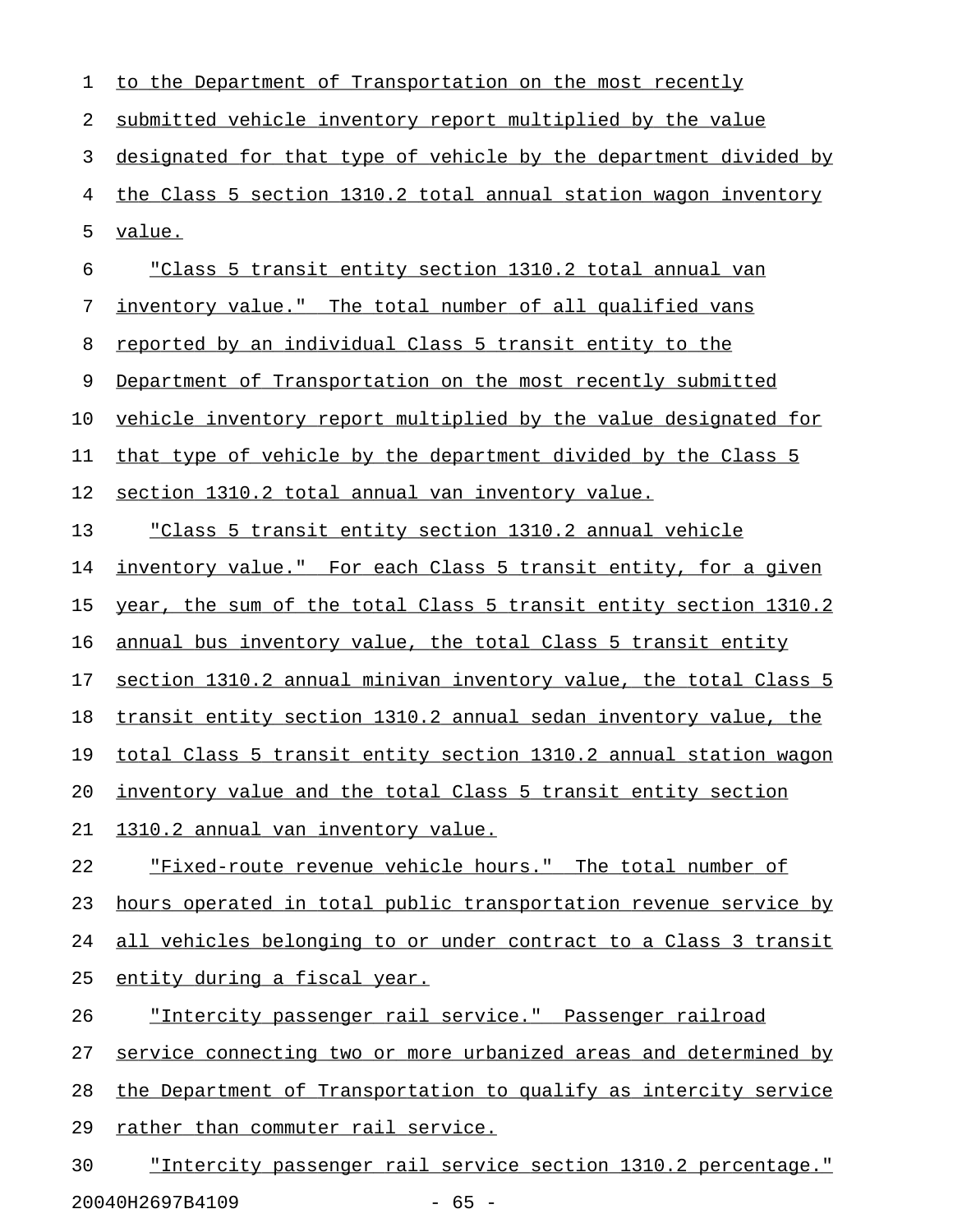1 Three point four percent.

| 2  | <u>"Intercity passenger rail service program." Funds allocated</u> |
|----|--------------------------------------------------------------------|
| 3  | to the Department of Transportation to support intercity           |
| 4  | passenger rail service. Program funds may be expended directly     |
| 5  | by the department, expended through contracts with outside         |
| 6  | entities or expended through grants in support of intercity        |
| 7  | passenger rail service. Eligible expenditures include, but are     |
| 8  | not limited to, program administration, studies, marketing,        |
| 9  | operating subsidies, contracts for service, preconstruction        |
| 10 | planning, engineering and design, capital projects, acquisition    |
| 11 | of right-of-way and project oversight and accountability.          |
| 12 | <u>"Limited eligibility Class 5 transit entity." All nonprofit</u> |
| 13 | coordinators of the shared-ride lottery program for senior         |
| 14 | citizens except for a coordinator operating in a county of the     |
| 15 | first or second class, nonprofit providers operating in a city     |
| 16 | of the first class utilizing a brokerage license issued by the     |
| 17 | Pennsylvania Public Utility Commission or any otherwise-           |
| 18 | qualified Class 5 transit entity that contracts with a private     |
| 19 | for-profit operator which is regulated by the Pennsylvania         |
| 20 | Public Utility Commission if the Class 5 transit entity utilizes   |
| 21 | an approved fare structure developed by the for-profit operator    |
| 22 | with the intention of generating a profit.                         |
| 23 | "Limited eligibility Class 5 transit entity section 1310.2         |
| 24 | annual bus inventory value." The total number of qualified         |
| 25 | buses reported by an individual limited eligibility Class 5        |
| 26 | transit entity to the Department of Transportation on the most     |
| 27 | recently submitted vehicle inventory report multiplied by the      |
| 28 | value designated for that type of vehicle by the department        |
| 29 | divided by the Class 5 section 1310.2 limited annual bus           |
| 30 | inventory value.                                                   |

20040H2697B4109 - 66 -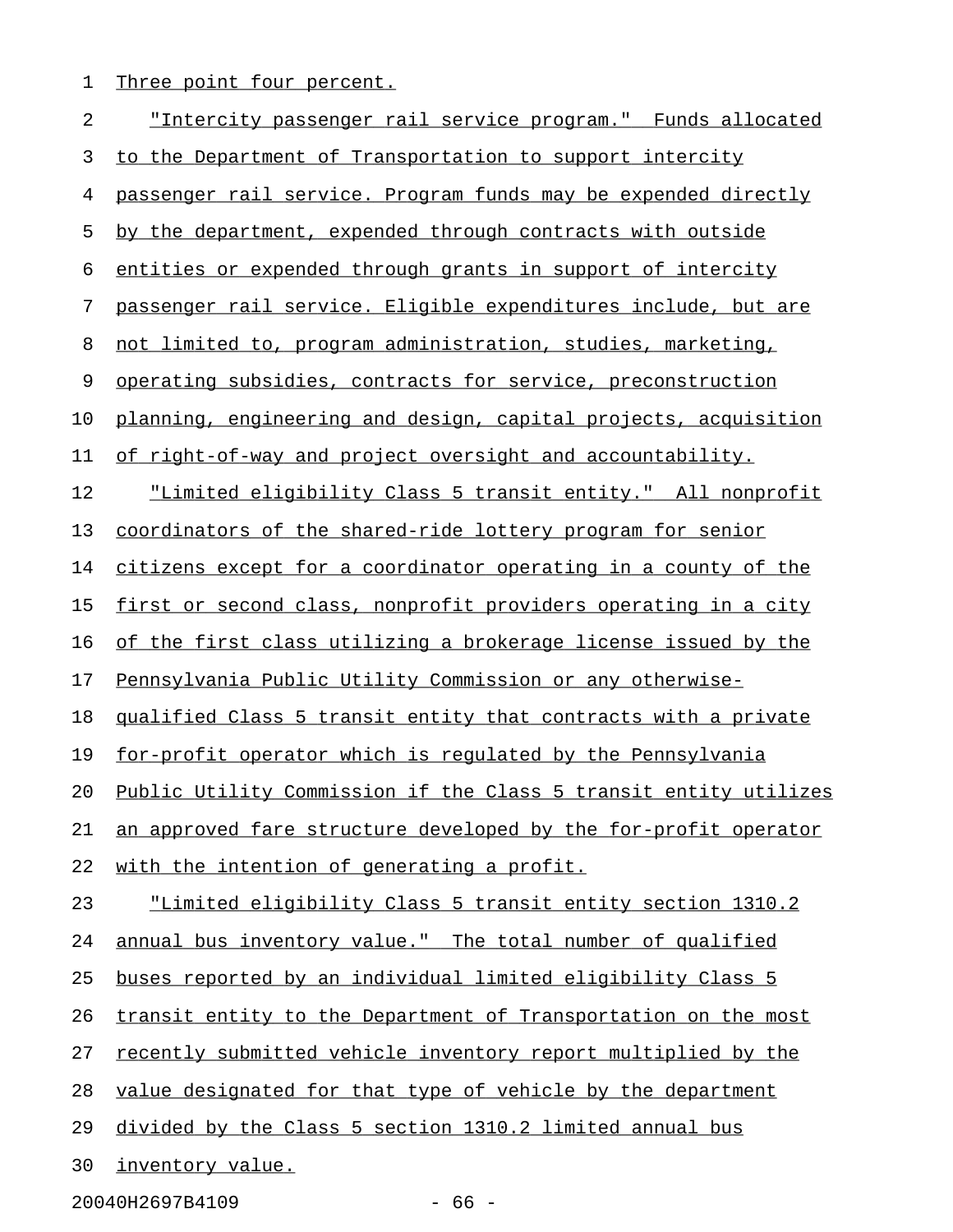1 "Limited eligibility Class 5 transit entity section 1310.2 2 annual minivan inventory value." The total number of qualified 3 minivans reported by an individual limited eligibility Class 5 4 transit entity to the Department of Transportation on the most 5 recently submitted vehicle inventory report multiplied by the 6 value designated for that type of vehicle by the department 7 divided by the Class 5 section 1310.2 limited annual bus 8 inventory value. 9 "Limited eligibility Class 5 transit entity section 1310.2 10 annual sedan inventory value." The total number of qualified 11 sedans reported by an individual limited eligibility Class 5 12 transit entity to the Department of Transportation on the most 13 recently submitted vehicle inventory report multiplied by the 14 value designated for that type of vehicle by the department 15 divided by the Class 5 section 1310.2 limited annual sedan 16 inventory value. 17 "Limited eligibility Class 5 transit entity section 1310.2 18 annual station wagon inventory value." The total number of all 19 qualified station wagons reported by an individual limited 20 eligibility Class 5 transit entity to the Department of 21 Transportation on the most recently submitted vehicle inventory 22 report multiplied by the value designated for that type of 23 vehicle by the department divided by the Class 5 section 1310.2 24 limited annual station wagon inventory value. 25 "Limited eligibility Class 5 transit entity section 1310.2 26 annual van inventory value." The total number of all qualified 27 vans reported by an individual limited eligibility Class 5 28 transit entity to the Department of Transportation on the most 29 recently submitted vehicle inventory report multiplied by the 30 value designated for that type of vehicle by the department 20040H2697B4109 - 67 -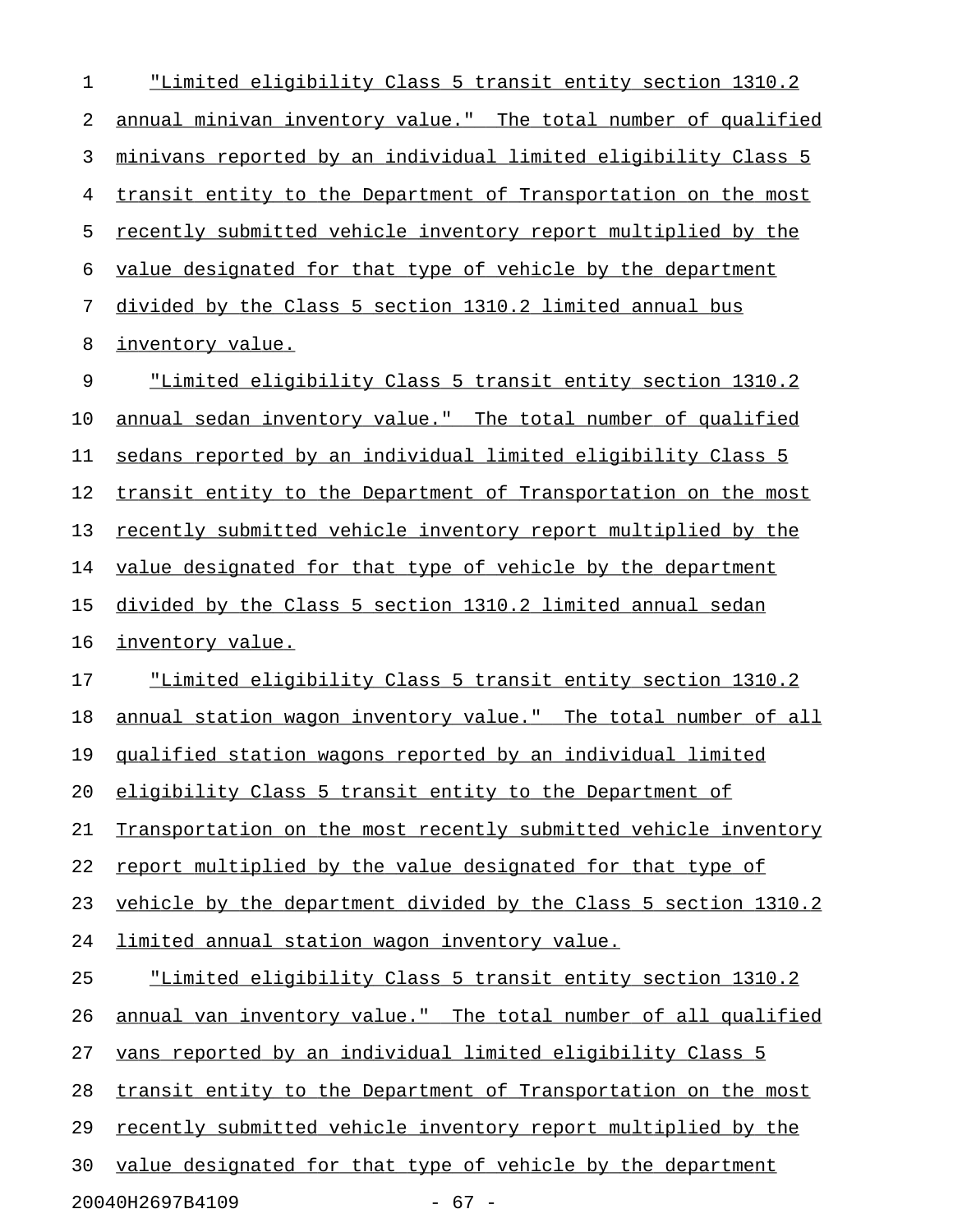1 divided by the Class 5 section 1310.2 limited annual van 2 inventory value. 3 "Limited eligibility Class 5 transit entity section 1310.2 4 annual vehicle inventory value." For each limited eligibility 5 Class 5 transit entity, for a given year, the sum of the limited 6 eligibility Class 5 transit entity section 1310.2 annual bus 7 inventory value, the limited eligibility Class 5 transit entity 8 section 1310.2 annual minivan inventory value, the limited 9 eligibility Class 5 transit entity section 1310.2 annual sedan 10 inventory value, the limited eligibility Class 5 transit entity 11 section 1310.2 annual station wagon inventory value and the 12 limited eligibility Class 5 transit entity section 1310.2 annual 13 van inventory value. 14 Public transportation entity." A Class 1, 2, 3, 4 or 5 15 transit entity as defined in this chapter. 16 "Qualified vehicle." A qualified vehicle for purposes of 17 calculating a Class 5 transit entity's section 1310.2 share 18 shall be a bus, minivan, sedan, station wagon or van that is 19 included on the most recently submitted Shared Ride Vehicle 20 Inventory Report, is actively engaged in the provision of 21 community transit services during the year in which it is 22 reported and is insured during that year 23 Service stabilization." The ability to retain adequate 24 levels of service to meet passenger demand and maintain vehicles 25 and facilities in safe, attractive condition at fares that will 26 not result in ridership losses. 27 "State of good repair programs." Investment designed to 28 ensure an existing transit entity remains in safe, operational, 29 attractive condition, including, but not limited to, capital 30 projects, vehicle overhaul, asset maintenance, infrastructure

20040H2697B4109 - 68 -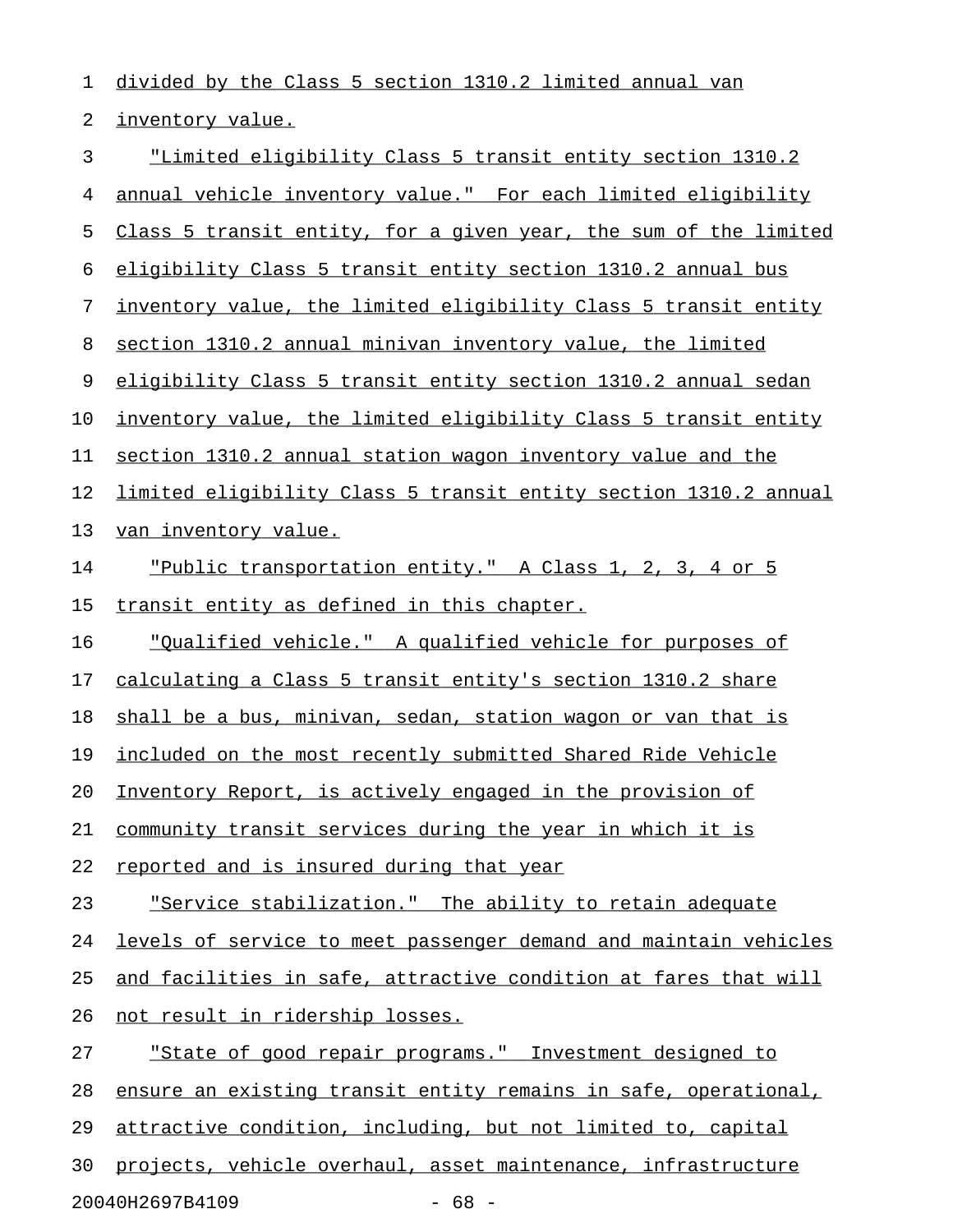| 1                          | safety and renewal projects and environmental cleanup.               |  |
|----------------------------|----------------------------------------------------------------------|--|
| 2                          | "Total revenue vehicle hours." The total number of hours             |  |
| 3                          | <u>operated in revenue service by all vehicles belonging to or</u>   |  |
| 4                          | under contract to a Class 3 transit entity during a fiscal year,     |  |
| 5                          | regardless of the type of service offered by those vehicles.         |  |
| 6                          | "Vehicle inventory report." A listing of all vehicles used           |  |
| 7                          | by Class 5 transit entities, by vehicle type, in a given year        |  |
| 8                          | which must be submitted to the Department of Transportation in       |  |
| 9                          | the format specified by the department to qualify as a recipient     |  |
| 10                         | for section 1310.2 Class 5 funding.                                  |  |
| 11                         | <u>§ 1310.3. Major Capital Initiative Program.</u>                   |  |
| 12                         | (a) General rule.--Any funds dedicated for the use of public         |  |
| 13                         | passenger transit entities out of General Fund revenues, the         |  |
| 14                         | expenditure of which is permitted exclusively for major capital      |  |
| 15                         | <u>initiatives as defined in this section, shall be deposited in</u> |  |
| 16                         | the Major Capital Initiative Account, which is established in        |  |
| 17                         | the State Treasury. The money in the account shall be used by        |  |
| 18                         | the Department of Transportation for the Major Capital               |  |
| 19                         | Initiative Program and shall be distributed in accordance with       |  |
| 20                         | this section. Transit entities may use major capital initiative      |  |
| 21                         | funds to finance public transportation improvements that fit         |  |
| 22                         | within the definition of "major capital initiative" in               |  |
| 23                         | subsection (d).                                                      |  |
| 24                         | Distribution procedure.--During each fiscal year, major<br>(b)       |  |
| 25                         | capital initiative program funds shall be distributed as             |  |
| 26                         | follows:                                                             |  |
| 27                         | On or before the fifth day of each month, the<br>(1)                 |  |
| 28                         | Treasury Department shall certify to the department the total        |  |
| 29                         | amount then available for distribution, and the department           |  |
| 30                         | shall make distribution of payments required under this              |  |
| 20040H2697B4109<br>$-69 -$ |                                                                      |  |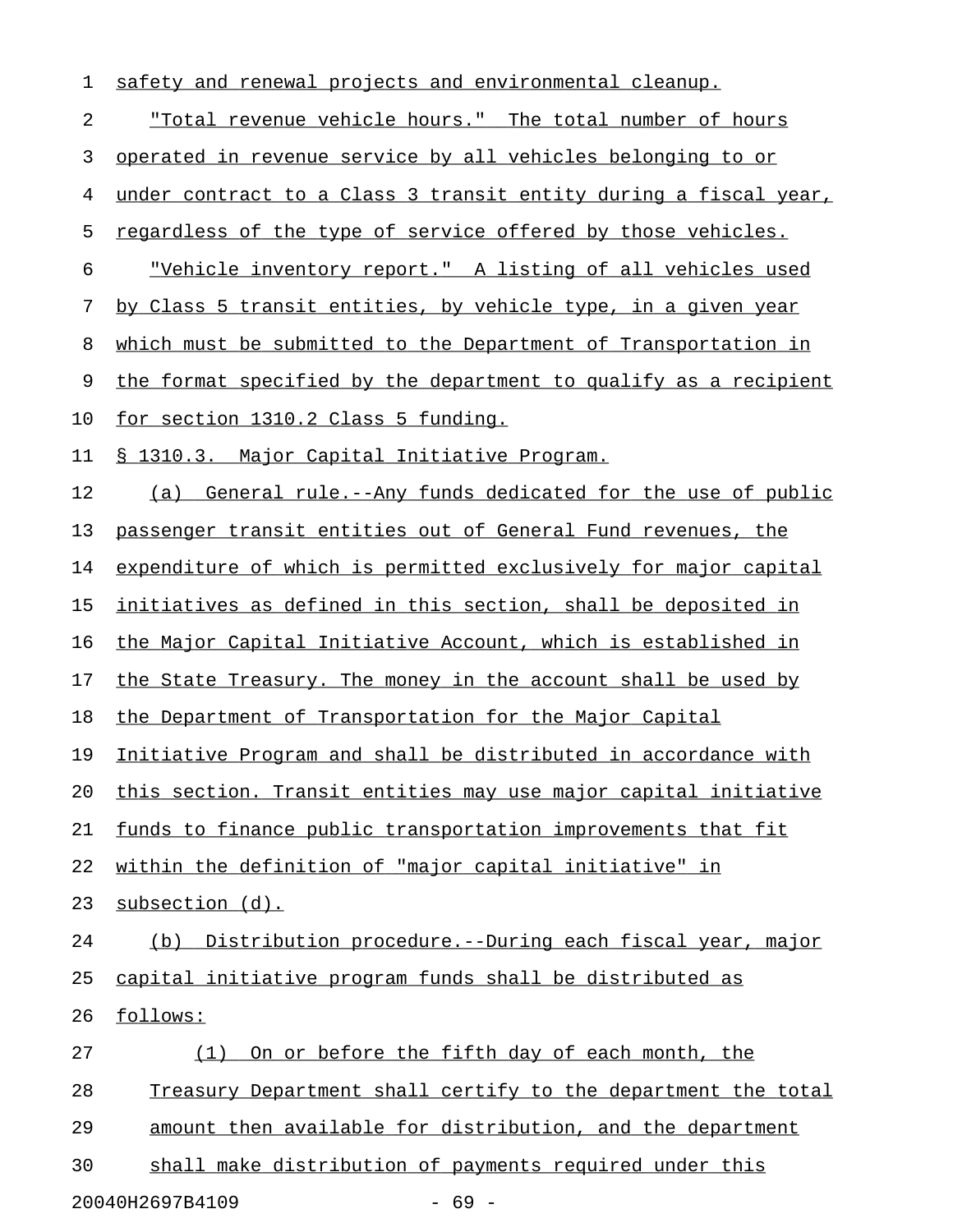| $\mathbf 1$               | subsection on or before the 20th day of each month.           |  |
|---------------------------|---------------------------------------------------------------|--|
| 2                         | Each month, the department shall distribute one-<br>(2)       |  |
| 3                         | twelfth of the Class 1 transit entity section 1310.3          |  |
| 4                         | percentage available during the fiscal year in which it is    |  |
| 5                         | distributed to Class 1 transit entities in the manner         |  |
| 6                         | provided in this paragraph. Each Class 1 transit entity shall |  |
| 7                         | receive a pro rata share of the Class 1 transit entity        |  |
| 8                         | section 1310.3 percentage. If there is only one Class 1       |  |
| 9                         | transit entity, it shall receive the entire Class 1 transit   |  |
| 10                        | entity section 1310.3 percentage.                             |  |
| 11                        | (3)<br>Each month, the department shall distribute one-       |  |
| 12                        | twelfth of the Class 2 transit entity section 1310.3          |  |
| 13                        | percentage available during the fiscal year in which it is    |  |
| 14                        | distributed to Class 2 transit entities in the manner         |  |
| 15                        | provided in this paragraph. Each Class 2 transit entity shall |  |
| 16                        | receive a pro rata percentage of the class 2 transit entity   |  |
| 17                        | section 1310.3 percentage. If there is only one Class 1       |  |
| 18                        | transit entity, it shall receive the entire Class 1 transit   |  |
| 19                        | entity section 1310.3 percentage.                             |  |
| 20                        | Each month, the department shall distribute one-<br>(4)       |  |
| 21                        | twelfth of the Class 3 and Class 4 transit entity section     |  |
| 22                        | 1310.3 percentage available during the fiscal year in which   |  |
| 23                        | it is distributed to the department. The department shall     |  |
| 24                        | further distribute the funds to each Class 3 or Class 4       |  |
| 25                        | transit entity that has a Major Capital Initiative Project    |  |
| 26                        | included in the approved Major Capital Initiative Program     |  |
| 27                        | plan for the fiscal year during which the funds are being     |  |
| 28                        | distributed. Each Class 3 and Class 4 transit entity that     |  |
| 29                        | receives major capital initiative funds under this subsection |  |
| 30                        | shall each month receive a percentage of the one-twelfth of   |  |
| 20040H2697B4109<br>$70 -$ |                                                               |  |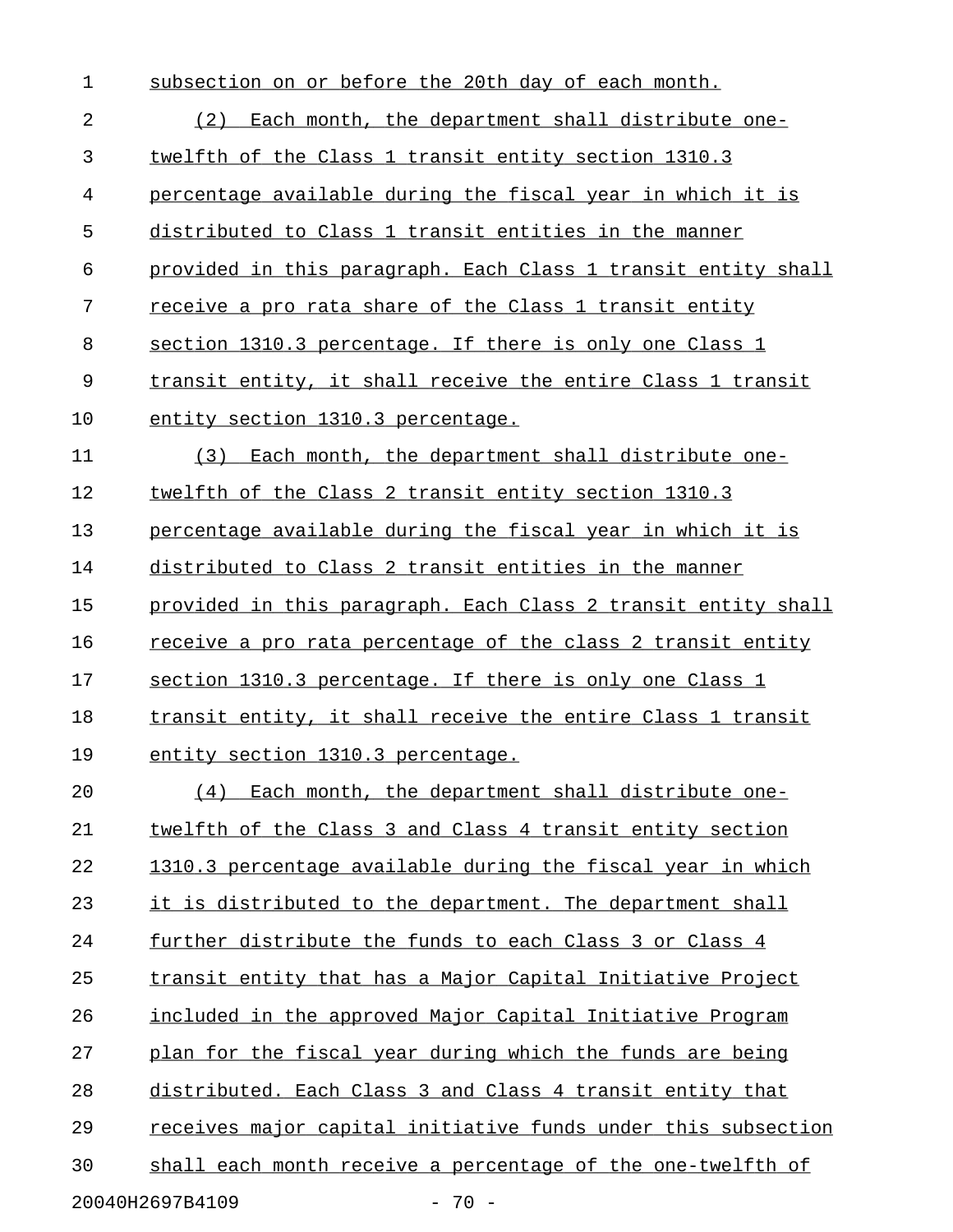| 1                          | the Class 3 and Class 4 transit entity section 1310.3         |  |
|----------------------------|---------------------------------------------------------------|--|
| 2                          | percentage being distributed that is equal to the percentage  |  |
| 3                          | its approved project represents of the total Major Capital    |  |
| 4                          | Initiative Program for Class 3 and Class 4 transit entities   |  |
| 5                          | approved for that fiscal year by the department.              |  |
| 6                          | <u>(c) Program requirements.--</u>                            |  |
| 7                          | The department shall develop an application process<br>(1)    |  |
| 8                          | and criteria to evaluate requests for section 1310.3 major    |  |
| 9                          | capital initiative program funds submitted by Class 3 and     |  |
| 10                         | Class 4 transit entities. The application process and         |  |
| 11                         | criteria shall be the same for both classes, and projects     |  |
| 12                         | submitted by Class 3 and Class 4 transit entities shall be    |  |
| 13                         | considered as one pool for purposes of evaluation.            |  |
| 14                         | <u>Within 90 days of the effective date of this</u><br>(2)    |  |
| 15                         | section, each Class 3 and Class 4 transit entity that         |  |
| 16                         | receives funds under section 1310.2 (relating to service      |  |
| 17                         | stabilization and state of good repair) shall submit to the   |  |
| 18                         | department a five-year plan for use of those funds,           |  |
| 19                         | delineating which funds will be used for capital purposes and |  |
| 20                         | which funds will be used for operating purposes. When funding |  |
| 21                         | is made available for the purposes of this section, each      |  |
| 22                         | Class 3 and Class 4 transit entity shall identify its         |  |
| 23                         | projected need for major capital initiative funding during    |  |
| 24                         | the five-year period in conjunction with its five-year plan   |  |
| 25                         | for use of service stabilization and state of good repair     |  |
| 26                         | funds. This plan may be amended at any time but must be       |  |
| 27                         | updated at least once per year after the initial submission.  |  |
| 28                         | Each year, by January 30, any Class 3 or Class 4<br>(3)       |  |
| 29                         | transit entity that wishes to receive funds from the Class 3  |  |
| 30                         | and Class 4 major capital initiative section 1310.3           |  |
| 20040H2697B4109<br>$-71 -$ |                                                               |  |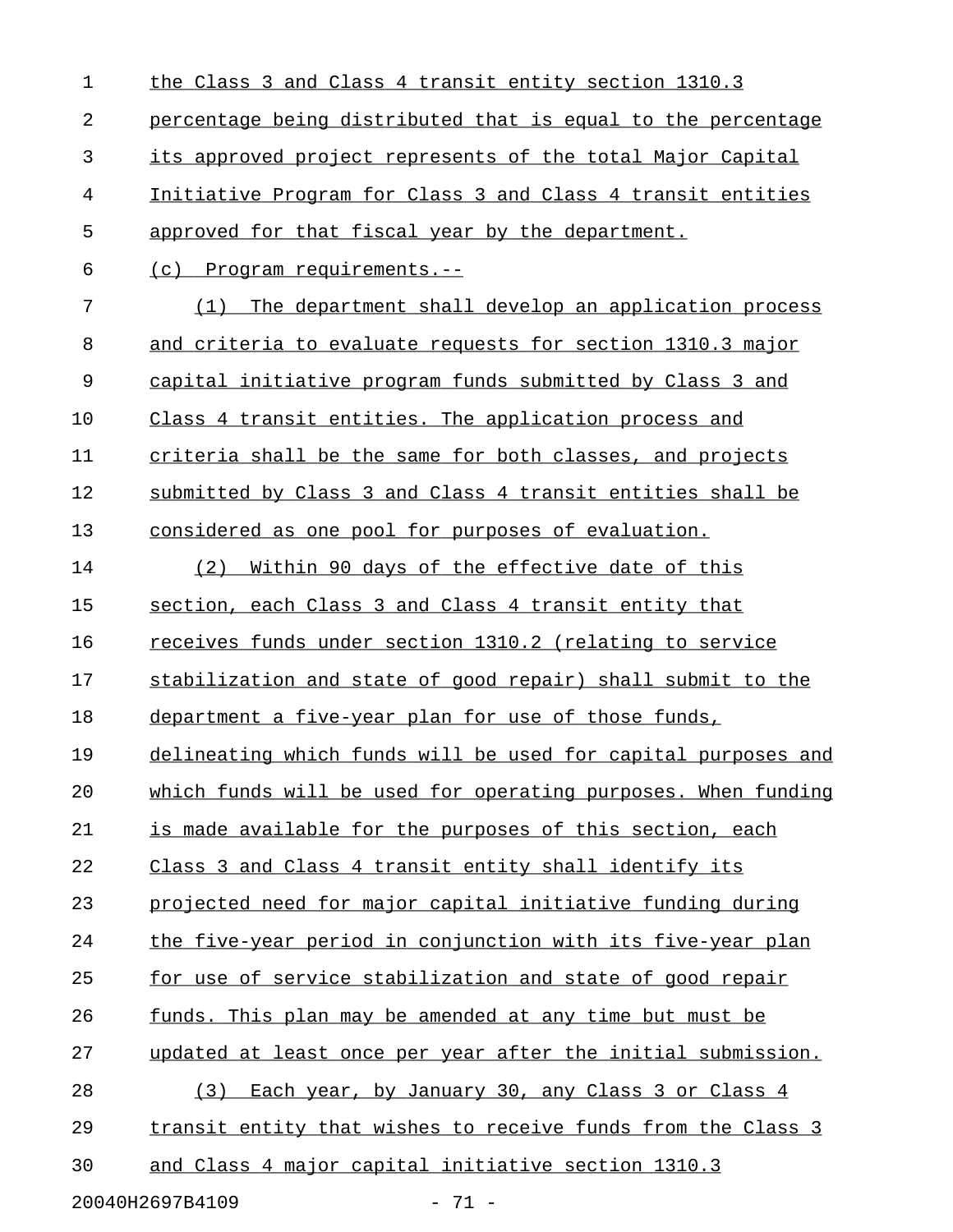| $\mathbf 1$ | percentage during the following fiscal year shall submit to   |  |  |
|-------------|---------------------------------------------------------------|--|--|
| 2           | the department an application for such funds, including such  |  |  |
| 3           | information and in such form as the department shall require, |  |  |
| 4           | except that a transit entity that wishes to receive major     |  |  |
| 5           | capital initiative funding during a period that exceeds one   |  |  |
| 6           | year shall only be required to submit a full application      |  |  |
| 7           | during the first year it seeks funds. Thereafter, it need     |  |  |
| 8           | only submit a progress report, an accounting of the funds     |  |  |
| 9           | spent and an estimate of the funding needed during the        |  |  |
| 10          | upcoming fiscal year.                                         |  |  |
| 11          | Major capital initiative funds may be used to match<br>(4)    |  |  |
| 12          | Federal funds available for capital purposes. For all         |  |  |
| 13          | federally funded programs distributed on a formula basis or   |  |  |
| 14          | individually through Congressional earmarks under             |  |  |
| 15          | discretionary funding programs other than the Federal New     |  |  |
| 16          | Start Program, section 1310.3 funds may provide local match-  |  |  |
| 17          | up to five-sixths of the required non-Federal match. For      |  |  |
| 18          | Federal funds provided through the Federal New Start Program, |  |  |
| 19          | section 1310.3 funds may provide up to five-sixths of the     |  |  |
| 20          | non-Federal match currently required to meet the competitive  |  |  |
| 21          | requirements imposed by the United States Department of       |  |  |
| 22          | Transportation or the United States Congress, whichever is    |  |  |
| 23          | greater. Section 1310.3 funds may be combined with other      |  |  |
| 24          | funds provided under this title or through State bond funds   |  |  |
| 25          | to meet non-Federal matching requirements.                    |  |  |
| 26          | All moneys distributed pursuant to section 1310.3<br>(5)      |  |  |
| 27          | shall be matched by local or private funding in an amount     |  |  |
| 28          | equal to at least one-thirtieth of the total project cost.    |  |  |
| 29          | Notwithstanding the above match requirement, however, a Class |  |  |
| 30          | 3 or Class 4 system may provide a lower level of local or     |  |  |
|             | 20040H2697B4109<br>$-72 -$                                    |  |  |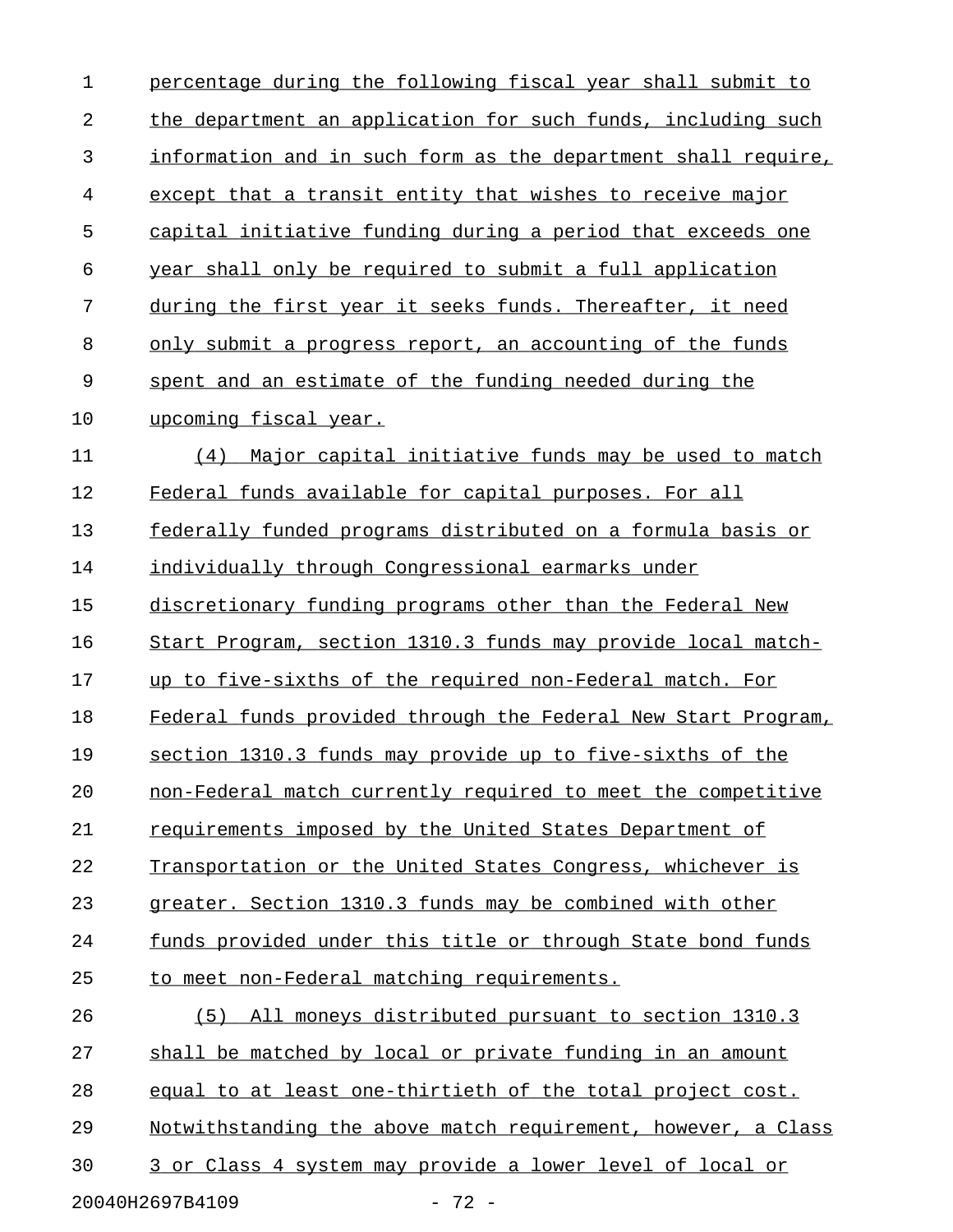| $\mathbf 1$ | private funding match, if and as approved by the department             |
|-------------|-------------------------------------------------------------------------|
| 2           | so long as the local or private funding equals at least one-            |
| 3           | thirtieth of the non-Federal share of the project.                      |
| 4           | (d) Definitions.--As used in this section, the following                |
| 5           | words and phrases shall have the meanings given to them in this         |
| 6           | subsection. Any term used in this section but not defined in            |
| 7           | this subsection shall have the meaning given in section 1301,           |
| 8           | $1310(f)$ , $1310.1(c)$ or $1310.2(c)$ , depending on where it appears: |
| 9           | "Class 1 section 1310.3 percentage." Sixty percent.                     |
| 10          | "Class 2 section 1310.3 percentage." Twenty-four percent.               |
| 11          | "Classes 3 and 4 section 1310.3 percentage." Sixteen                    |
| 12          | percent.                                                                |
| 13          | "Federal New Start Program." The funding program authorized             |
| 14          | in 49 U.S.C. § 5309 (relating to capital investment grants and          |
| 15          | loans), permitting the Secretary of Transportation to make              |
| 16          | grants and loans for capital projects for new fixed guideway            |
| 17          | systems and extensions to existing fixed quideway systems, in           |
| 18          | accordance with the quidelines specified in 49 U.S.C. § 5309(e).        |
| 19          | <u>"Major capital initiative." A major capital project or</u>           |
| 20          | program of projects designed to significantly expand or enhance         |
| 21          | an existing transit system for which funding under section 1310,        |
| 22          | 1310.1 or 1310.2 programs is insufficient, including, but not           |
| 23          | limited to, the establishment of a new fixed quideway line or           |
| 24          | system or extension of a fixed quideway line or system under the        |
| 25          | Federal New Start Program; major construction or reconstruction         |
| 26          | of facilities; major fleet replacement; significant fleet               |
| 27          | expansion or other major capital projects.                              |
| 28          | <u>§ 1310.4 Keystone Initiative</u>                                     |
| 29          | (a) General rule.--An additional 0.378% of the sales tax                |
| 30          | shall be allocated to the Keystone Initiative. The funds will be        |

20040H2697B4109 - 73 -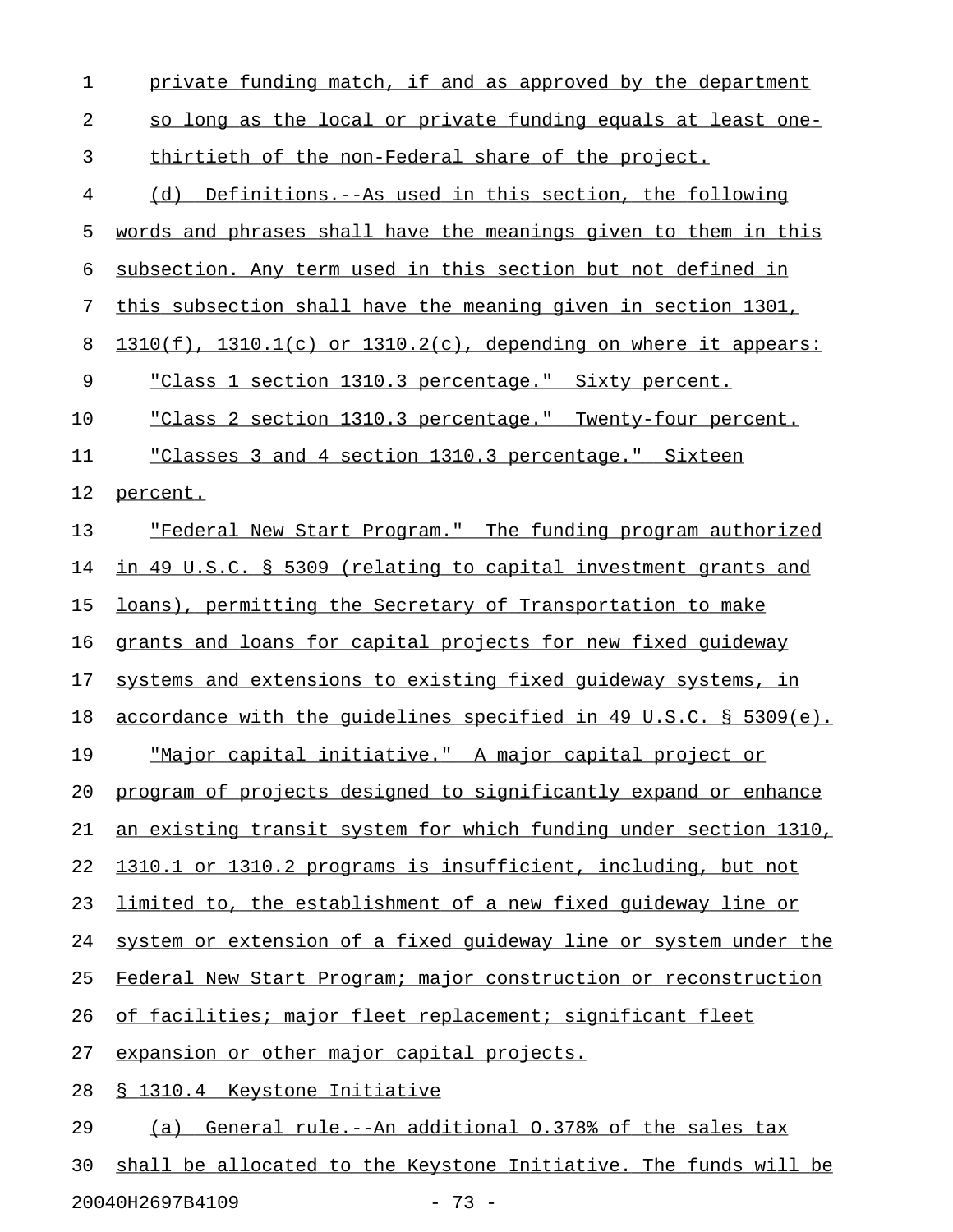| 1  | allocated to the Department of Transportation and expended for   |
|----|------------------------------------------------------------------|
| 2  | the purpose of bringing the Keystone Corridor into a state of    |
| 3  | good repair, maintaining it in such a state and making           |
| 4  | improvements if the level of funding exceeds the amount needed   |
| 5  | to maintain a state of good repair.                              |
| 6  | (b) Eligible projects.--Eligible projects include repair and     |
| 7  | improvement to all facets of the Keystone Corridor, including,   |
| 8  | but not limited to, track, trackbed, catenary, power             |
| 9  | distribution, signals, stations and parking. Projects may        |
| 10 | benefit intercity and commuter rail systems operating in the     |
| 11 | Keystone Corridor.                                               |
| 12 | (c) State share.--The State may provide up to twenty-nine        |
| 13 | thirtieths of total project cost. The remainder shall be         |
| 14 | provided by the operator of the rail system that is the primary  |
| 15 | beneficiary of the particular improvement. Where more than one   |
| 16 | rail system benefits from the improvement, each shall contribute |
| 17 | to the non-State share in proportion to the benefits to that     |
| 18 | system. If the rail systems cannot agree on an apportionment of  |
| 19 | benefit, the department shall make that determination.           |
| 20 | (d) Distribution of funds.--Eighty percent of the funds          |
| 21 | provided under this program shall be allocated on the basis of   |
| 22 | miles of rail service operated on the Keystone Corridor in the   |
| 23 | year prior to the distribution of funds and made available for   |
| 24 | improvements benefiting the rail system that operated those      |
| 25 | miles. The remainder of the funds may be allocated at the        |
| 26 | discretion of the department for projects in the Keystone        |
| 27 | Corridor. Projects that benefit more than one rail system may be |
| 28 | <u>combined. If there is an agreement between or among rail</u>  |
| 29 | systems, any portion of this program may be reallocated          |
| 30 | temporarily, with the percentages restored to the donating rail  |
|    | 20040H2697B4109<br>- 74 -                                        |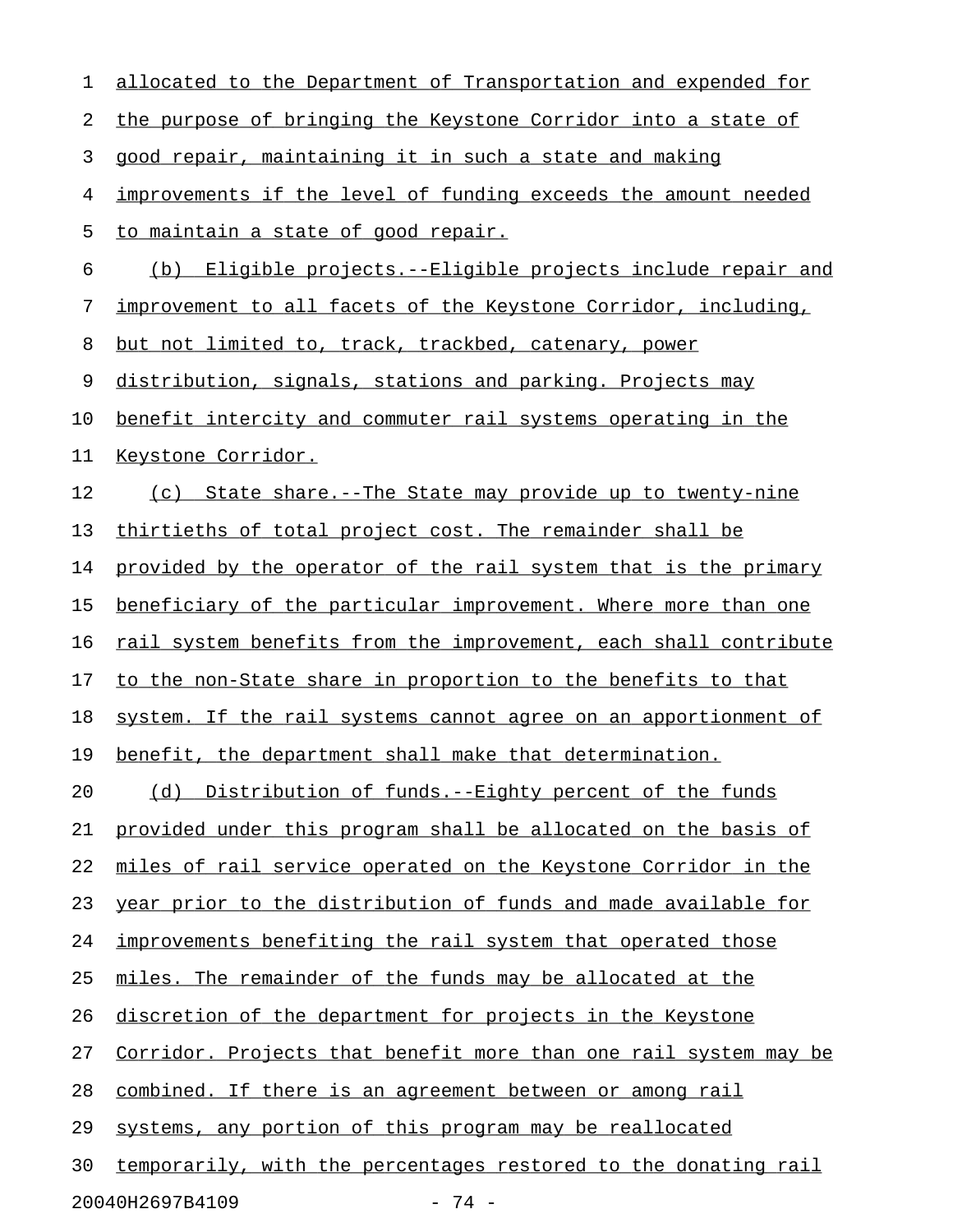| 1  | system at the completion of the agreement, under the terms of   |
|----|-----------------------------------------------------------------|
| 2  | the agreement.                                                  |
| 3  | (e) Definitions.--As used in this section, the following        |
| 4  | words and phrases shall have the meanings given to them in this |
| 5  | subsection:                                                     |
| 6  | "Keystone Corridor." The rail line between Harrisburg,          |
| 7  | Pennsylvania and Philadelphia, Pennsylvania, including all      |
| 8  | facilities and stations within that distance.                   |
| 9  | "Rail system." A system operating passenger service on the      |
| 10 | Keystone Corridor, including both intercity passenger service   |
| 11 | and commuter rail service.                                      |
| 12 | Section 5. Section $1311(d)$ and $(e)(3)$ of Title 74 are       |
| 13 | amended and the section is amended by adding a subsection to    |
| 14 | read:                                                           |
| 15 | § 1311. Use of funds distributed.                               |
| 16 | * * *                                                           |
| 17 | (b.1) Utilization of funds.--All Class 3 and 4 transit          |
| 18 | entities may utilize all of the funds received pursuant to      |
| 19 | section 1310, 1310.1 (relating to supplemental public           |
| 20 | transportation assistance funding) or 1310.2 (relating to       |
| 21 | service stabilization and state of good repair program) for any |
| 22 | purpose in furtherance of public transportation, including      |
| 23 | capital, asset maintenance and operating.                       |
| 24 | * * *                                                           |
| 25 | Management of funds.--<br>(d)                                   |
| 26 | Each local transportation organization or<br>(1)                |
| 27 | transportation company receiving moneys pursuant to sections    |
| 28 | 1310 and 1310.1 [(relating to supplemental public               |
| 29 | transportation assistance funding)] shall hold such moneys in   |
| 30 | an account separate from other funds of the local               |
|    | 20040H2697B4109<br>$-75 -$                                      |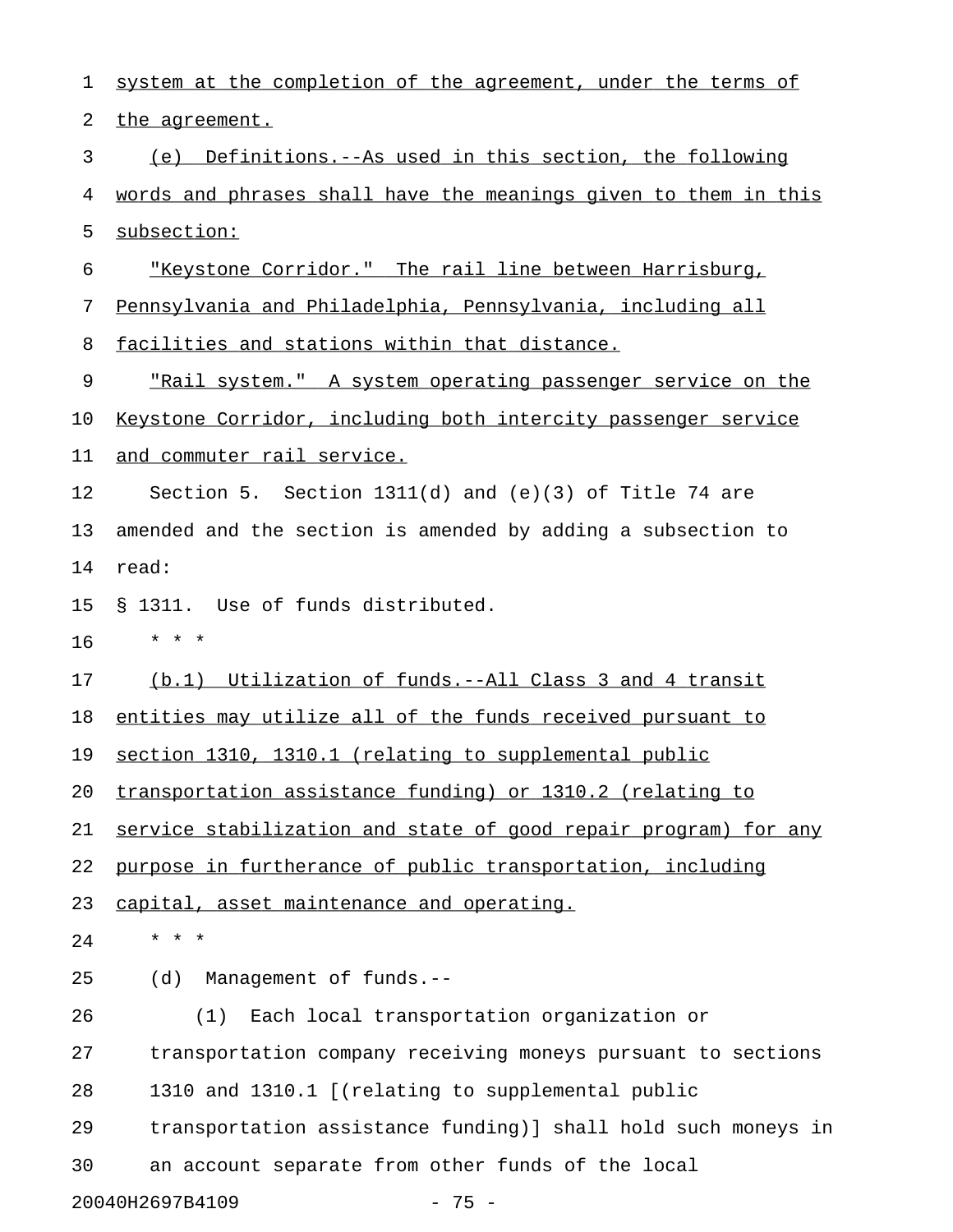1 transportation organization or transportation company and 2 shall invest such moneys until such funds are used in 3 accordance with this section, with such funds being invested 4 in accordance with the limits on investment of the local 5 transportation organization or transportation company. 6 Notwithstanding any other provisions of this chapter, any 7 interest earned shall be used for capital projects and asset 8 maintenance costs during any period as determined by the 9 local transportation organization or transportation company.

10 (2) All moneys distributed pursuant to [section 1310] 11 sections 1310, 1310.1 and 1310.2 and utilized for asset 12 maintenance under subsection (e) shall be matched by local or 13 private funding in an amount equal to at least 1/30 of the 14 amount expended for such purposes, except that, in the case 15 of Class 3 and 4 transit entities, no matching funds shall be 16 required if the department shall have received from the local 17 governmental funding source which would otherwise provide the 18 matching funds a certification that compliance with the 19 matching requirement would create an undue financial burden 20 upon the local governmental funding source such that a 21 curtailment of government services endangering public health 22 and safety would ensue. Funds allocated to a Class 5 entity 23 under section 1310.2 and utilized by that Class 5 transit 24 entity for asset maintenance under section 1312 shall be 25 matched by local or private funding in an amount equal to at 26 least one-thirtieth of the amount expended for such purposes, 27 except that no matching funds shall be required for funds 28 utilized by a Class 5 transit entity for asset maintenance 29 under section 1312 if the county in which the Class 5 transit 30 entity is operating, provided that the county that subsidizes 20040H2697B4109 - 76 -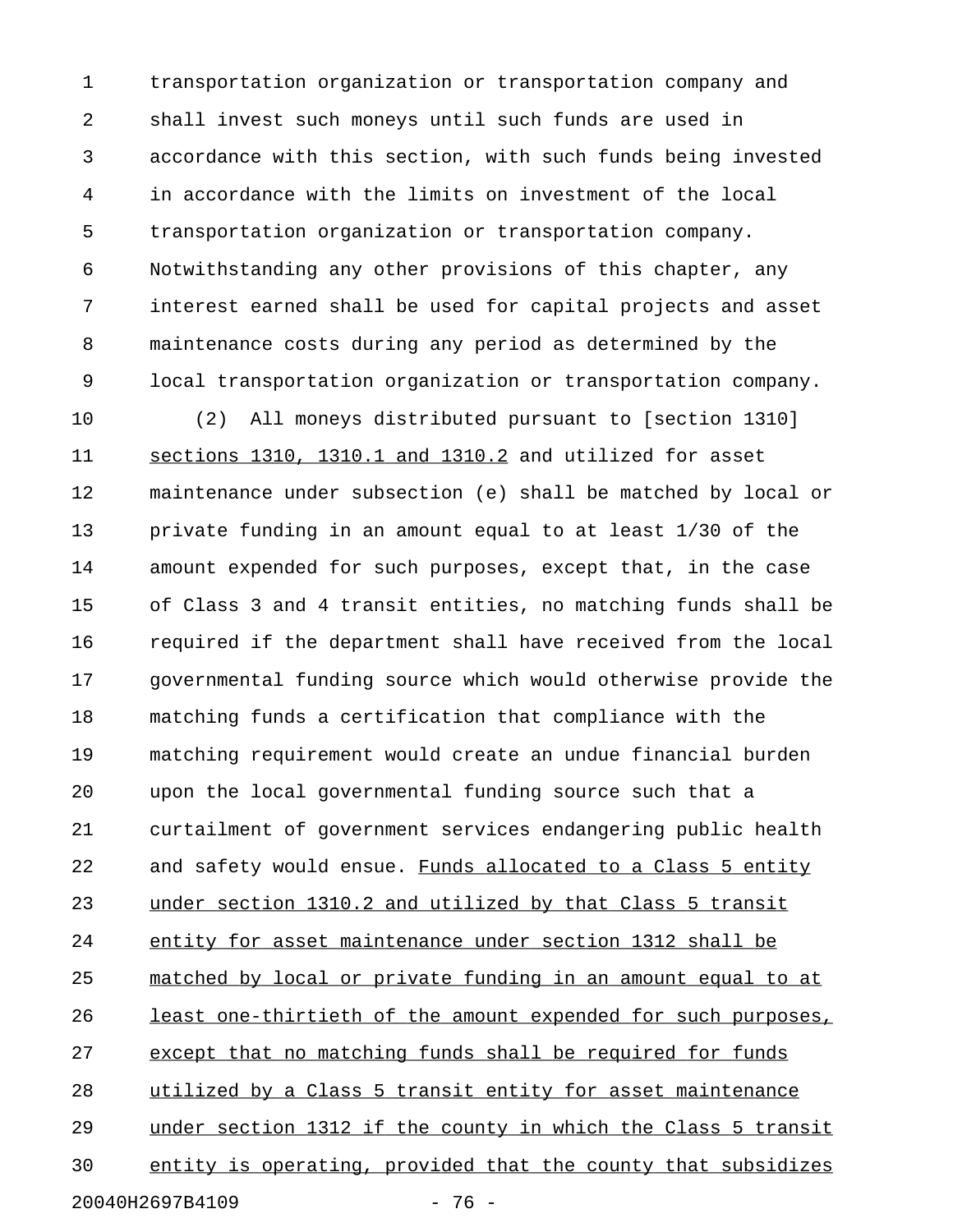1 the service, or the nongovernmental entity that provides the 2 largest amount of funds to the Class 5 transit entity and the 3 board of the Class 5 transit entity provide a certification 4 that compliance with the matching requirement would create an 5 undue financial burden such that essential services of the 6 county or nongovernmental entity would be curtailed.

7 [(3) All moneys distributed pursuant to section 1310.1 8 and utilized under this section shall be matched by local or 9 private funding in an amount equal to at least 1/30 of the 10 amount expended for such purposes, except that, in the case 11 of Class 3 and 4 transit entities, no funds utilized for 12 asset maintenance under subsection (e) shall require a local 13 match if the department shall have received from the local 14 governmental funding source which would otherwise provide the 15 matching funds a certification that compliance with the 16 matching requirement would create an undue financial burden 17 upon the local governmental funding source such that a 18 curtailment of government services endangering public health 19 and safety would ensue.]

20 (e) Asset maintenance.--

21 \* \* \*

22 (3) On or before March 1 of each year, the department 23 shall certify to each local transportation organization or 24 transportation company the amount of capital project, asset 25 maintenance, base supplemental assistance and other program 26 funds which the department estimates each local 27 transportation organization or transportation company will be 28 entitled to receive during the ensuing fiscal year. Each 29 local transportation organization or transportation company 30 may expend moneys distributed pursuant to sections 1310 and 20040H2697B4109 - 77 -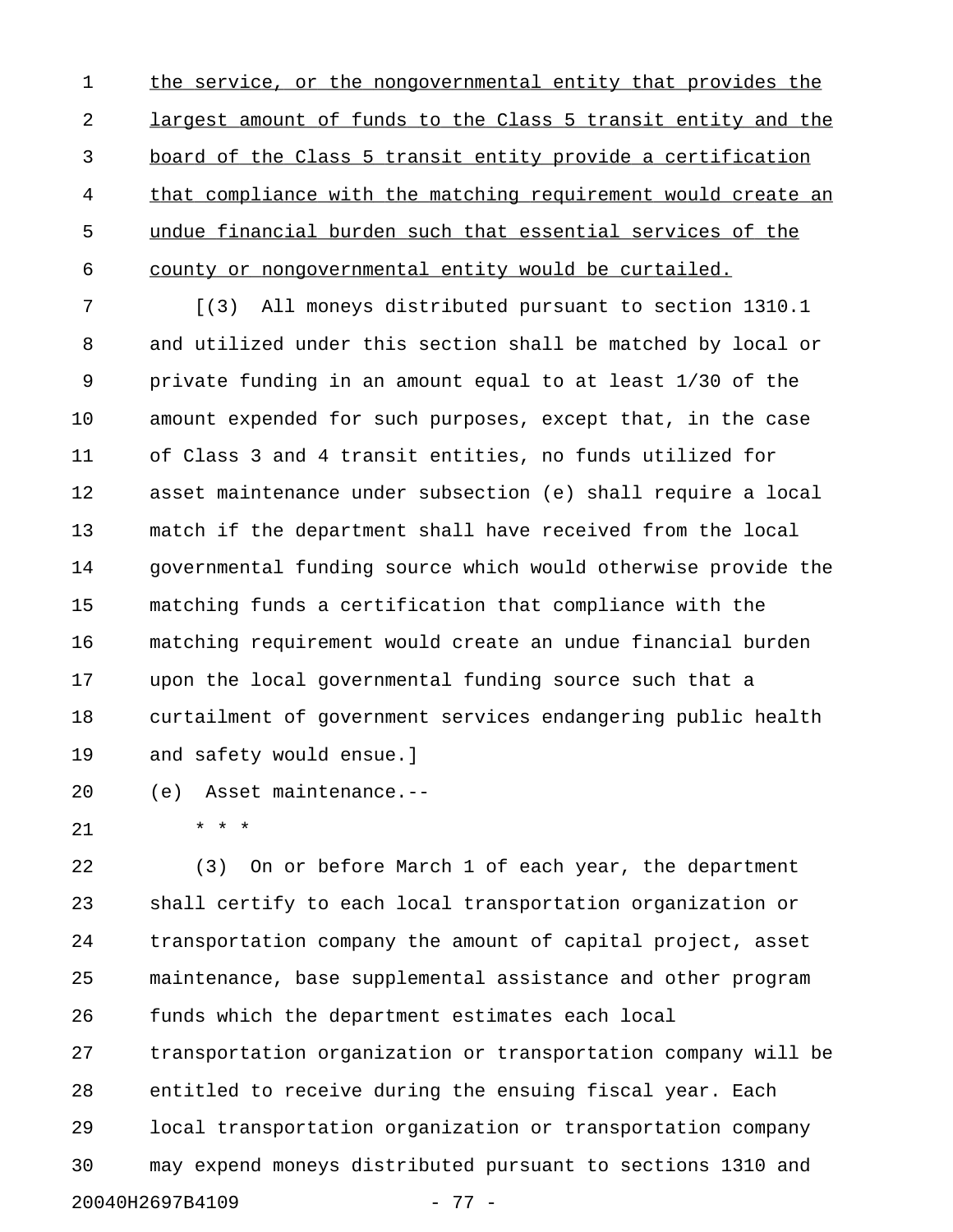1 1310.1 shares to fund asset maintenance costs up to the 2 following maximum percentages of the estimate from the 3 department, including accrued interest, the amount received 4 during the prior fiscal year or the amount actually received 5 in the current fiscal year, whichever is greater:

6 (i) Class 1 transit entities may utilize for asset 7 maintenance costs up to a maximum of 30% of the funds 8 received pursuant to sections 1310 and 1310.1 shares.

9 (ii) Class 2 [and 3] transit entities may utilize 10 for asset maintenance costs up to a maximum of 50% of the 11 funds received pursuant to sections 1310 [and 1310.1],

12 1310.1 and 1310.2.

13 [(iv) Class 4 transit entities may utilize for asset 14 maintenance costs up to a maximum of 50% of the funds 15 received pursuant to sections 1310 and 1310.1.]

16 \* \* \*

17 Section 6. Sections 1312 and 1315 of Title 74 are amended by 18 adding subsections to read:

19 § 1312. Community transportation programs.

20 \* \* \*

21 (d) Class 5 transit entities.--A Class 5 transit entity may 22 use all of its section 1310.2 funds for capital purposes, or at 23 its option a limited eligibility Class 5 transit entity may use 24 up to 50% of funds received pursuant to section 1310.2 (relating 25 to service stabilization and state of good repair program) for 26 asset maintenance purposes. In any year in which a limited 27 eligibility Class 5 transit entity incurs a loss of passenger 28 revenue and/or subsidy provided on the basis of number of 29 passengers carried as a result of severe weather conditions or 30 another extreme emergency, as determined by the department, that

20040H2697B4109 - 78 -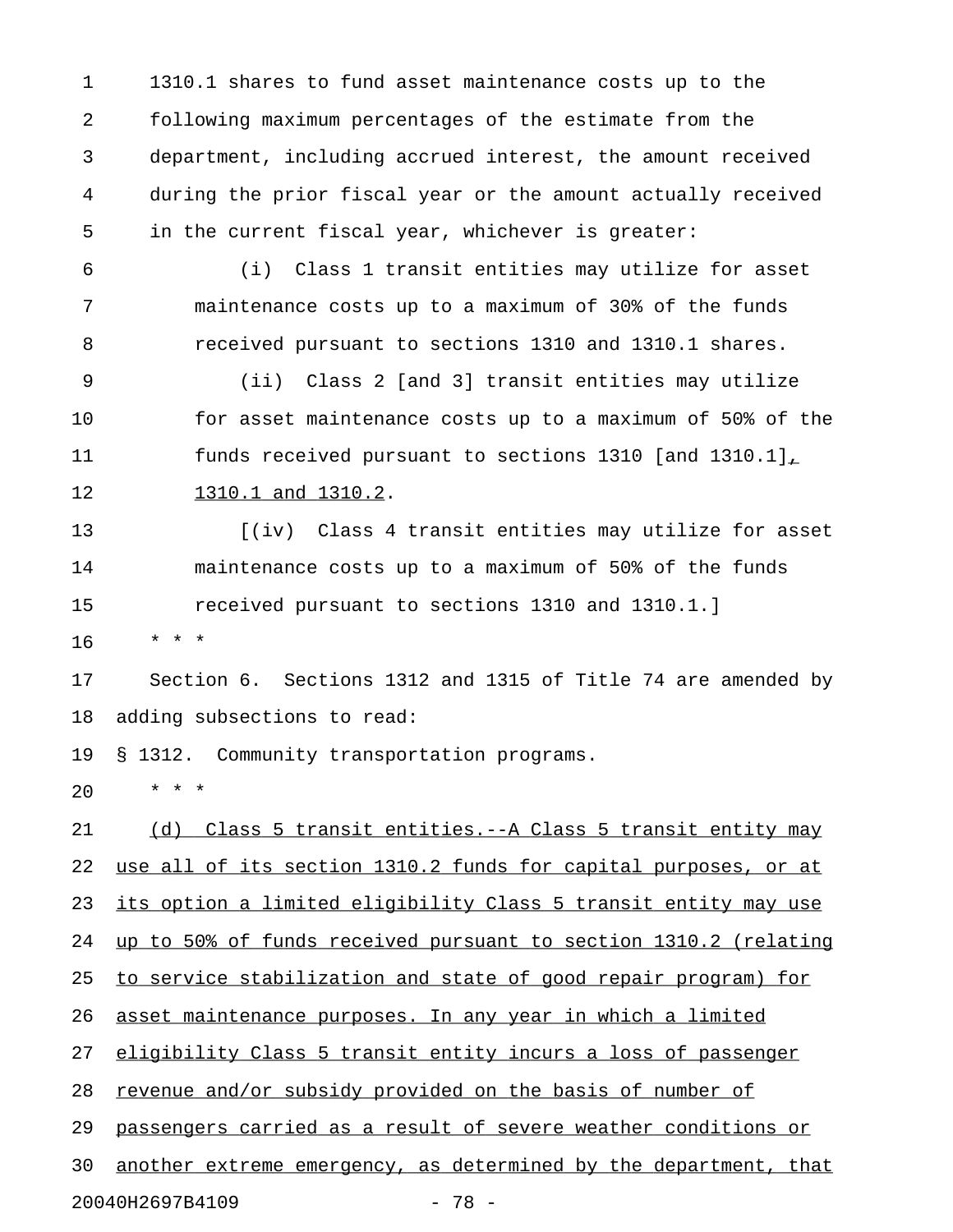| 1  | system may apply a sufficient portion of the funds it receives   |
|----|------------------------------------------------------------------|
| 2  | pursuant to section 1310.2 and which are eligible for use for    |
| 3  | asset maintenance purposes to cover the additional and/or        |
| 4  | unsubsidized expenses that it incurred as a result of such       |
| 5  | emergency. A Class 5 transit entity shall certify to the         |
| 6  | department each year, as part of its application, that the       |
| 7  | section 1310.2 funds made available to that Class 5 transit      |
| 8  | entity shall not be used to replace previously available funding |
| 9  | provided by another source, including, but not limited to, the   |
| 10 | Medical Assistance Transportation Program.                       |
| 11 | § 1315. Public transportation grants management accountability.  |
| 12 | $\star$<br>$\star$<br>$\star$                                    |
| 13 | Procurement.--A transit entity that receives funding<br>(q)      |
| 14 | under this chapter may participate in, sponsor, conduct or       |
| 15 | administer a cooperative purchasing agreement for the            |
| 16 | procurement of supplies, services, equipment or construction     |
| 17 | with one or more transit entity or other public procurement unit |
| 18 | or with a mass transit entity or external procurement unit not   |
| 19 | located in this Commonwealth consistent with the provisions of   |
| 20 | 62 Pa.C.S. Ch. 19 (relating to intergovernmental relations).     |
| 21 | Where Federal funds provide a portion of the funds to implement  |
| 22 | such a purchase, a transit entity must also comply with any      |
| 23 | Federal procurement requirements that exceed those contained in  |
| 24 | 62 Pa.C.S Ch. 19.                                                |
| 25 | Section 7. Section 1724(b) of Title 74 is repealed.              |
| 26 | Section 8. Title 75 is amended by adding a section to read:      |
| 27 | § 3315. Passing and overtaking streetcars.                       |
| 28 | (a) General rule.--Notwithstanding any other provision in        |
| 29 | this subchapter, the driver of a vehicle may not overtake and    |
| 30 | pass to the left of a streetcar proceeding in the same           |
|    |                                                                  |

20040H2697B4109 - 79 -